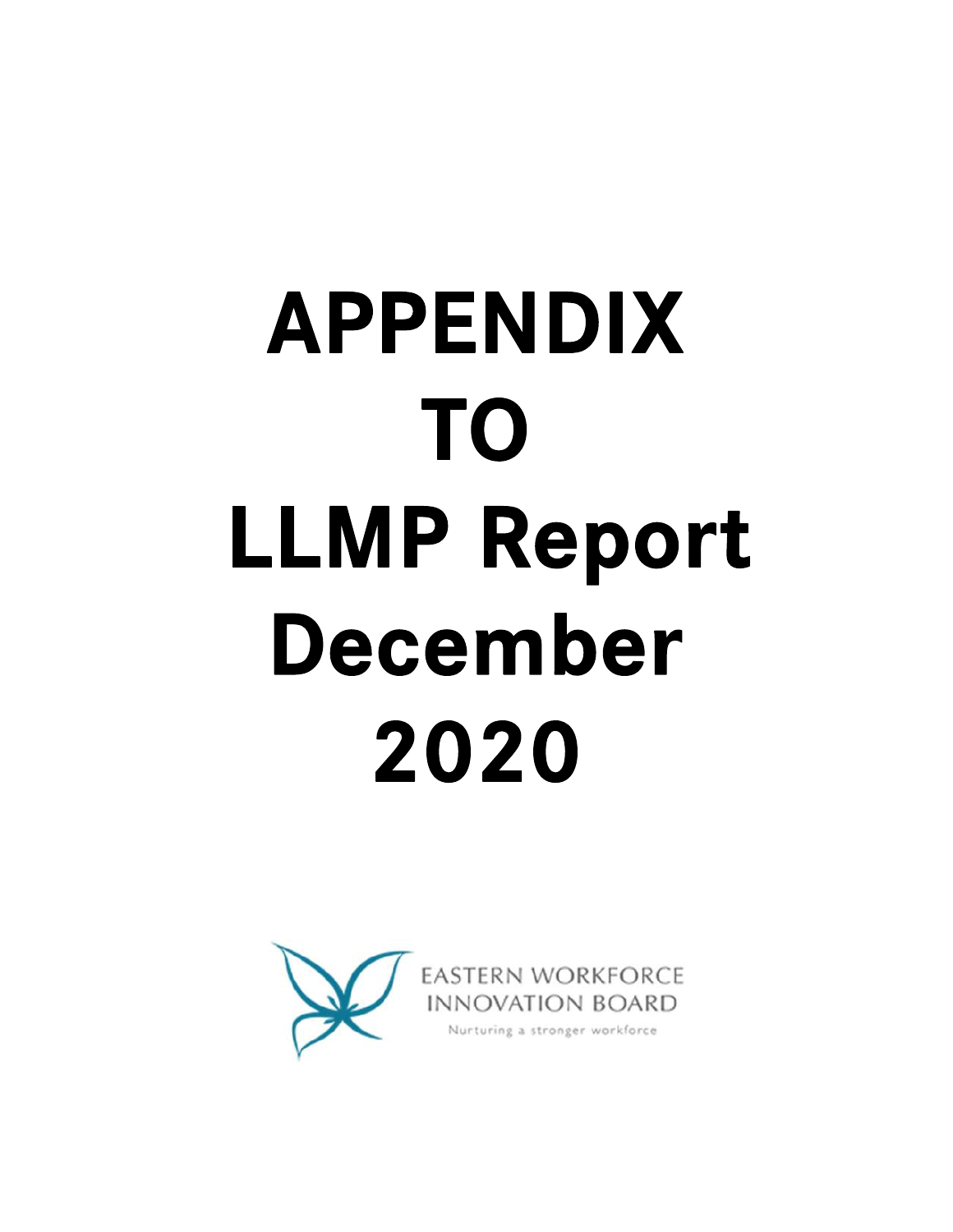# **Table of Contents**

| Table 1   | <b>Population Projection</b>                                 | 1              |
|-----------|--------------------------------------------------------------|----------------|
| Table 2   | Population By Age Cohort – Leeds Grenville                   | 1              |
| Table 2A  | Population By Age Cohort - Details - Leeds Grenville         | 1              |
| Table 3   | Population of Age Cohort - Frontenac                         | $\overline{2}$ |
| Table 3A  | Population By Age Cohort - Details - Frontenac               | 2              |
| Table 4   | Population By Age Cohort - Ontario                           | 3              |
| Table 4A  | Population By Age Cohort - Details - Ontario                 | 3              |
| Table 5   | Median Age                                                   | 3              |
| Table 6   | <b>Population By Gender - Leeds Grenville</b>                | 4              |
| Table 7   | Population By Gender - Frontenac                             | 4              |
| Table 8   | Population by Gender - Ontario                               | 4              |
| Table 9   | <b>Population Languages</b>                                  | 4              |
| Table 10  | <b>Education Characteristics - Leeds Grenville</b>           | 6              |
| Table 11  | <b>Education Characteristics - Frontenac</b>                 | 6              |
| Table 12  | <b>Job Postings Summary</b>                                  | 7              |
| Table 12a | Job Postings By Census Subdivisions - Leeds Grenville        | 7              |
| Table 12b | Job Postings By Census Subdivisions - Frontenac              | 7              |
| Table 13  | Job Posting SNAPSHOP - August 28, 2020 - 1000 Islands Region | $\mathbf{7}$   |
| Table 14  | Top 10 Largest Occupations - Leeds Grenville                 | 10             |
| Table 15  | <b>Highest Paying Occupations - Leeds Grenville</b>          | 11             |
| Table 16  | <b>Fastest Growing Occupations - Leeds Grenville</b>         | 11             |
| Table 17  | Top 10 Largest Occupations - Frontenac                       | 12             |
| Table 18  | Highest Paying Occupations - Frontenac                       | 12             |
| Table 19  | <b>Fastest Growing Occupations – Frontenac</b>               | 13             |
| Table 20  | <b>Ontario Monthly Labour Force Statistics</b>               | 13             |
| Table 21  | 2016 Labour Force Status By Sex - Leeds Grenville            | 14             |
| Table 22  | 2011 Labour Force Status By Sex - Leeds Grenville            | 14             |
| Table 23  | 2016 Labour Force Status By Sex - Frontenac                  | 14             |
| Table 24  | 2011 Labour Force Status By Sex - Frontenac                  | 15             |
| Table 25  | 2016 Labour Force By Occupation - Leeds Grenville            | 15             |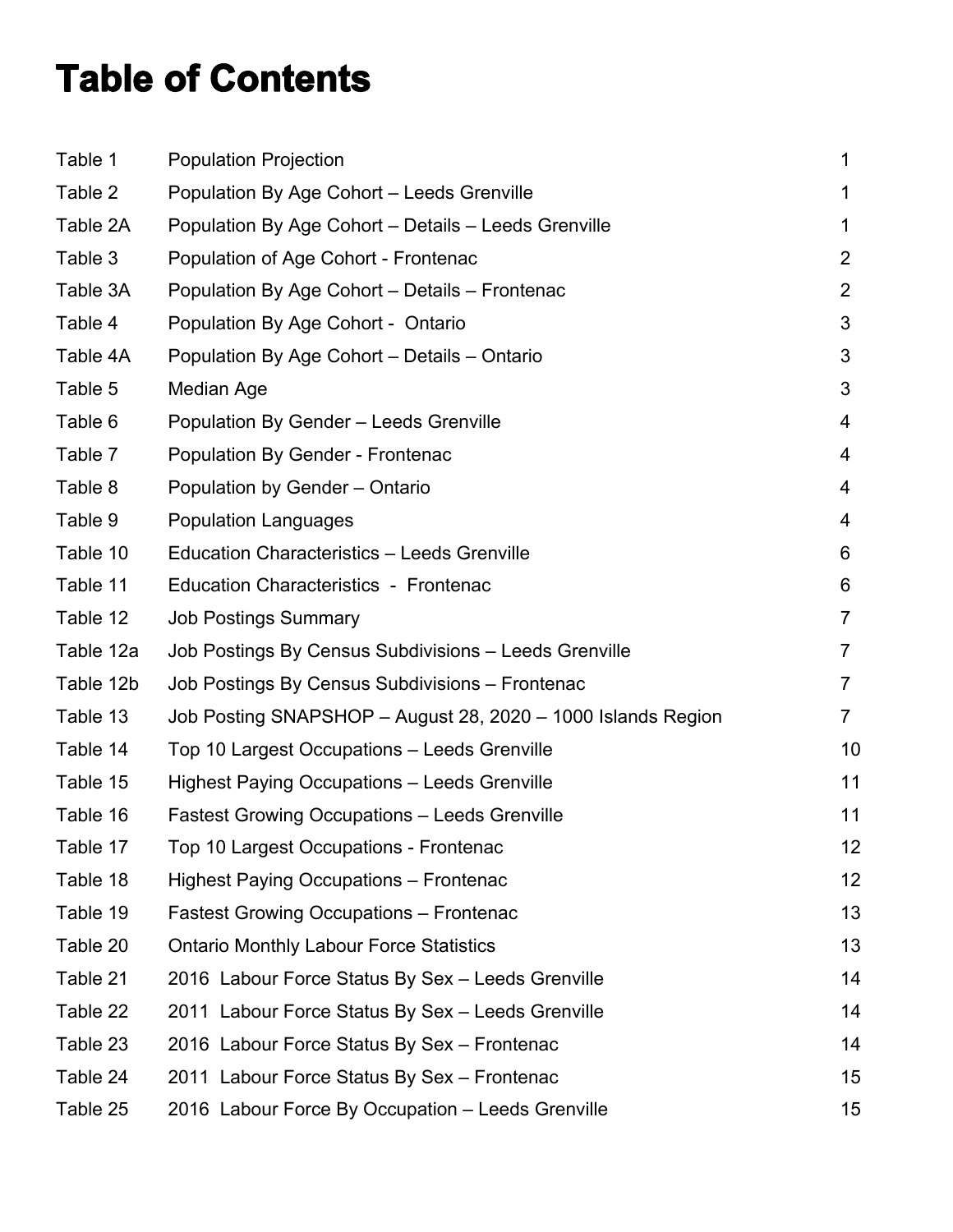| Table 26  | 2016 Labour Force By Occupation - Frontenac             | 15 |
|-----------|---------------------------------------------------------|----|
| Table 27  | Labour Market Supply – Data Tables – Leeds Grenville    | 16 |
| Table 28  | Labour Market Demand - Data Tables - Leeds Grenville    | 18 |
| Table 29  | Labour Market Supply - Data Tables - Frontenac          | 21 |
| Table 30  | Labour Market Demand - Data Tables - Frontenac          | 23 |
| Table 31  | <b>Mobility Characteristics</b>                         | 25 |
| Table 32  | Citizenship                                             | 26 |
| Table 33  | Period of Immigration                                   | 26 |
| Table 33a | <b>Migration Characteristics - Leeds Grenville</b>      | 27 |
| Table 33b | Migration Characteristics - Frontenac                   | 27 |
| Table 34  | Age of Immigrants                                       | 27 |
| Table 35  | <b>Birth Places of Immigrants</b>                       | 28 |
| Table 36  | Top Birth Places of Immigrants                          | 28 |
| Table 37  | <b>Birth Places of Recent Immigrants</b>                | 28 |
| Table 38  | Generation of Immigrants                                | 29 |
| Table 39  | Admission of Immigrants                                 | 29 |
| Table 40  | <b>Equity Group by Population</b>                       | 29 |
| Table 41  | <b>Equity Group by Education</b>                        | 30 |
| Table 42  | <b>Equity Group by Labour Force</b>                     | 31 |
| Table 43  | <b>Equity Group by Gender</b>                           | 31 |
| Table 44  | Employers by Size Range - June 2019                     | 31 |
| Table 45  | Employers by Size Range 2017 vs 2019 - Leeds Grenville  | 32 |
| Table 46  | Employers by Size Range 2017 vs 2019 - Frontenac        | 32 |
| Table 47  | Employers with No Employees - Leeds Grenville           | 33 |
| Table 48  | Employers with not Employees - Frontenac                | 33 |
| Table 49  | Employers with Employees - Leeds Grenville              | 34 |
| Table 50  | Employers with Employees - Frontenac                    | 35 |
| Table 51  | Employment Ontario Data - Apprenticeship                | 35 |
| Table 52  | Employment Ontario Data - Canada Ontario Job Grant      | 36 |
| Table 53  | Employment Ontario Data - Employment Service            | 39 |
| Table 54  | Employment Ontario Data - Literacy & Basic Skills       | 42 |
| Table 55  | Employment Ontario Data – Ontario Employment Assistance | 45 |
| Table 56  | <b>Employment Ontario Data - Second Career</b>          | 47 |
|           |                                                         |    |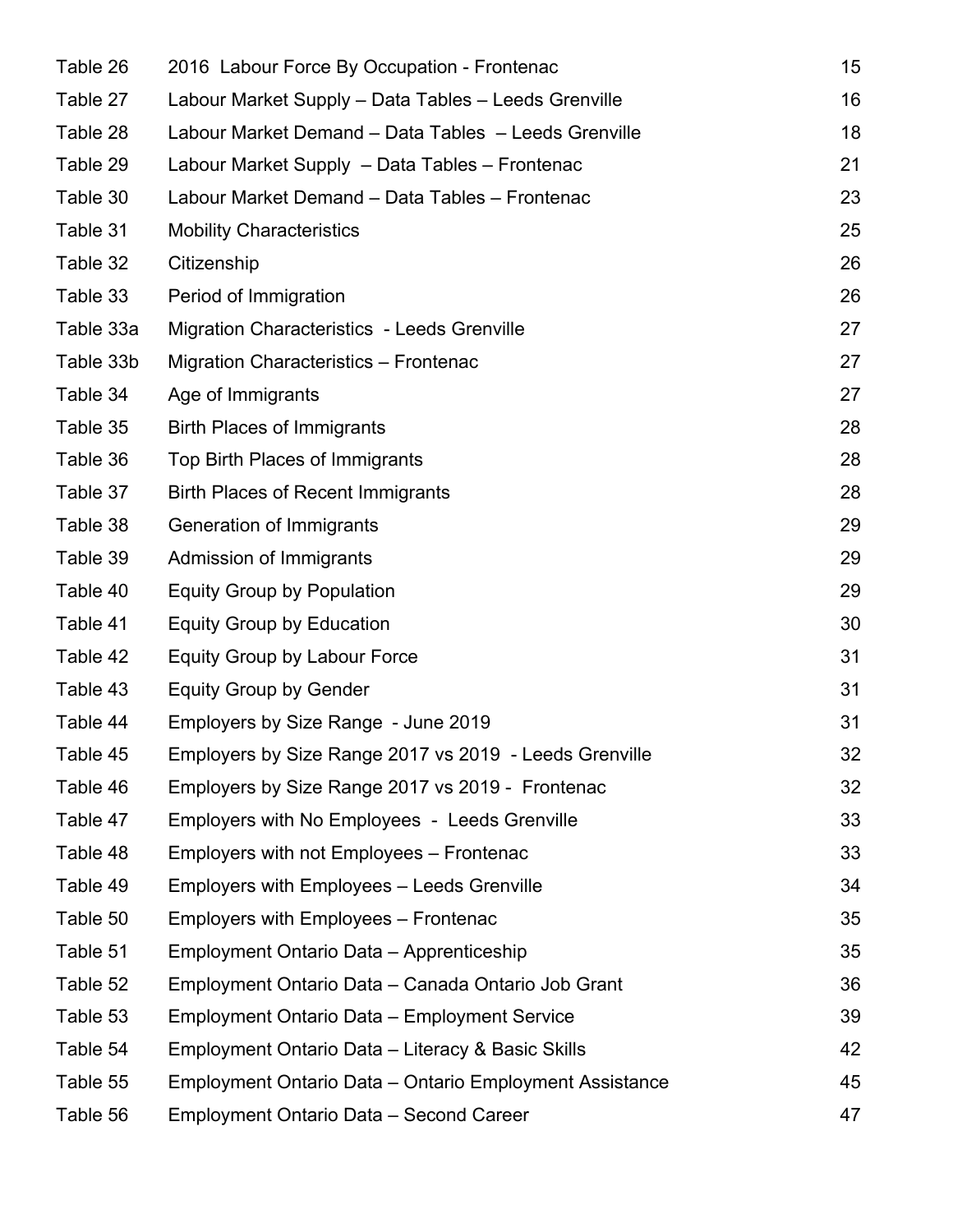| Table 57        | Employment Ontario Data - Youth Job Connection | 49 |
|-----------------|------------------------------------------------|----|
| <b>GLOSSARY</b> |                                                |    |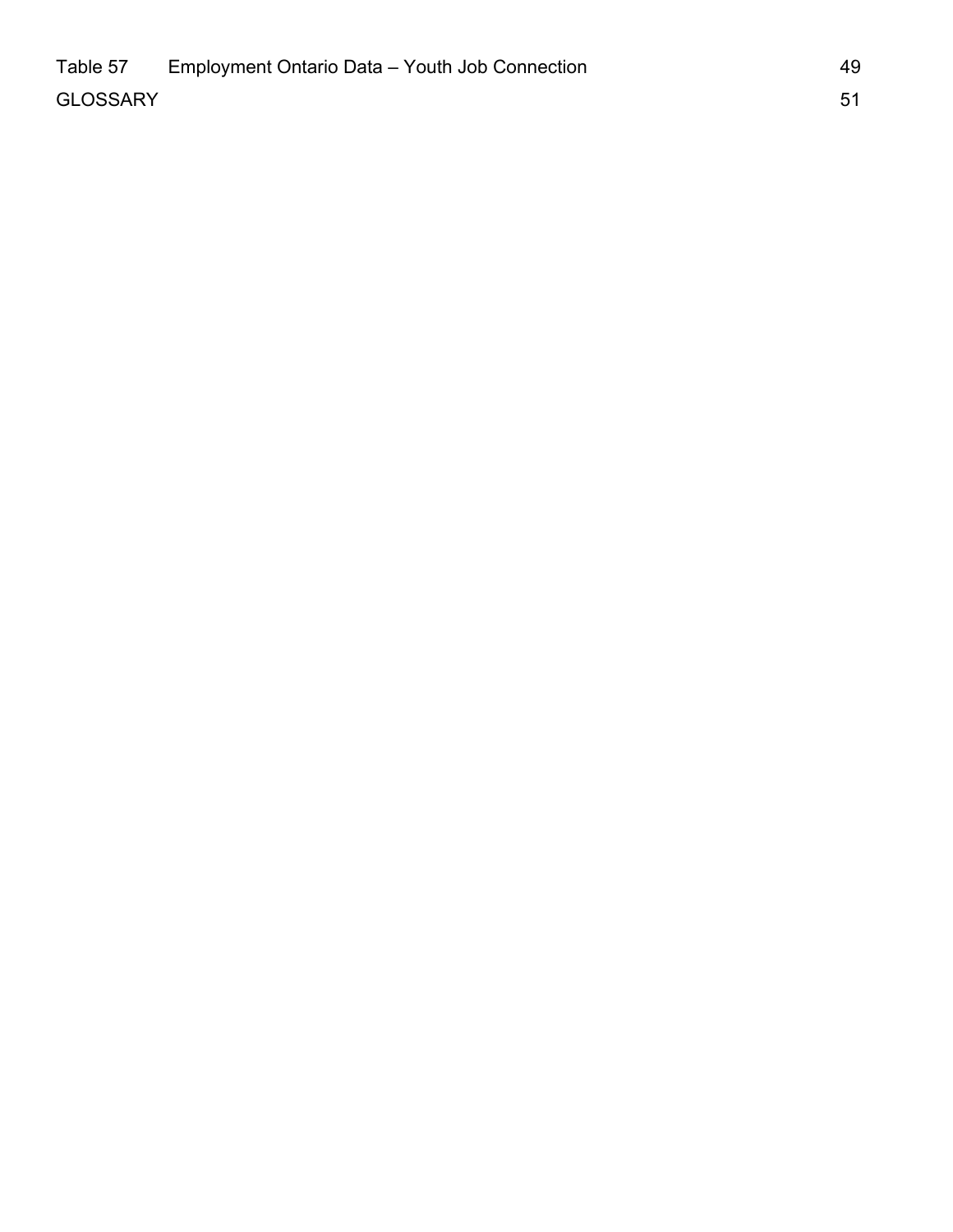# **Table 1: Population Projection**

| <b>Area</b>     | 2014<br><b>Population</b> | 2019<br><b>Population</b> | Change    | % Change |
|-----------------|---------------------------|---------------------------|-----------|----------|
| Leeds Grenville | 102,197                   | 103,777                   | 1,580     | 1.5%     |
| Frontenac       | 153,205                   | 162,482                   | 9.277     | 6.1%     |
| Ontario         | 13,617,553                | 14,451,254                | 833,701   | 6.1%     |
| Canada          | 35,437,435                | 37,412,832                | 1,975,397 | 5.6%     |

Source: EMSI Analyst Projection 2019

# **Table 2: Population by Age Cohort**

| <b>Leeds and Grenville</b> |                           |                           |          |          |                            |
|----------------------------|---------------------------|---------------------------|----------|----------|----------------------------|
| <b>Age Cohort</b>          | 2014<br><b>Population</b> | 2019<br><b>Population</b> | Change   | % Change | 2019 % of<br><b>Cohort</b> |
| $0 - 14$                   | 14,334                    | 13,951                    | (383)    | $-2.7%$  | 13.4%                      |
| 15-29                      | 16,284                    | 15,917                    | (367)    | $-2.3%$  | 15.3%                      |
| 30-44                      | 16,454                    | 15,190                    | (1, 264) | $-7.7%$  | 14.6%                      |
| 45-59                      | 25,123                    | 23,706                    | (1, 417) | $-5.6%$  | 22.8%                      |
| 60-75                      | 20,909                    | 24,036                    | 3,127    | 15.0%    | 23.2%                      |
| $75+$                      | 9,093                     | 10,976                    | 1,883    | 20.7%    | 10.6%                      |
| <b>Total</b>               | 102,197                   | 103,777                   | 1,580    | 1.5%     | 100.00%                    |
|                            |                           |                           |          |          |                            |

Source: EMSI Analyst Projection 2019

# **Table 2A: Population by Age Cohort - Details**

**Leeds and Grenville** 

| <b>Age Cohort</b> | 2014<br><b>Population</b> | 2019<br><b>Population</b> | Change   | % Change | 2019 % of<br><b>Cohort</b> |
|-------------------|---------------------------|---------------------------|----------|----------|----------------------------|
| Under 5 years     | 4,213                     | 4,244                     | 31       | $1\%$    | 4.12%                      |
| 5 to 9 years      | 4,854                     | 4,590                     | (264)    | (5%)     | 4.75%                      |
| 10 to 14 years    | 5,267                     | 5,117                     | (150)    | (3%)     | 5.15%                      |
| $0 - 14$          | 14,334                    | 13,951                    | (383)    | $-2.7%$  | 13.4%                      |
| 15 to 19 years    | 6,003                     | 5,841                     | (162)    | (3%)     | 5.87%                      |
| 20 to 24 years    | 5,650                     | 5,219                     | (431)    | (8%)     | 5.53%                      |
| 25 to 29 years    | 4,631                     | 4,857                     | 226      | 5%       | 4.53%                      |
| 15 to 29 years    | 16,284                    | 15,917                    | (367)    | $-2.3%$  | 15.3%                      |
| 30 to 34 years    | 4,850                     | 4,827                     | (23)     | $-0.5%$  | 4.7%                       |
| 35 to 39 years    | 5,253                     | 5,022                     | (231)    | $-4.4%$  | 4.8%                       |
| 40 to 44 years    | 6,351                     | 5,341                     | (1,010)  | $-15.9%$ | 5.1%                       |
| 30 to 44 years    | 16,454                    | 15,190                    | (1, 264) | $-7.7%$  | 14.6%                      |
| 45 to 49 years    | 7,309                     | 6,647                     | (662)    | $-9.1%$  | 6.4%                       |
| 50 to 54 years    | 9,049                     | 7,753                     | (1, 296) | $-14.3%$ | 7.5%                       |
| 55 to 59 years    | 8,765                     | 9,306                     | 541      | 6.2%     | 9.0%                       |
| 45 to 59 years    | 25,123                    | 23,706                    | (1, 417) | $-5.6%$  | 22.8%                      |
| 60 to 64 years    | 8,202                     | 8,956                     | 754      | 9.2%     | 8.6%                       |
| 65 to 69 years    | 7,334                     | 8,155                     | 821      | 11.2%    | 7.9%                       |
| 70 to 74 years    | 5,373                     | 6,925                     | 1,552    | 28.9%    | 6.7%                       |
| 60 to 74 years    | 20,909                    | 24,036                    | 3,127    | 15.0%    | 23.2%                      |
| 75 to 79 years    | 3,768                     | 4,858                     | 1,090    | 28.9%    | 4.7%                       |
| 80 to 84 years    | 2,682                     | 3,123                     | 441      | 16.4%    | 3.0%                       |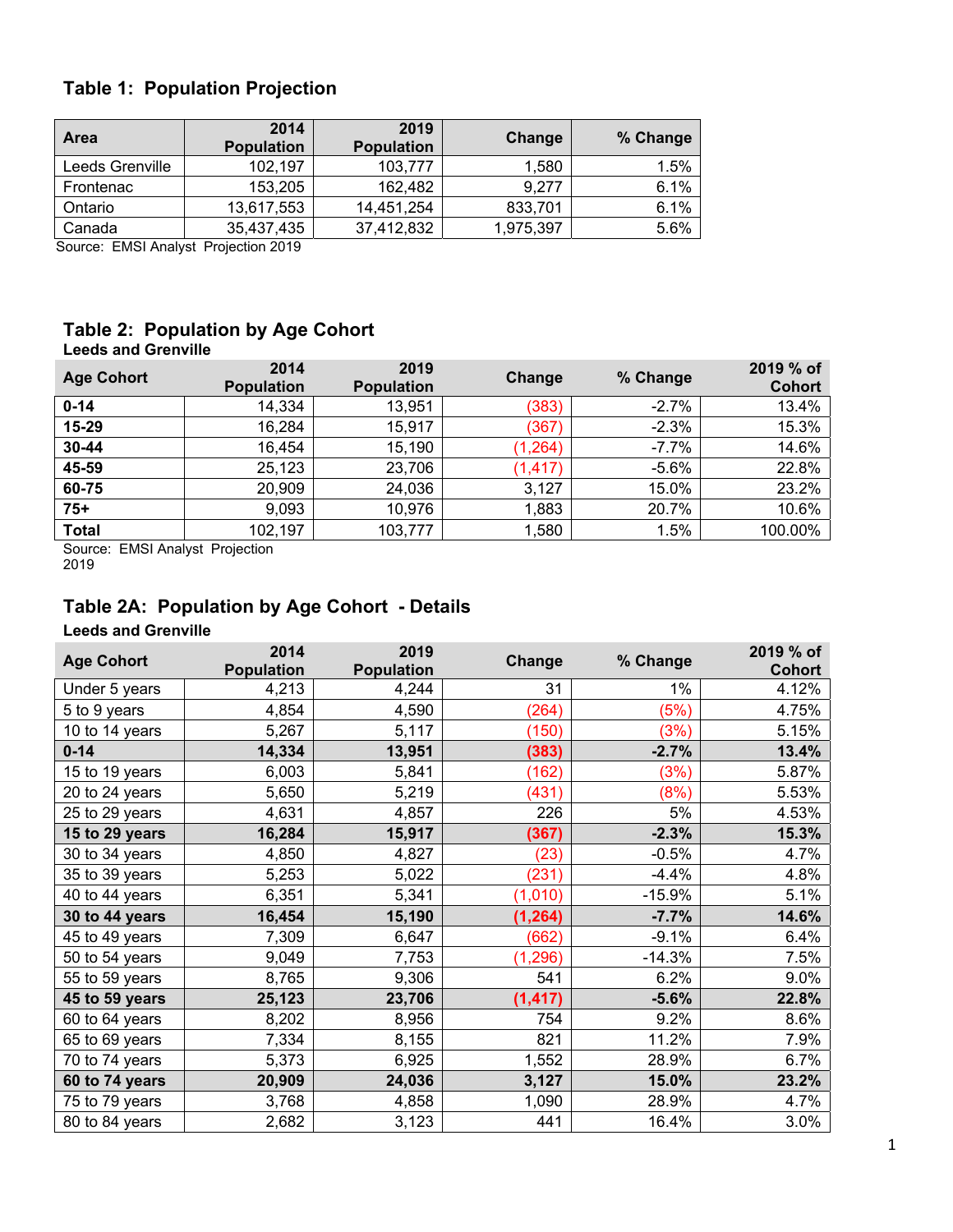| 85 years and<br>over | 2,643   | 2,995   | 352   | 13.3% | 2.9%       |
|----------------------|---------|---------|-------|-------|------------|
| 75+ years            | 9,093   | 10,976  | 1,883 | 20.7% | 10.6%      |
| <b>Total</b>         | 102,197 | 103,777 | ,580  | 1.5%  | $100.00\%$ |

# **Table 3: Population by Age Cohort**

Frontenac

| <b>Age Cohort</b> | 2014<br><b>Population</b> | 2019<br><b>Population</b> | <b>Change</b> | % Change | 2019 % of<br><b>Cohort</b> |
|-------------------|---------------------------|---------------------------|---------------|----------|----------------------------|
| $0 - 14$          | 22,142                    | 22,742                    | 600           | 2.7%     | 14.0%                      |
| 15-29             | 31,221                    | 33,286                    | 2,065         | 6.6%     | 20.5%                      |
| 30-44             | 27,993                    | 30,296                    | 2,303         | 8.2%     | 18.6%                      |
| 45-59             | 33,965                    | 31,924                    | (2,041)       | $-6.0%$  | 19.6%                      |
| 60-74             | 25,338                    | 29,480                    | 4,142         | 16.3%    | 18.1%                      |
| $75+$             | 12,546                    | 14,754                    | 2,208         | 17.6%    | 9.1%                       |
| Total             | 153,205                   | 162,482                   | 9,277         | 6.1%     | 100.0%                     |

Source: EMSI Analyst Projection 2019

# **Table 3A: Population by Age Cohort - Details**

| Frontenac            |                           |                           |          |          |                            |
|----------------------|---------------------------|---------------------------|----------|----------|----------------------------|
| <b>Age Cohort</b>    | 2014<br><b>Population</b> | 2019<br><b>Population</b> | Change   | % Change | 2019 % of<br><b>Cohort</b> |
| Under 5 years        | 7,252                     | 7,437                     | 185      | 3%       | 4.6%                       |
| 5 to 9 years         | 7,462                     | 7,613                     | 151      | 2%       | 4.7%                       |
| 10 to 14 years       | 7,428                     | 7,692                     | 264      | 4%       | 4.7%                       |
| 0 to 14 years        | 22,142                    | 22,742                    | 600      | 3%       | 14.0%                      |
| 15 to 19 years       | 8,900                     | 8,775                     | (125)    | (1%)     | 5.4%                       |
| 20 to 24 years       | 11,258                    | 12,694                    | 1,436    | 13%      | 7.8%                       |
| 25 to 29 years       | 11,063                    | 11,817                    | 754      | 7%       | 7.3%                       |
| 15 to 29 years       | 31,221                    | 33,286                    | 2,065    | 7%       | 20.5%                      |
| 30 to 34 years       | 9,855                     | 11,159                    | 1,304    | 13%      | 6.9%                       |
| 35 to 39 years       | 9,045                     | 9,927                     | 882      | 10%      | 6.1%                       |
| 40 to 44 years       | 9,093                     | 9,210                     | 117      | 1%       | 5.7%                       |
| 30 to 44 years       | 27,993                    | 30,296                    | 2,303    | 8%       | 18.6%                      |
| 45 to 49 years       | 10,337                    | 9,174                     | (1, 163) | (11%)    | 5.6%                       |
| 50 to 54 years       | 12,344                    | 10,480                    | (1,864)  | (15%)    | 6.4%                       |
| 55 to 59 years       | 11,284                    | 12,270                    | 986      | 9%       | 7.6%                       |
| 45 to 59 years       | 33,965                    | 31,924                    | (2,041)  | (6%)     | 19.6%                      |
| 60 to 64 years       | 9,961                     | 11,205                    | 1,244    | 12%      | 6.9%                       |
| 65 to 69 years       | 8,809                     | 9,812                     | 1,003    | 11%      | 6.0%                       |
| 70 to 74 years       | 6,568                     | 8,463                     | 1,895    | 29%      | 5.2%                       |
| 60 to 74 years       | 25,338                    | 29,480                    | 4,142    | 16%      | 18.1%                      |
| 75 to 79 years       | 5,000                     | 5,958                     | 958      | 19%      | 3.7%                       |
| 80 to 84 years       | 3,890                     | 4,221                     | 331      | 9%       | 2.6%                       |
| 85 years and<br>over | 3,656                     | 4,575                     | 919      | 25%      | 2.8%                       |
| 75+ years            | 12,546                    | 14,754                    | 2,208    | 18%      | 9.1%                       |
| <b>TOTAL</b>         | 153,205                   | 162,482                   | 9,277    | 6%       | 100.0%                     |

Source: EMSI Analyst Projection 2019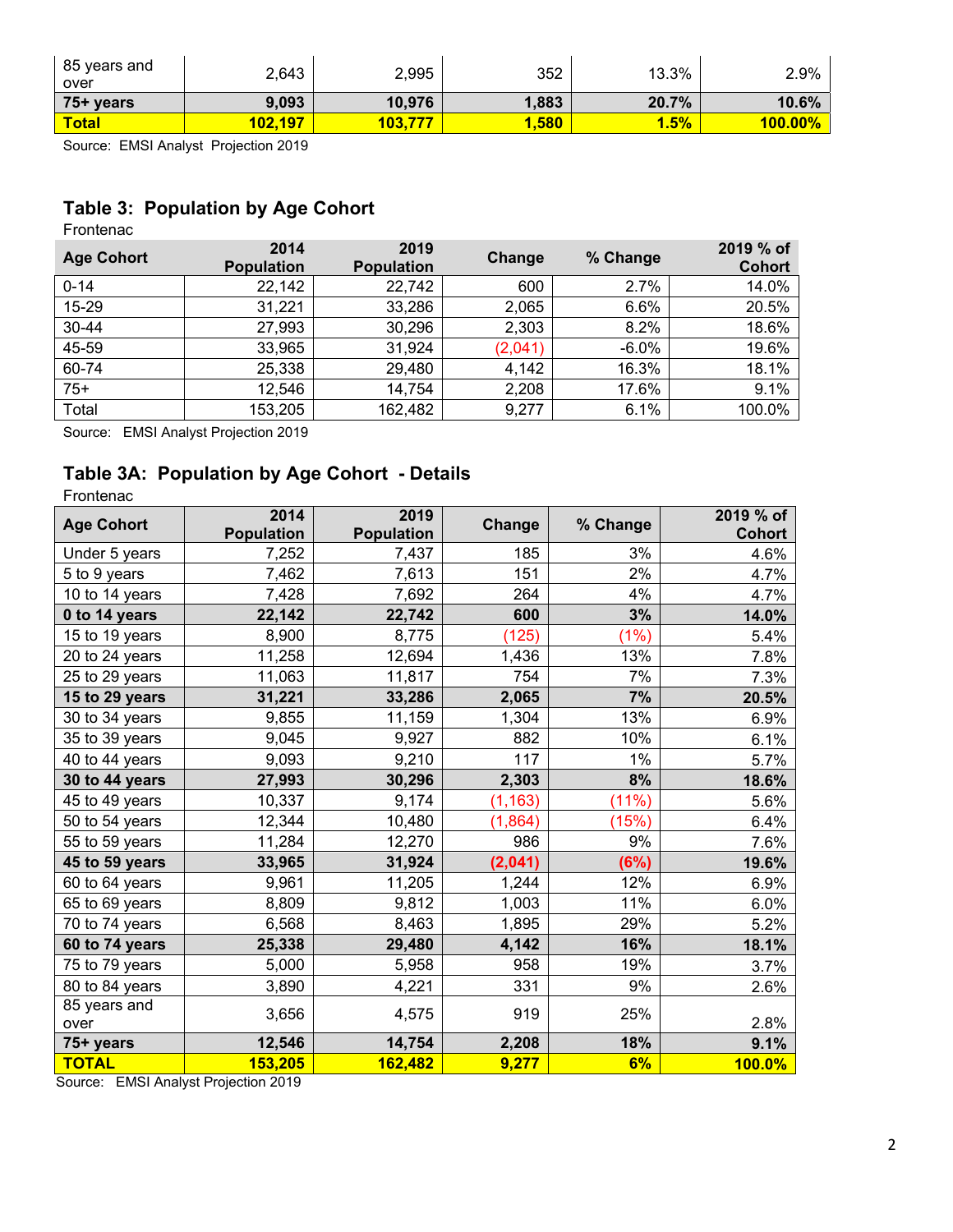# **Table 4: Population by Age Cohort**

Ontario

| <b>Age Cohort</b> | 2014<br><b>Population</b> | 2019<br><b>Population</b> | Change    | % Change | 2019 % of<br><b>Cohort</b> |
|-------------------|---------------------------|---------------------------|-----------|----------|----------------------------|
| $0 - 14$          | 2,216,594                 | 2,283,263                 | 66,669    | 3.0%     | 15.8%                      |
| 15-29             | 2,722,314                 | 2,877,694                 | 155,380   | 5.7%     | 19.9%                      |
| 30-44             | 2,713,037                 | 2,846,849                 | 133,812   | 4.9%     | 19.7%                      |
| 45-59             | 3,038,173                 | 2,995,728                 | (42, 445) | $-1.4%$  | 20.7%                      |
| 60-74             | 1,985,910                 | 2,360,591                 | 374,681   | 18.9%    | 16.3%                      |
| $75+$             | 941,525                   | 1,087,127                 | 145,602   | 15.5%    | 7.5%                       |
| <b>Total</b>      | 13,617,553                | 14,451,254                | 833,701   | 6.1%     | $100.0\%$                  |

Source: EMSI Analyst Projection 2019

# **Table 4A: Population by Age Cohort - Details**

Ontario

| <b>Age Cohort</b>    | 2014<br><b>Population</b> | 2019<br><b>Population</b> | Change    | % Change | 2019 % of<br><b>Cohort</b> |
|----------------------|---------------------------|---------------------------|-----------|----------|----------------------------|
| Under 5 years        | 716,119                   | 734,966                   | 18,847    | 3%       | 5.3%                       |
| 5 to 9 years         | 746,093                   | 762,488                   | 16,395    | 2%       | 5.5%                       |
| 10 to 14 years       | 754,382                   | 785,809                   | 31,427    | 4%       | 5.5%                       |
| $0 - 14$             | 2,216,594                 | 2,283,263                 | 66,669    | 3.0%     | 15.8%                      |
| 15 to 19 years       | 853,570                   | 857,260                   | 3,690     | 0%       | 6.3%                       |
| 20 to 24 years       | 950,145                   | 995,454                   | 45,309    | 5%       | 7.0%                       |
| 25 to 29 years       | 918,599                   | 1,024,980                 | 106,381   | 12%      | 6.8%                       |
| 15-29                | 2,722,314                 | 2,877,694                 | 155,380   | 5.7%     | 19.9%                      |
| 30 to 34 years       | 903,193                   | 985,834                   | 82,641    | 9%       | 6.6%                       |
| 35 to 39 years       | 882,789                   | 949,469                   | 66,680    | 8%       | 6.5%                       |
| 40 to 44 years       | 927,055                   | 911,546                   | (15, 509) | (2%)     | 6.8%                       |
| $30 - 44$            | 2,713,037                 | 2,846,849                 | 133,812   | 4.9%     | 19.7%                      |
| 45 to 49 years       | 992,797                   | 939,319                   | (53, 478) | (5%)     | 7.3%                       |
| 50 to 54 years       | 1,085,394                 | 990,228                   | (95, 166) | (9%      | 8.0%                       |
| 55 to 59 years       | 959,982                   | 1,066,181                 | 106,199   | 11%      | 7.1%                       |
| 45-59                | 3,038,173                 | 2,995,728                 | (42, 445) | $-1.4%$  | 20.7%                      |
| 60 to 64 years       | 806,510                   | 938,063                   | 131,553   | 16%      | 5.9%                       |
| 65 to 69 years       | 686,061                   | 777,900                   | 91,839    | 13%      | 5.0%                       |
| 70 to 74 years       | 493,339                   | 644,628                   | 151,289   | 31%      | 3.6%                       |
| 60-74                | 1,985,910                 | 2,360,591                 | 374,681   | 18.9%    | 16.3%                      |
| 75 to 79 years       | 376,139                   | 444,167                   | 68,028    | 18%      | 2.8%                       |
| 80 to 84 years       | 284,239                   | 311,476                   | 27,237    | 10%      | 2.1%                       |
| 85 years and<br>over | 281,147                   | 331,484                   | 50,337    | 18%      | 2.1%                       |
| $75+$                | 941,525                   | 1,087,127                 | 145,602   | 15.5%    | 7.5%                       |
| <b>Total</b>         | 13,617,553                | 14,451,254                | 833,701   | 6.1%     | <b>100.0%</b>              |

Source: EMSI Analyst Projection 2019

# **Table 5: Median Age**

| Region             | <b>Median Age 2011</b> | <b>Median Age 2016</b> | <b>Difference</b> |
|--------------------|------------------------|------------------------|-------------------|
| Leeds Grenville    | 46.7                   | 49.3                   | 2.6               |
| Frontenac          | 41.6                   | 43.6                   | 2.0               |
| Ontario            | 40.4                   | 41.3                   | 0.9               |
| $\sim$<br>$\cdots$ |                        |                        |                   |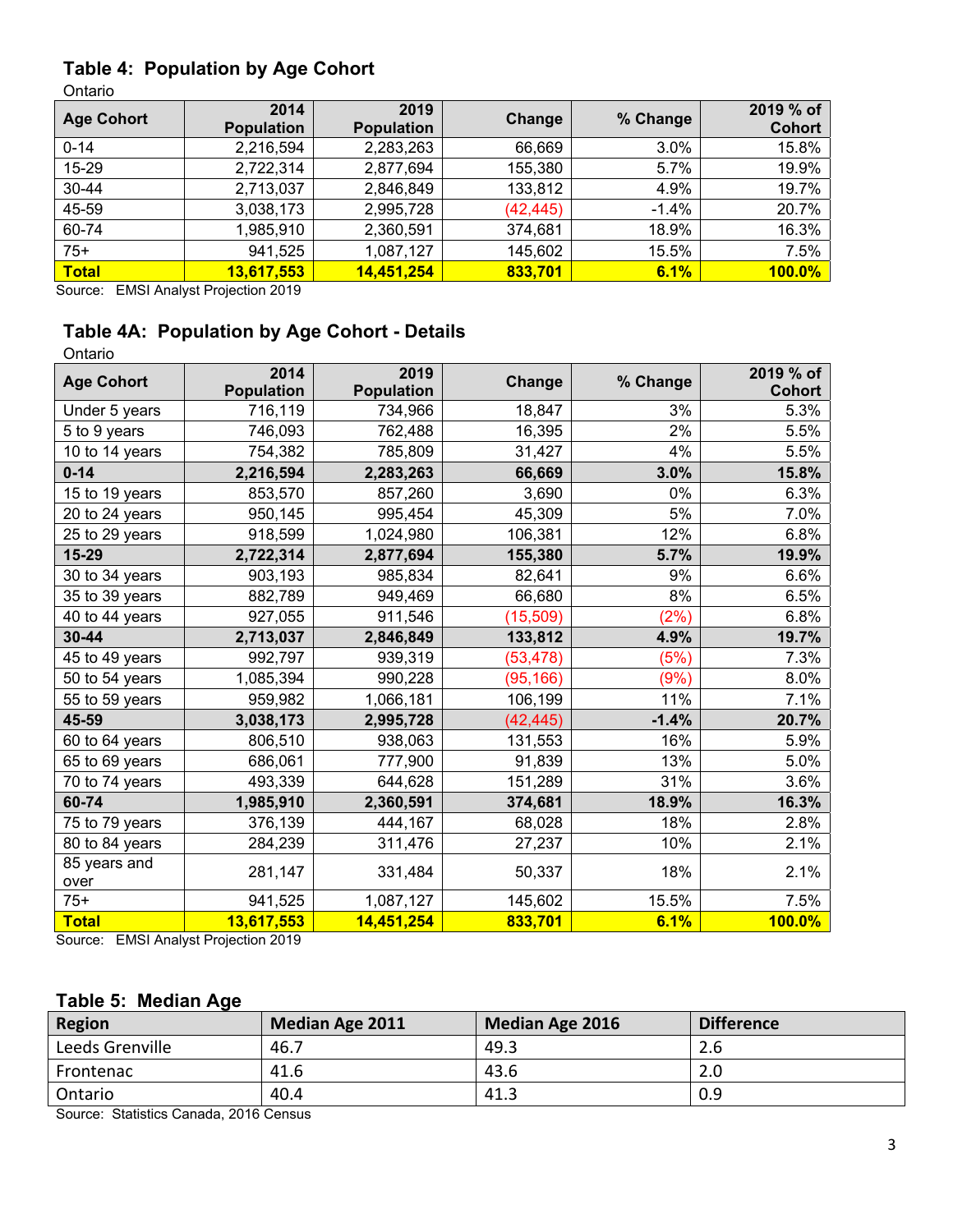# **Table 6: Population by Gender**

Leeds Grenville

| Gender                             | 2014<br><b>Population</b> | 2019<br><b>Population</b> | Change | % Change | 2019 % of<br><b>Cohort</b> |
|------------------------------------|---------------------------|---------------------------|--------|----------|----------------------------|
| Females                            | 51,849                    | 52,505                    | 656    | 1%       | 50.6%                      |
| Males                              | 50,348                    | 51,272                    | 924    | 2%       | 49.4%                      |
| <b>Total</b>                       | 102,197                   | 103,777                   | 1,580  | 2%       | 100.00%                    |
| Course, FMOLArabet Distanting 0040 |                           |                           |        |          |                            |

Source: EMSI Analyst Projection 2019

# **Table 7: Population by Gender**

Frontenac

| Gender       | 2014<br><b>Population</b> | 2019<br><b>Population</b> | Change | % Change | 2019 % of<br><b>Cohort</b> |
|--------------|---------------------------|---------------------------|--------|----------|----------------------------|
| Females      | 78,054                    | 82,512                    | 4,458  | 6%       | 50.8%                      |
| Males        | 75,151                    | 79,970                    | 4,819  | 6%       | 49.2%                      |
| <b>Total</b> | 153,205                   | 162,482                   | 9.277  | 6%       | 100.00%                    |
|              |                           |                           |        |          |                            |

Source: EMSI Analyst Projection 2019

# **Table 8: Population by Gender**

Ontario

| Gender                      | 2014<br><b>Population</b> | 2019<br><b>Population</b> | Change  | % Change | 2019 % of<br>Cohort |
|-----------------------------|---------------------------|---------------------------|---------|----------|---------------------|
| Females                     | 6,918,569                 | 7,318,873                 | 400,304 | 6%       | 50.6%               |
| Males                       | 6.698.984                 | 7.132.381                 | 433.397 | 6%       | 49.4%               |
| Total                       | 13,617,553                | 14,451,254                | 833,701 | 6%       | 100.00%             |
| $- \cdot - \cdot$<br>$\sim$ | ----<br>$\sim$            |                           |         |          |                     |

Source: EMSI Analyst Projection 2019

# **Table 9: Population Languages**

|                                        |             |              | <b>LEEDS GRENVILLE</b> | <b>FRONTENAC</b> |       | <b>ONTARIO</b> |       |
|----------------------------------------|-------------|--------------|------------------------|------------------|-------|----------------|-------|
|                                        |             |              | 2016                   | 2016             |       | 2016           |       |
| <b>CHARACTERISTICS</b>                 | <b>Note</b> | <b>Total</b> | %                      | <b>Total</b>     | %     | <b>Total</b>   | %     |
| <b>Total - Knowledge of official</b>   |             |              |                        |                  |       |                |       |
| languages for the total population     |             |              |                        |                  |       |                |       |
| excluding institutional residents -    |             |              |                        |                  |       |                |       |
| 100% data                              | #1          | 99220        |                        | 147500           |       | 13312865       |       |
| English only                           |             | 87415        | 88.1%                  | 128445           | 87.1% | 11455500       | 86.0% |
| French only                            |             | 55           | 0.1%                   | 270              | 0.2%  | 40040          | 0.3%  |
| English and French                     |             | 11625        | 11.7%                  | 18130            | 12.3% | 1490390        | 11.2% |
| Neither English nor French             |             | 120          | 0.1%                   | 660              | 0.4%  | 326935         | 2.5%  |
| Total - First official language spoken |             |              |                        |                  |       |                |       |
| for the total population excluding     |             |              |                        |                  |       |                |       |
| institutional residents - 100% data    | #2          | 99220        |                        | 147500           |       | 13312865       |       |
| English                                |             | 95885        | 96.6%                  | 141545           | 96.0% | 12394325       | 93.1% |
| French                                 |             | 3105         | 3.1%                   | 4770             | 3.2%  | 504130         | 3.8%  |
| <b>English and French</b>              |             | 125          | 0.1%                   | 560              | 0.4%  | 92940          | 0.7%  |
| Neither English nor French             |             | 105          | 0.1%                   | 625              | 0.4%  | 321480         | 2.4%  |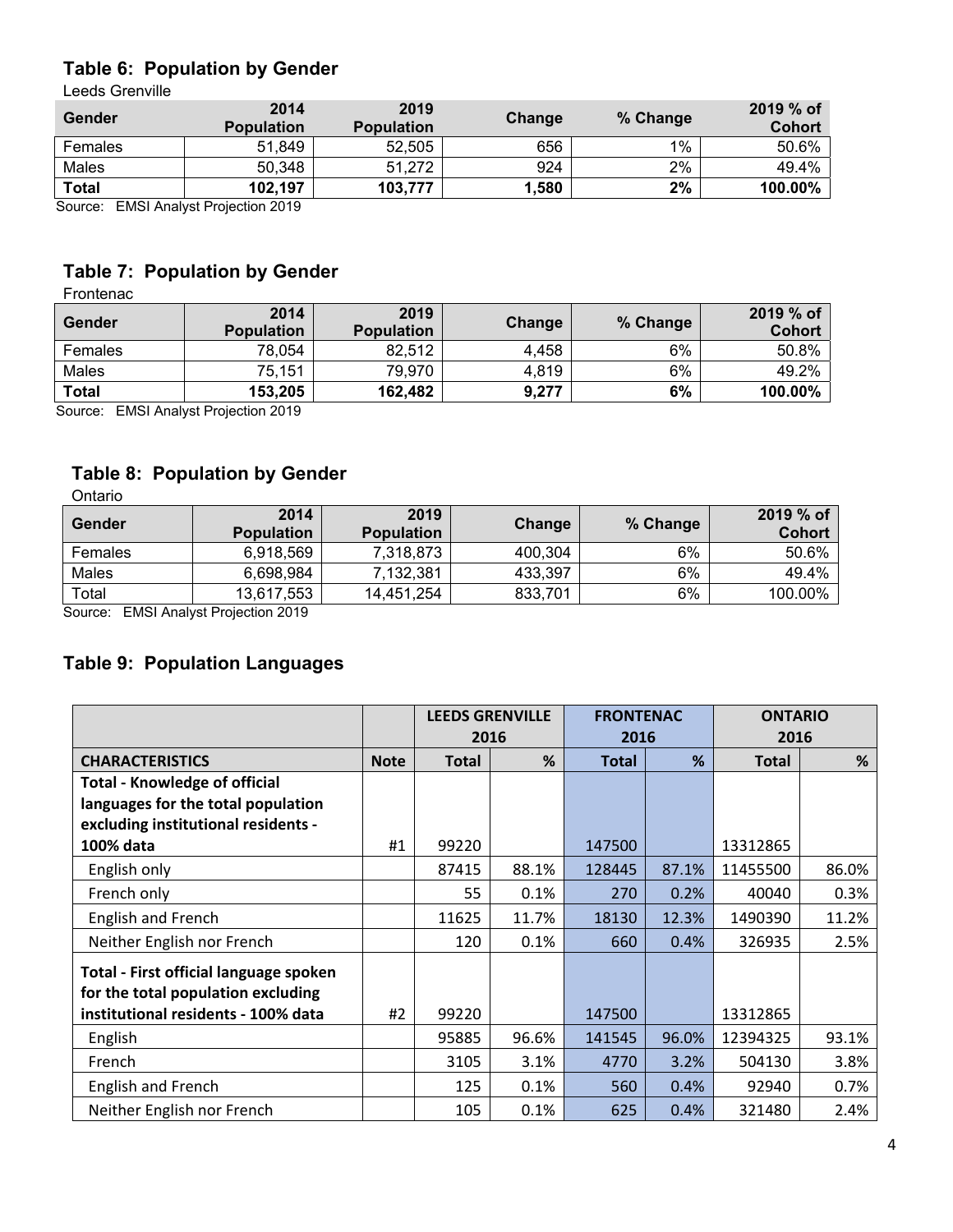| <b>Total - Mother tongue for the total</b><br>population excluding institutional                              |    |       |       |        |       |          |       |
|---------------------------------------------------------------------------------------------------------------|----|-------|-------|--------|-------|----------|-------|
| residents - 100% data                                                                                         | #3 | 99220 |       | 147500 |       | 13312870 |       |
| Single responses                                                                                              |    | 98510 |       | 145645 |       | 12946960 |       |
| <b>Official languages</b>                                                                                     |    | 94760 | 96.2% | 132295 | 90.8% | 9393040  | 72.6% |
| English                                                                                                       |    | 91530 | 92.9% | 127565 | 87.6% | 8902320  | 68.8% |
| French                                                                                                        |    | 3225  | 3.3%  | 4735   | 3.3%  | 490715   | 3.8%  |
| Non-official languages                                                                                        |    | 3750  | 3.8%  | 13345  | 9.2%  | 3553920  | 27.4% |
| Aboriginal languages                                                                                          |    | 25    | 0.7%  | 35     | 0.3%  | 22765    | 0.6%  |
| Total - Language spoken most often at<br>home for the total population<br>excluding institutional residents - |    |       |       |        |       |          |       |
| 100% data                                                                                                     | #4 | 99220 |       | 147500 |       | 13312865 |       |
| Single responses                                                                                              |    | 98380 |       | 144665 |       | 12522045 |       |
| <b>Official languages</b>                                                                                     |    | 97510 | 99.1% | 139570 | 96.5% | 10605725 | 84.7% |
| English                                                                                                       |    | 96615 | 98.2% | 137325 | 94.9% | 10328680 | 82.5% |
| French                                                                                                        |    | 895   | 0.9%  | 2240   | 1.5%  | 277045   | 2.2%  |
| Non-official languages                                                                                        |    | 875   | 0.9%  | 5095   | 3.5%  | 1916315  | 15.3% |
| Aboriginal languages                                                                                          |    | 0     | 0.0%  | 10     | 0.2%  | 9210     | 0.5%  |

**Source: Statistics Canada, 2016 Census Notes:** 

#1: Knowledge of official languages refers to whether the person can conduct a conversation in English only French only in both languages or in neither language. For a child who has not yet learned to speak this includes languages that the child is learning to speak at home.

#2: First official language spoken is specified within the framework of the Official Languages Act. It refers to the first official language (i.e. English or French) spoken by the person.

#3: Mother tongue refers to the first language learned at home in childhood and still understood by the person at the time the data was collected. If the person no longer understands the first language learned the mother tongue is the second language learned. For a person who learned two languages at the same time in early childhood the mother tongue is the language this person spoke most often at home before starting school. The person has two mother tongues only if the two languages were used equally often and are still understood by the person. For a child who has not yet learned to speak the mother tongue is the language spoken most often to this child at home. The child has two mother tongues only if both languages are spoken equally often so that the child learns both languages at the same time.

#4: Language spoken most often at home refers to the language the person speaks most often at home at the time of data collection. A person can report more than one language as 'spoken most often at home' if the languages are spoken equally often.

# **Table 10: Education Characteristics**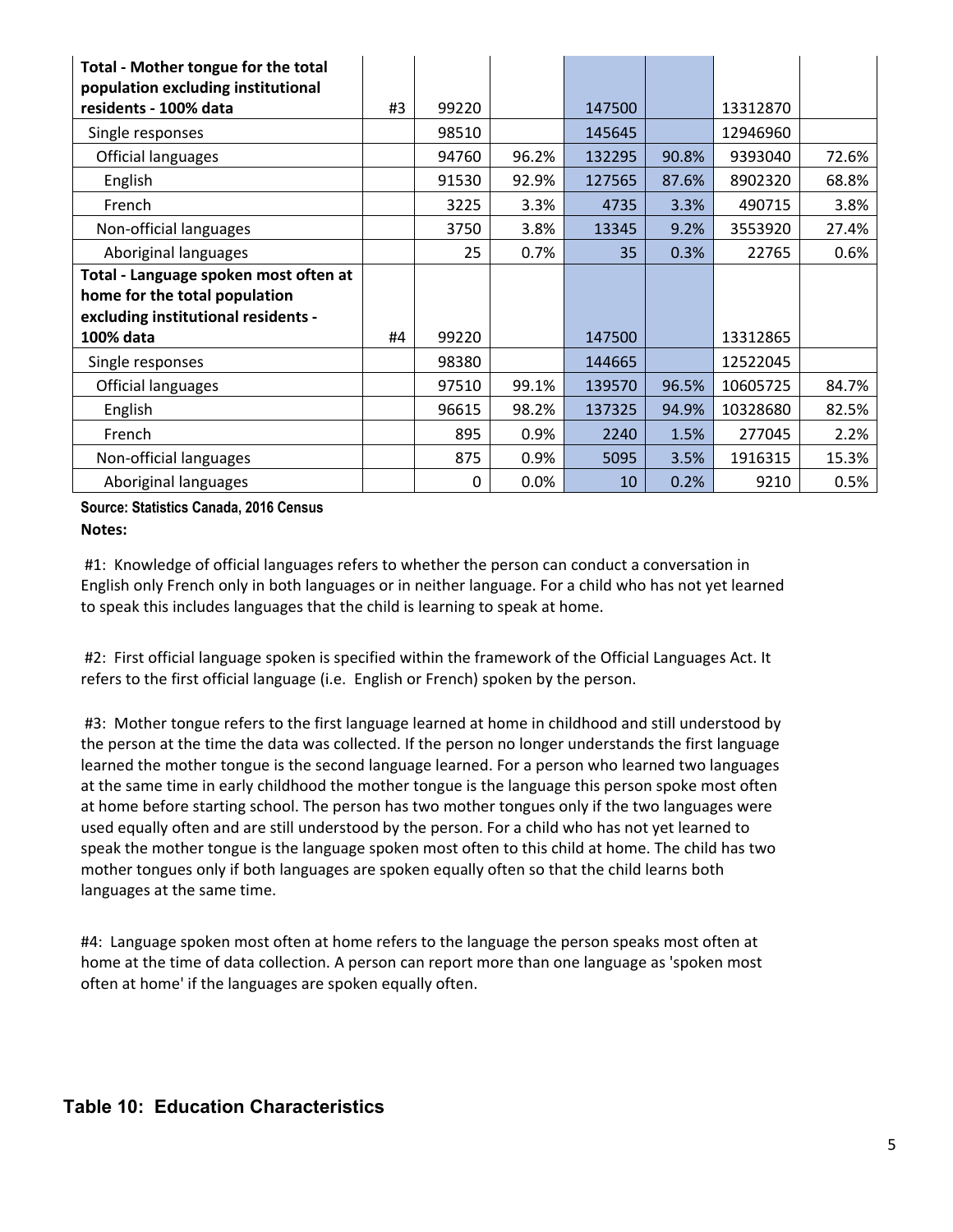# **2016 Labour Force By Educational Attainment - Leeds & Grenville**

|                                                                             | <b>TOTAL</b>     | <b>Male</b>      | Female           |
|-----------------------------------------------------------------------------|------------------|------------------|------------------|
| Total Population aged 15+ by highest certificate, diploma or<br>degree      | 84770            | 41230<br>(48.6%) | 43540<br>(51.4%) |
| No certificate, Diploma or Degree                                           | 15090<br>(17.8%) | 7955             | 7135             |
| High School Certificate or Equivalent                                       | 25375<br>(29.9%) | 12460            | 12920            |
| Apprenticeship or Trades Certificate or Diploma                             | 7090<br>(8.4%)   | 5280             | 1805             |
| College, CEGEP or Other Non-University Certificate or Diploma               | 23395<br>(27.6%) | 9310             | 14085            |
| University Certificate, Degree or Diploma below the bachelor<br>level       | 1545<br>(1.8%)   | 695              | 845              |
| University Certificate, Degree or Diploma at or above the<br>bachelor level | 12280<br>(14.5%) | 5530             | 6745             |

**Source: Statistics Canada ‐ National Household Survey 2016**

### **Local Intelligence**

In the counties of Leeds & Grenville 47.7% of the population over 15 have an educational attainment of high school or less. 43.9% of the population has a college or university certificate, diploma or degree. More males than females have no certificate, diploma or degree.

# **Table 11: Education Characteristics**

# **Labour Force by Educational Attainment - Frontenac**

|                                                                        | <b>TOTAL</b>        | <b>Male</b>      | <b>Female</b>    |
|------------------------------------------------------------------------|---------------------|------------------|------------------|
| Total Population aged 15+ by highest certificate, diploma or<br>degree | 124725              | 59565<br>(47.8%) | 65160<br>(52.2%) |
| No certificate, Diploma or Degree                                      | 17785<br>(14.3%)    | 9310             | 8475             |
| High School Certificate or Equivalent                                  | 34955<br>$(28.0\%)$ | 17650            | 17300            |
| Apprenticeship or Trades Certificate or Diploma                        | 8000<br>(6.4%)      | 5835             | 2165             |
| College, CEGEP or Other Non-University Certificate or Diploma          | 30015<br>$(24.1\%)$ | 11385            | 18625            |
| University Certificate, Degree or Diploma below the bachelor<br>level  | 1930<br>(1.5%)      | 680              | 1250             |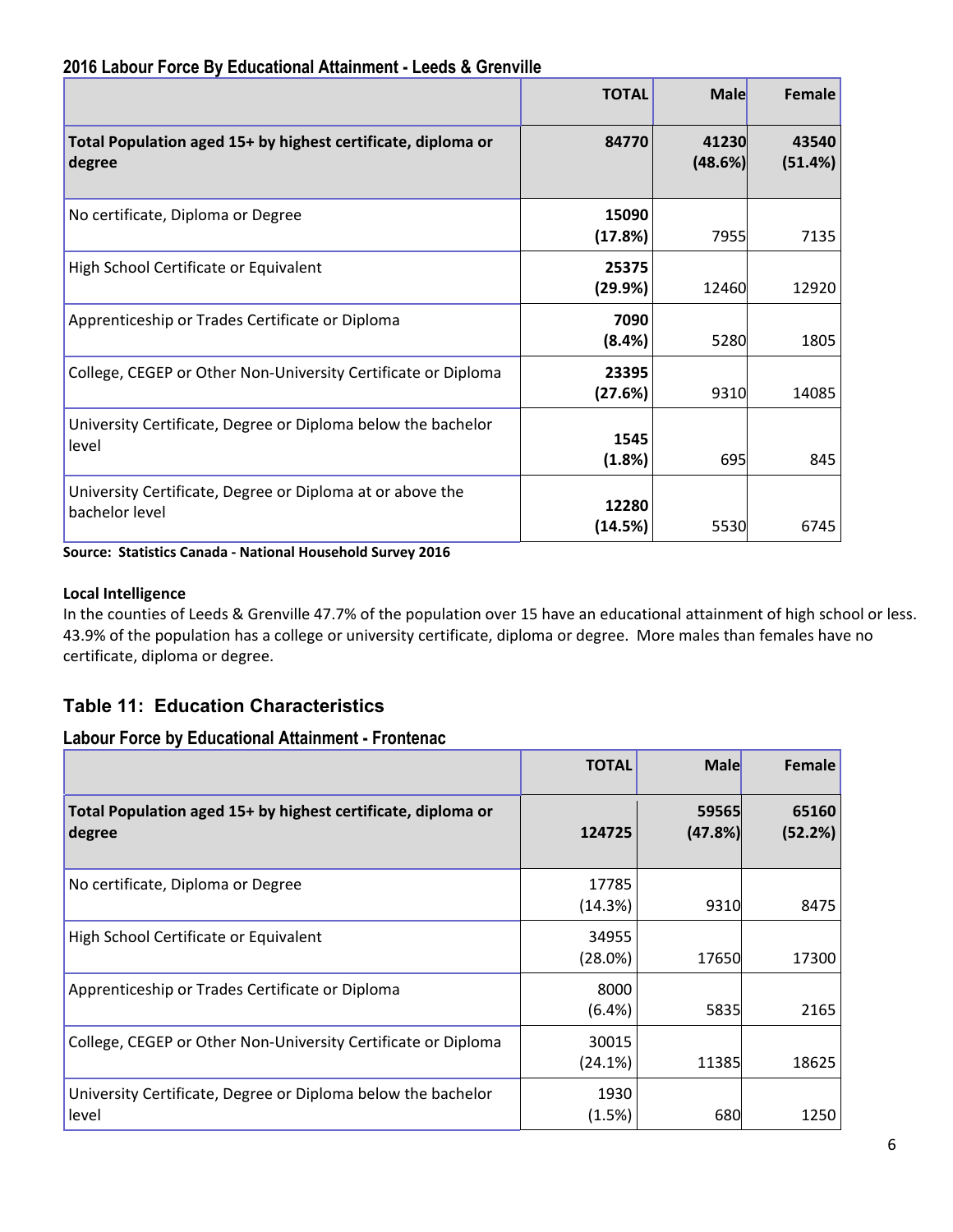*Source: Statistics Canada ‐ National Household Survey 2016*

# **Table 12: Job Postings Summary -** November 2017 to June 2019

| <b>Leeds Grenville</b> | <b>Frontenac</b> |
|------------------------|------------------|
| 11691                  | 21.441           |
| 23 days                | 20 days          |
|                        |                  |

Source: EMSI Analyst Projection 2019

# **Table 12a: Job Postings by Census Subdivisions - Leeds Grenville**

| <b>Census Subdivision (CSD)</b> | Unique Postings (Nov 2017 - June 2019) |
|---------------------------------|----------------------------------------|
| <b>North Grenville</b>          | 4,986                                  |
| <b>Brockville</b>               | 2,363                                  |
| Augusta                         | 1,004                                  |
| Elizabethtown-Kitley            | 915                                    |
| Gananoque                       | 890                                    |
| Other CSDs in area              | 1533                                   |
| <b>TOTAL</b>                    | 11691                                  |

Source: EMSI Analyst Projection 2019

# **Table 12b: Job Postings Regional Breakdown - Frontenac**

| <b>Census Subdivision</b> | Unique Postings (Nov 2017 - June 2019) |
|---------------------------|----------------------------------------|
| Kingston                  | 18,682                                 |
| South Frontenac           | 2,182                                  |
| Frontenac Islands         | 371                                    |
| <b>Central Frontenac</b>  | 185                                    |
| North Frontenac           | 21                                     |
| <b>TOTAL</b>              | 21441                                  |

Source: EMSI Analyst Projection 2019

# **Table 13: Job Posting SNAP-SHOT - August 28, 2020 - 1000 Islands Region**

| <b>Occupation</b>                                     | # Positions | <b>Wages</b> |
|-------------------------------------------------------|-------------|--------------|
| <b>Management</b>                                     | 20          |              |
| General Manager - Financial, Communications And Other |             |              |
| <b>Business Services</b>                              |             | \$53.50      |
| Operations Manager - Trade, Broadcasting And Other    |             |              |
| <b>Services</b>                                       | 1           | \$47.25      |
|                                                       |             | \$88,005 to  |
| Manager, Finance                                      |             | \$102,022    |
| Sales Manager, Insurance                              |             | \$46.50      |
| Sales And Marketing Manager                           |             | \$41.50      |
| <b>Computer Programs Manager</b>                      |             | \$48.50      |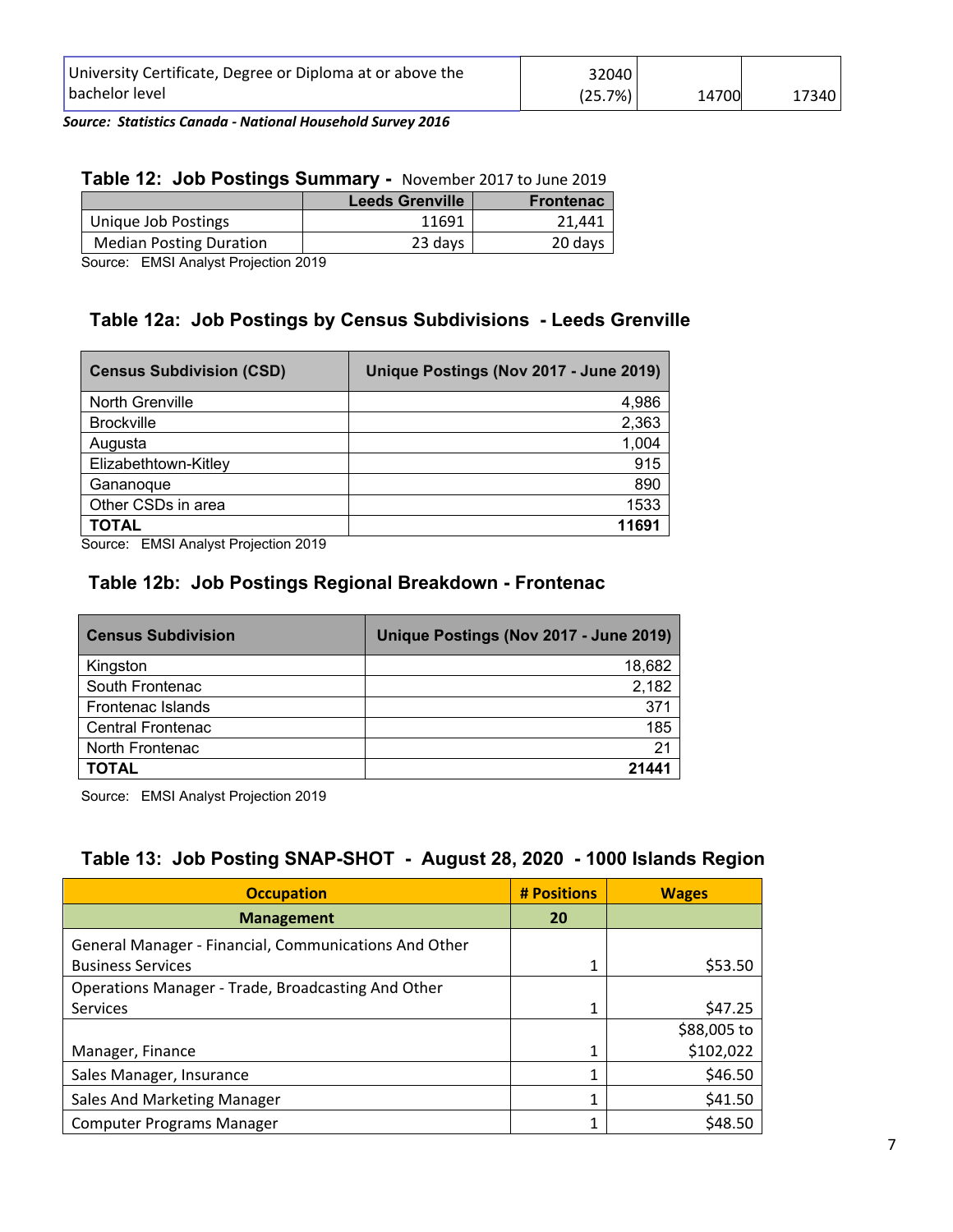|                                                             |                | \$111,000 to                             |
|-------------------------------------------------------------|----------------|------------------------------------------|
| Director, Veterans' Services                                | 1              | \$148,000                                |
| Store Manager - Retail                                      | $\mathbf{1}$   | \$16.00 to \$20.00                       |
| <b>Customer Service Manager - Automobiles</b>               | $\mathbf{1}$   | Not available                            |
| Assistant Department Manager - Retail                       | 1              | \$34.19                                  |
| <b>Restaurant Assistant Manager</b>                         | $\overline{2}$ | \$18.10                                  |
| Restaurant manager                                          | $\overline{2}$ | \$18.25                                  |
|                                                             |                | \$83,000 to                              |
| Senior Project Manager, Construction                        | 1              | \$105,000                                |
| Project Manager, Construction                               | $\overline{2}$ | \$64,505                                 |
| Home Renovator - Manager                                    | $\overline{2}$ | \$15.00 to 30.00                         |
| Vice-president Head Of Technology And Operations            | 1              | \$53.37                                  |
| <b>Professional</b>                                         | 13 Jobs        |                                          |
| <b>Investment Advisor - Personal Finances</b>               | 1              | \$34.61                                  |
| <b>Marketing Assistant</b>                                  | $\mathbf{1}$   | \$47,148                                 |
| <b>Communications Adviser</b>                               | $\mathbf{1}$   | \$47,184                                 |
| Land Surveyor                                               | $\overline{2}$ | \$44,000 to \$48,000                     |
|                                                             |                | \$80,000 to                              |
| Veterinarian                                                | 4              | \$100,000                                |
| <b>Mental Health Counsellor</b>                             | $\mathbf{1}$   | \$27.00                                  |
| College Teacher                                             | 4              | \$48.00                                  |
| Personal Counsellor - Education                             | $\mathbf{1}$   | \$60,674                                 |
| <b>Student Services Counsellor</b>                          | $\mathbf{1}$   | \$30.50                                  |
|                                                             |                |                                          |
| <b>Administration &amp; Administration Support</b>          | 12 Jobs        |                                          |
| <b>Office Manager</b>                                       | 1              | \$26.50                                  |
| Admissions Officer - Post-secondary Educational Institution | 1              | \$24.50                                  |
| <b>Office Administrator</b>                                 | 1              | \$24.50                                  |
| <b>Event Co-ordinator</b>                                   | $\mathbf{1}$   | \$47,184                                 |
| Administrative Assistant                                    | $\overline{2}$ | $$22 - $25$                              |
| Family Law Legal Assistant                                  | $\overline{2}$ | \$40,000 to \$47,000                     |
| Underwriter, Accident And Sickness - Insurance              | 2              | Not available                            |
| Payroll Clerk                                               | $\mathbf{1}$   | \$21.00                                  |
| Sorter, Mail                                                | $\mathbf{1}$   | 23.00 \$/hour                            |
| <b>Technical &amp; Paraprofessional</b>                     | 12 Jobs        |                                          |
| Landscaper                                                  | 1              | Not available                            |
| Web Technician                                              | 1              | \$32.00 to \$34.00                       |
| Network Administrator                                       | $\overline{2}$ | \$32.50                                  |
| Help Desk Technician                                        | $\overline{2}$ | \$29.00                                  |
| Registered Practical Nurse (R.P.N.)                         | $\overline{2}$ | \$25.00 to \$27.00                       |
|                                                             | $\mathbf{1}$   |                                          |
| Early Childhood Educator (E.C.E.)<br>Photographer           | $\mathbf{1}$   | \$18.00 to \$20.00<br>\$15.50 to \$15.51 |
|                                                             | $\mathbf{1}$   | Not available                            |
| Kitchen Designer<br><b>Glass Blower</b>                     | $\mathbf{1}$   | \$17.50 to \$20.00                       |
| <b>Personal &amp; Customer Information Services</b>         |                |                                          |
| Child Caregiver - Private Home                              | 61 Jobs<br>1   | \$15.00 to \$16.00                       |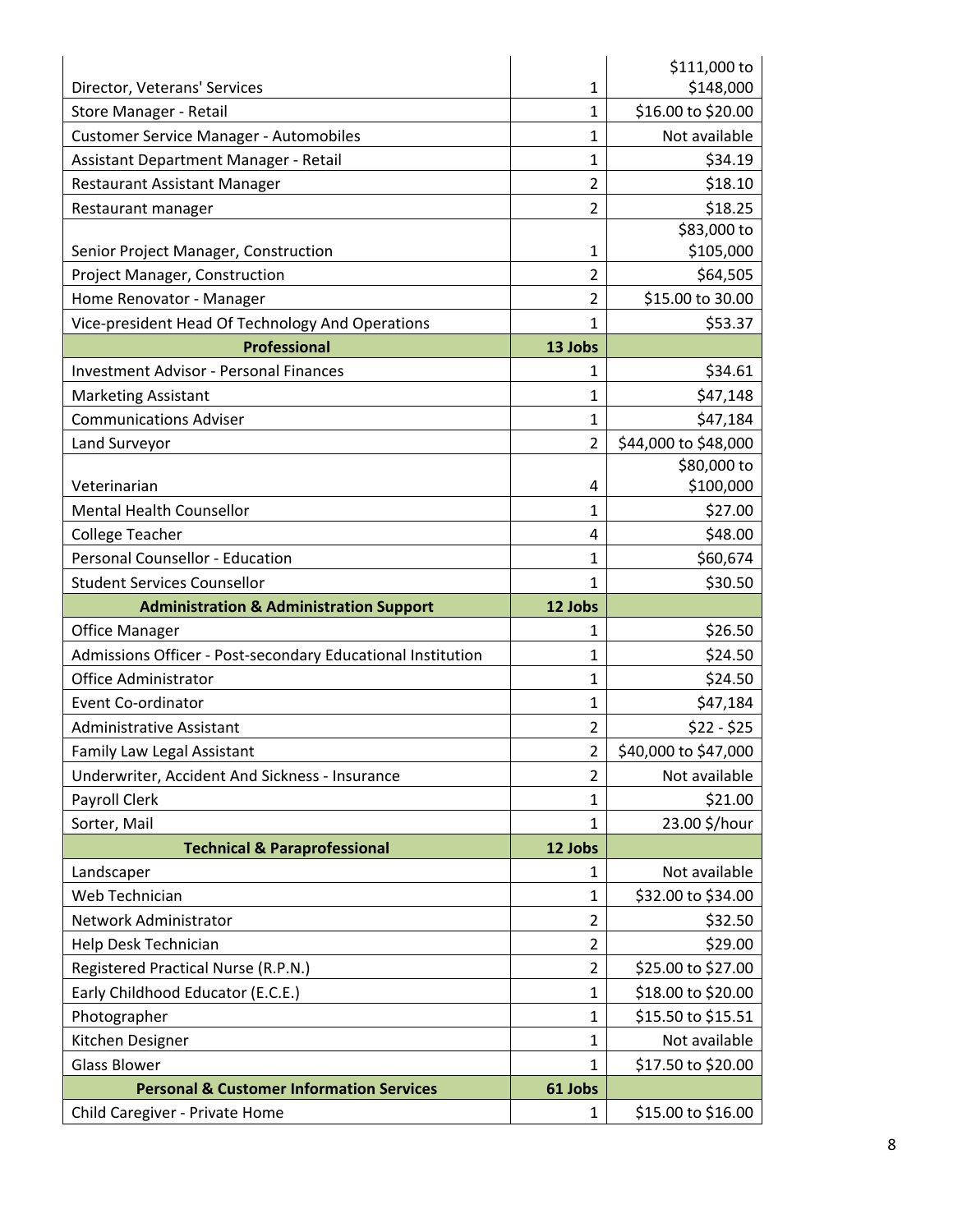| Child Care Live-in Caregiver                                     | 2              | \$15.00            |
|------------------------------------------------------------------|----------------|--------------------|
| Attendant For Persons With Disabilities - Home Care              | $\overline{2}$ | \$19.00            |
| <b>Restaurant Supervisor</b>                                     | $\overline{2}$ | \$15.00 to \$16.00 |
| Shift Manager - Fast Food Restaurant                             | 1              | \$15.50            |
| <b>Food Service Supervisor</b>                                   | $\overline{2}$ | \$15.00 to \$16.50 |
| <b>Restaurant Supervisor</b>                                     | 1              | \$18.75            |
| Carwash Supervisor                                               | 2              | \$23.00            |
| Chef De Cuisine                                                  | $\mathbf{1}$   | Not available      |
| Specialist Chef                                                  | 1              | \$24.25 to \$27.00 |
| Sous-chef                                                        | $\mathbf{1}$   | \$18.00 to \$20.00 |
| <b>Specialty Foods Chef</b>                                      | 1              | \$24.50            |
| Cook                                                             | 4              | \$14.00 to \$17.00 |
| Waiter/waitress                                                  | 1              | Not available      |
| Customer Service Representative - Bus Line                       | $\mathbf{1}$   | Not available      |
| Guard, Security                                                  | 1              | \$15.00            |
| <b>Customer Service Representative</b>                           | 5              | \$15.40 to \$16.00 |
| <b>Inbound Customer Service Representative</b>                   | $\mathbf{1}$   | \$15.00 to \$17.00 |
| Customer Service Representative - Insurance                      | $\overline{2}$ | \$18.00            |
| Kitchen Helper                                                   | $\mathbf{1}$   | \$15.00 to \$18.00 |
| Dishwasher                                                       | $\mathbf{1}$   | Not available      |
| Dining Room Assistant                                            | 1              | Not available      |
| Cook's Helper                                                    | $\mathbf{1}$   | Not available      |
| Housekeeping Room Attendant                                      | 4              | \$14.50 to \$16.00 |
| Light Duty Cleaner                                               | 1              | \$15.00 to \$16.00 |
| Cleaner                                                          | $\overline{2}$ | \$24.00            |
| <b>Building Caretaker</b>                                        | 7              | \$16.30            |
| <b>Building Maintenance Worker</b>                               | 3              | \$18.00 to \$20.00 |
| Car Jockey                                                       | 8              | \$14.00            |
| <b>Sales</b>                                                     | 28 Jobs        |                    |
| Retail Store Supervisor                                          | 9              | \$17 to \$18       |
| Sales Representative - Retail                                    | 15             | \$14.00            |
| <b>Customer Service Cashier</b>                                  | $\mathbf{1}$   | \$14.00 to \$15.00 |
| Cashier                                                          | $\overline{2}$ | \$14.00            |
| Shelf Stocker - Retail                                           | $\mathbf{1}$   | \$14.00            |
| <b>Industrial, Construction &amp; Equipment Operation Trades</b> | 46 Jobs        |                    |
| Welder                                                           | 8              | \$18.00 to \$32.00 |
| Steamfitter-pipefitter                                           | 5              | \$16.00 to \$30.00 |
| Gas Technician                                                   | $\mathbf{1}$   | \$18.00 to \$30.00 |
| Carpenter, Restoration                                           | 1              | \$18.00 to \$25.00 |
| <b>Interior Finish Carpenter</b>                                 | $\overline{2}$ | \$25.00 to \$30.   |
| Carpenter                                                        | $\overline{2}$ | \$22.00            |
| Carpenter Lead Hand                                              | 4              | \$25.00            |
| Carpenter, Renovation                                            | 1              | \$18.00 to \$25.00 |
| Drywall Installer And Finisher                                   | 9              | \$30.00 to \$35.00 |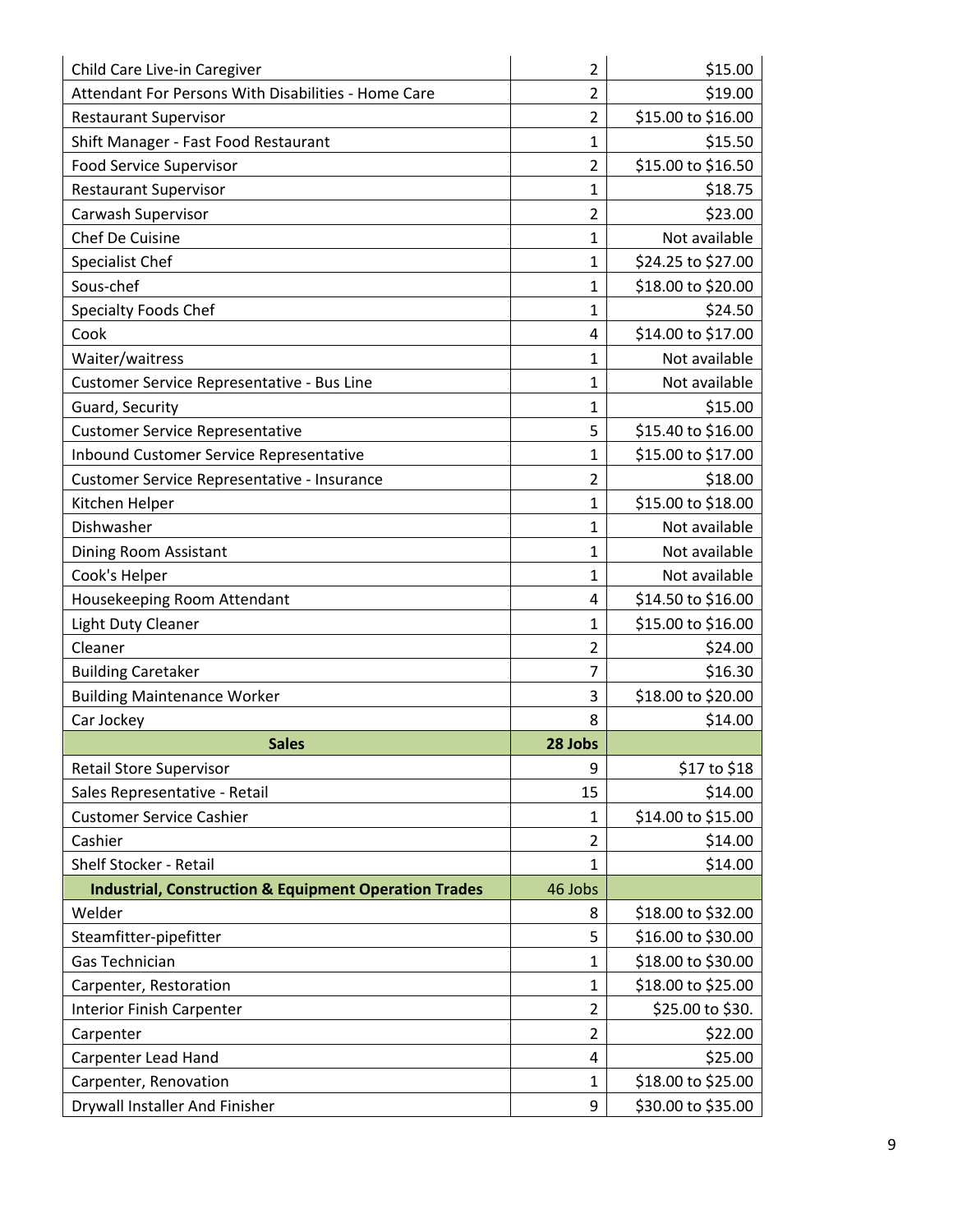| <b>Stucco Plasterer</b>                                                        | $\mathbf 1$    | \$30.00              |
|--------------------------------------------------------------------------------|----------------|----------------------|
| Roofer                                                                         | 1              | \$23.00 to \$24.00   |
| Roofer, Metal                                                                  | 1              | \$18.00 to \$25.00   |
| Painter                                                                        | 3              | \$20.00 to \$21.00   |
| Floor Covering Installer                                                       | 7              | \$19.00 to \$21.00   |
| <b>Workers &amp; Labourers in Transport and Construction</b>                   | 41 Jobs        |                      |
| <b>Window Installer</b>                                                        | 1              | \$30,000 to \$50,000 |
| Kitchen Cabinet Installer                                                      | 10             | \$24.04              |
| Aluminum Window Installer                                                      | 12             | \$24.04              |
| Loader-unloader - Material Handling                                            | 1              | \$14.75              |
| Handler, Materials                                                             | 1              | \$14.75              |
| Moving Van Driver                                                              | 3              | \$18.00 to \$25.00   |
| Driver, Truck                                                                  | $\mathbf{1}$   | \$22.00              |
| <b>Fuel Oil Truck Driver</b>                                                   | $\overline{2}$ | \$23.00 to \$27.00   |
| <b>Fuel Oil Truck Driver</b>                                                   | 1              | \$27.00 to \$27.50   |
| <b>School Bus Driver</b>                                                       | 5              | \$17.00              |
| Delivery And Courier Service Drivers                                           | 3              | \$16.00 to \$20.00   |
| <b>Construction Labourer</b>                                                   | 1              | \$24.04 to \$25.00   |
| <b>Natural Resources, Agriculture &amp; Related Production</b>                 |                |                      |
| <b>Occupations</b>                                                             | 2 Jobs         |                      |
| Landscape Labourer                                                             | $\mathfrak{p}$ | \$16.75 to \$18.00   |
| <b>Occupations in Manufacturing &amp; Utilities</b>                            | 3 Jobs         |                      |
| Production Labourer - Food Processing<br>المساملة والمتصطامة المقدود والمدارية | 3              | \$18.00 to \$20.00   |

Source: www.jobbank.gc.ca

# **Table 14: Top 10 Largest Occupations - Leeds Grenville**

| <b>Occupation</b>                                                              | 2014<br><b>Jobs</b> | 2019<br><b>Jobs</b> | Change in<br><b>Jobs (2014-</b><br>2019 | $\%$<br><b>Change</b> | 2018<br><b>Median</b><br><b>Hourly</b><br><b>Wages</b> |
|--------------------------------------------------------------------------------|---------------------|---------------------|-----------------------------------------|-----------------------|--------------------------------------------------------|
| Sales and service occupations                                                  | 9,121               | 9,635               | 514                                     | 6%                    | \$15.94                                                |
| Business, finance and administration occupations                               | 4,750               | 5,249               | 499                                     | 11%                   | \$25.58                                                |
| Trades, transport and equipment operators and<br>related occupations           | 3,978               | 4,387               | 409                                     | 10%                   | \$23.39                                                |
| Occupations in education, law and social, community<br>and government services | 3,654               | 4,107               | 453                                     | 12%                   | \$33.14                                                |
| Health occupations                                                             | 2,715               | 3,269               | 554                                     | 20%                   | \$28.94                                                |
| Management occupations                                                         | 2,668               | 2,449               | (219)                                   | (8%)                  | \$42.88                                                |
| Natural and applied sciences and related occupations                           | 2,348               | 2,499               | 151                                     | 6%                    | \$38.14                                                |
| Occupations in manufacturing and utilities                                     | 1,866               | 1,900               | 34                                      | 2%                    | \$20.25                                                |
| Natural resources, agriculture and related production<br>occupations           | 741                 | 618                 | (123)                                   | (17%)                 | \$16.37                                                |
| Occupations in art, culture, recreation and sport<br>$\blacksquare$            | 643                 | 732                 | 89                                      | 14%                   | \$18.21                                                |

Source: EMSI Analyst Projection 2019

# **Table 15: Highest Paying Occupations - Leeds Grenville**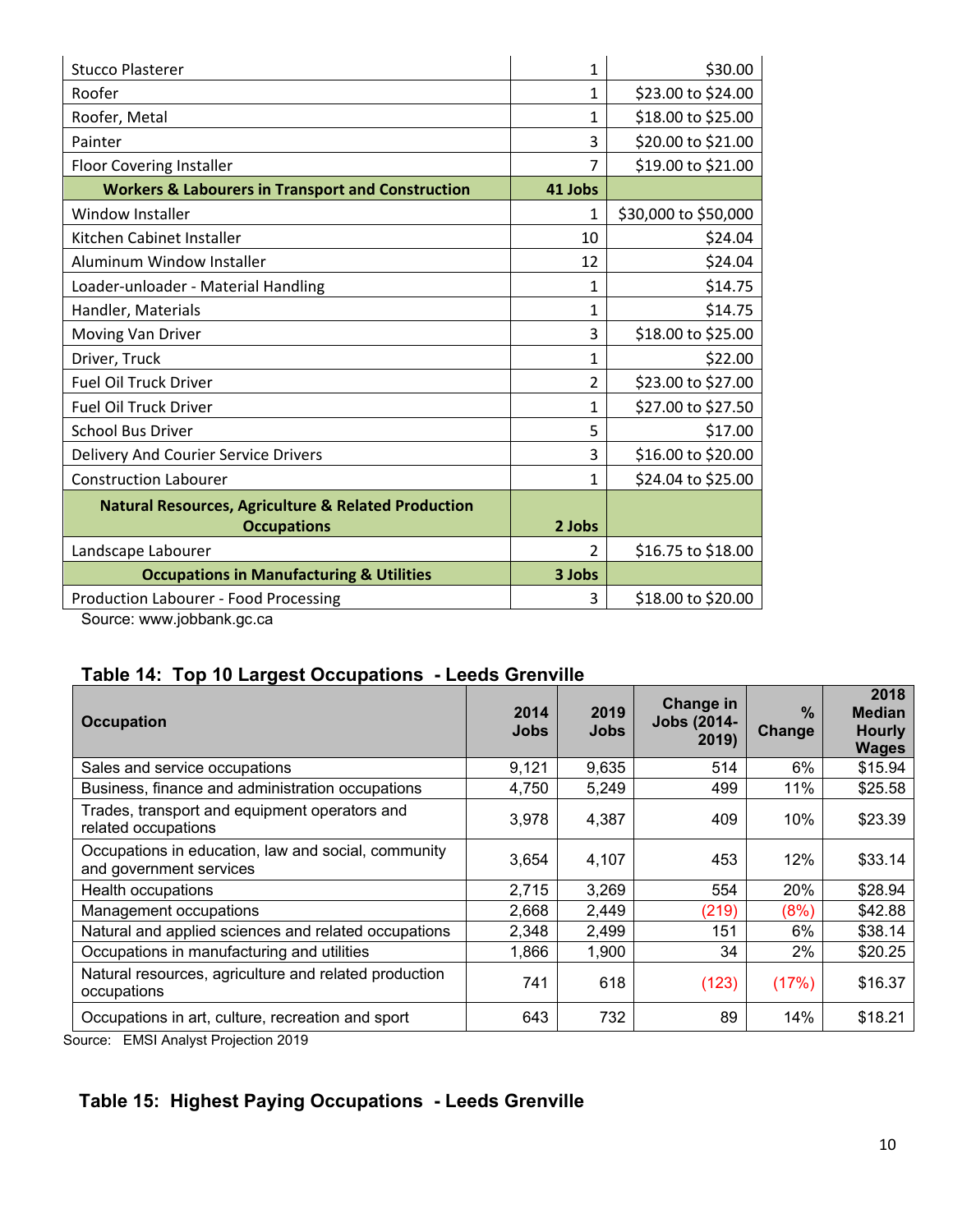| <b>Occupation</b>                                                              | 2014<br><b>Jobs</b> | 2019<br><b>Jobs</b> | <b>Change in Jobs</b><br>$(2014 - 2019)$ | $\frac{0}{0}$<br><b>Change</b> | 2018 Median<br><b>Hourly</b><br><b>Wages</b> |
|--------------------------------------------------------------------------------|---------------------|---------------------|------------------------------------------|--------------------------------|----------------------------------------------|
| Management occupations                                                         | 2,668               | 2,449               | (219)                                    | (8%)                           | \$42.88                                      |
| Natural and applied sciences and related<br>occupations                        | 2,348               | 2,499               | 151                                      | 6%                             | \$38.14                                      |
| Occupations in education, law and social,<br>community and government services | 3,654               | 4,107               | 453                                      | 12%                            | \$33.14                                      |
| Health occupations                                                             | 2,715               | 3,269               | 554                                      | 20%                            | \$28.94                                      |
| Business, finance and administration occupations                               | 4,750               | 5,249               | 499                                      | 11%                            | \$25.58                                      |
| Trades, transport and equipment operators and<br>related occupations           | 3,978               | 4,387               | 409                                      | 10%                            | \$23.39                                      |
| Occupations in manufacturing and utilities                                     | 1,866               | 1,900               | 34                                       | 2%                             | \$20.25                                      |
| Occupations in art, culture, recreation and sport                              | 643                 | 732                 | 89                                       | 14%                            | \$18.21                                      |
| Natural resources, agriculture and related<br>production occupations           | 741                 | 618                 | (123)                                    | (17%)                          | \$16.37                                      |
| Sales and service occupations                                                  | 9,121               | 9,635               | 514                                      | 6%                             | \$15.94                                      |

# **Table 16: Fastest Growing Occupations - Leeds Grenville**

| <b>Occupation</b>                                                                 | 2014<br><b>Jobs</b> | 2019<br><b>Jobs</b> | Change in<br>Jobs<br>$(2014 -$<br>2019) | $\frac{9}{6}$<br>Change | 2018<br><b>Median</b><br><b>Hourly</b><br><b>Wages</b> |
|-----------------------------------------------------------------------------------|---------------------|---------------------|-----------------------------------------|-------------------------|--------------------------------------------------------|
| Health occupations                                                                | 2,715               | 3,269               | 554                                     | 20%                     | \$28.94                                                |
| Sales and service occupations                                                     | 9,121               | 9,635               | 514                                     | 6%                      | \$15.94                                                |
| Business, finance and administration<br>occupations                               | 4,750               | 5,249               | 499                                     | 11%                     | \$25.58                                                |
| Occupations in education, law and<br>social, community and government<br>services | 3,654               | 4,107               | 453                                     | 12%                     | \$33.14                                                |
| Trades, transport and equipment<br>operators and related occupations              | 3,978               | 4,387               | 409                                     | 10%                     | \$23.39                                                |
| Unclassified                                                                      | 455                 | 713                 | 258                                     | 57%                     | \$0.00                                                 |
| Natural and applied sciences and related<br>occupations                           | 2,348               | 2,499               | 151                                     | 6%                      | \$38.14                                                |
| Occupations in art, culture, recreation<br>and sport                              | 643                 | 732                 | 89                                      | 14%                     | \$18.21                                                |
| Occupations in manufacturing and<br>utilities                                     | 1,866               | 1,900               | 34                                      | 2%                      | \$20.25                                                |
| Natural resources, agriculture and<br>related production occupations              | 741                 | 618                 | (123)                                   | (17%)                   | \$16.37                                                |

Source: EMSI Analyst Projection 2019

|  | <b>Table 17: Largest Occupations - Frontenac</b> |  |
|--|--------------------------------------------------|--|
|--|--------------------------------------------------|--|

| <b>Occupation</b> | 2014<br>Jobs | 2019<br>Jobs | Change in<br>Jobs '<br>$(2014 -$ | $\frac{1}{2}$ % Change | 2018<br><b>Median</b><br><b>Hourly</b> |
|-------------------|--------------|--------------|----------------------------------|------------------------|----------------------------------------|
|-------------------|--------------|--------------|----------------------------------|------------------------|----------------------------------------|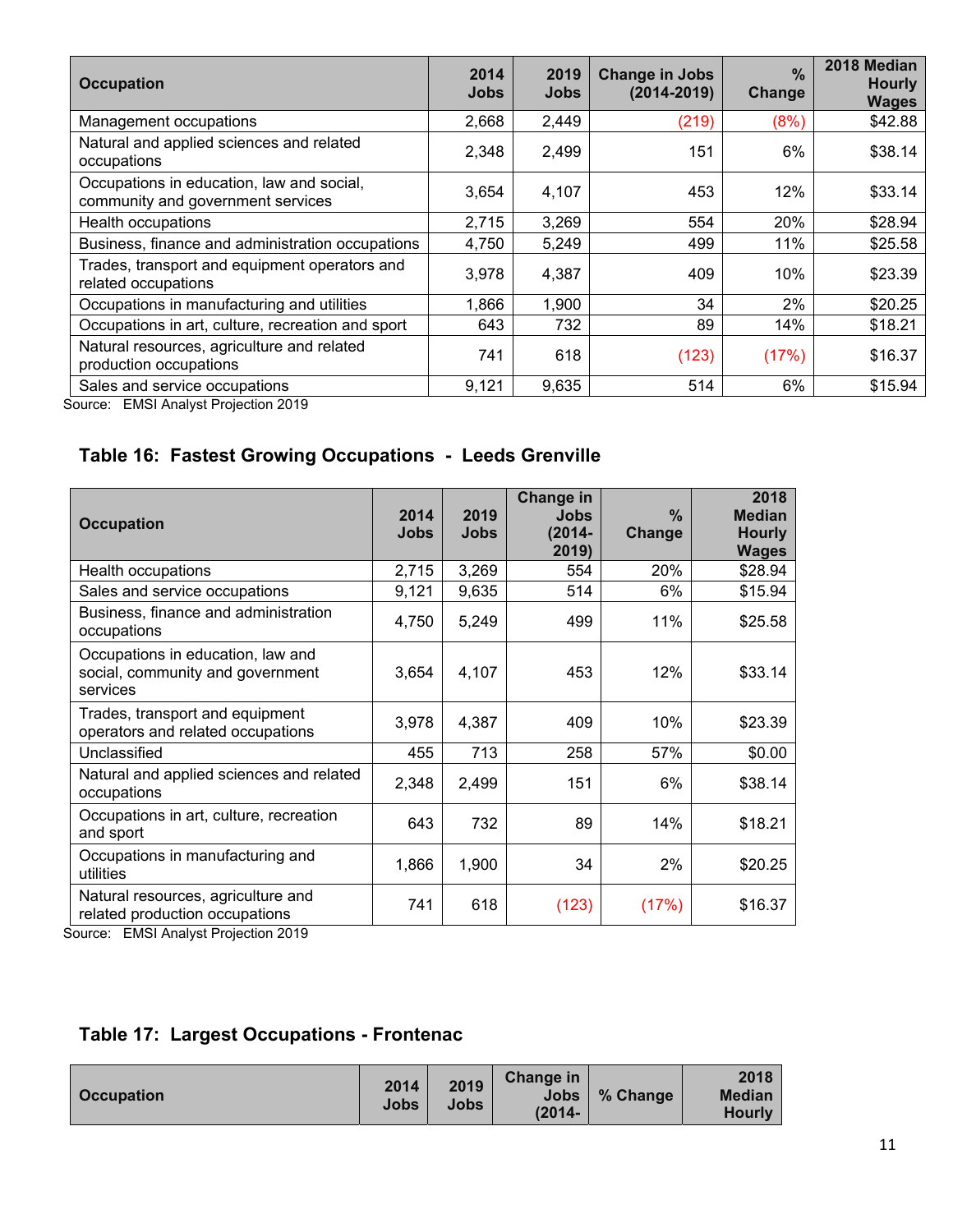|                                                                                   |        |        | 2019) |       | <b>Wages</b> |
|-----------------------------------------------------------------------------------|--------|--------|-------|-------|--------------|
| Sales and service occupations                                                     | 20,676 | 23,347 | 2,671 | 13%   | \$15.32      |
| Occupations in education, law and<br>social, community and government<br>services | 11,363 | 13,838 | 2,475 | 22%   | \$34.42      |
| Business, finance and administration<br>occupations                               | 11,228 | 12,211 | 983   | 9%    | \$23.72      |
| Trades, transport and equipment<br>operators and related occupations              | 10,273 | 9,903  | (370) | (4%)  | \$23.45      |
| Health occupations                                                                | 6,722  | 8,773  | 2,051 | 31%   | \$30.39      |
| Natural and applied sciences and<br>related occupations                           | 4,442  | 5,138  | 696   | 16%   | \$31.53      |
| Management occupations                                                            | 4,187  | 3,968  | (219) | (5%)  | \$39.86      |
| Occupations in manufacturing and<br>utilities                                     | 2,916  | 2,637  | (279) | (10%) | \$22.91      |
| Occupations in art, culture, recreation<br>and sport                              | 1,312  | 1,443  | 131   | 10%   | \$17.61      |
| Unclassified                                                                      | 1,071  | 1,727  | 656   | 61%   | \$0.00       |

# **Table 18: Highest Paying Occupations - Frontenac**

| <b>Occupation</b>                                                                 | 2014<br><b>Jobs</b> | 2019<br>Jobs | Change<br>in Jobs<br>$(2014 -$<br>2019) | $\frac{0}{0}$<br>Change | 2018<br><b>Median</b><br><b>Hourly</b><br><b>Wages</b> |
|-----------------------------------------------------------------------------------|---------------------|--------------|-----------------------------------------|-------------------------|--------------------------------------------------------|
| Management occupations                                                            | 4,187               | 3,968        | (219)                                   | (5%)                    | \$39.86                                                |
| Occupations in education, law and<br>social, community and government<br>services | 11,363              | 13,838       | 2,475                                   | 22%                     | \$34.42                                                |
| Natural and applied sciences and<br>related occupations                           | 4,442               | 5,138        | 696                                     | 16%                     | \$31.53                                                |
| Health occupations                                                                | 6,722               | 8,773        | 2,051                                   | 31%                     | \$30.39                                                |
| Business, finance and administration<br>occupations                               | 11,228              | 12,211       | 983                                     | 9%                      | \$23.72                                                |
| Trades, transport and equipment<br>operators and related occupations              | 10,273              | 9,903        | (370)                                   | (4%)                    | \$23.45                                                |
| Occupations in manufacturing and<br>utilities                                     | 2,916               | 2,637        | (279)                                   | (10%)                   | \$22.91                                                |
| Natural resources, agriculture and<br>related production occupations              | 975                 | 925          | (50)                                    | (5%)                    | \$18.04                                                |
| Occupations in art, culture, recreation<br>and sport                              | 1,312               | 1,443        | 131                                     | 10%                     | \$17.61                                                |
| Sales and service occupations                                                     | 20,676              | 23,347       | 2,671                                   | 13%                     | \$15.32                                                |

Source: EMSI Analyst Projection 2019

# **Table 19: Fastest Growing Occupations - Frontenac**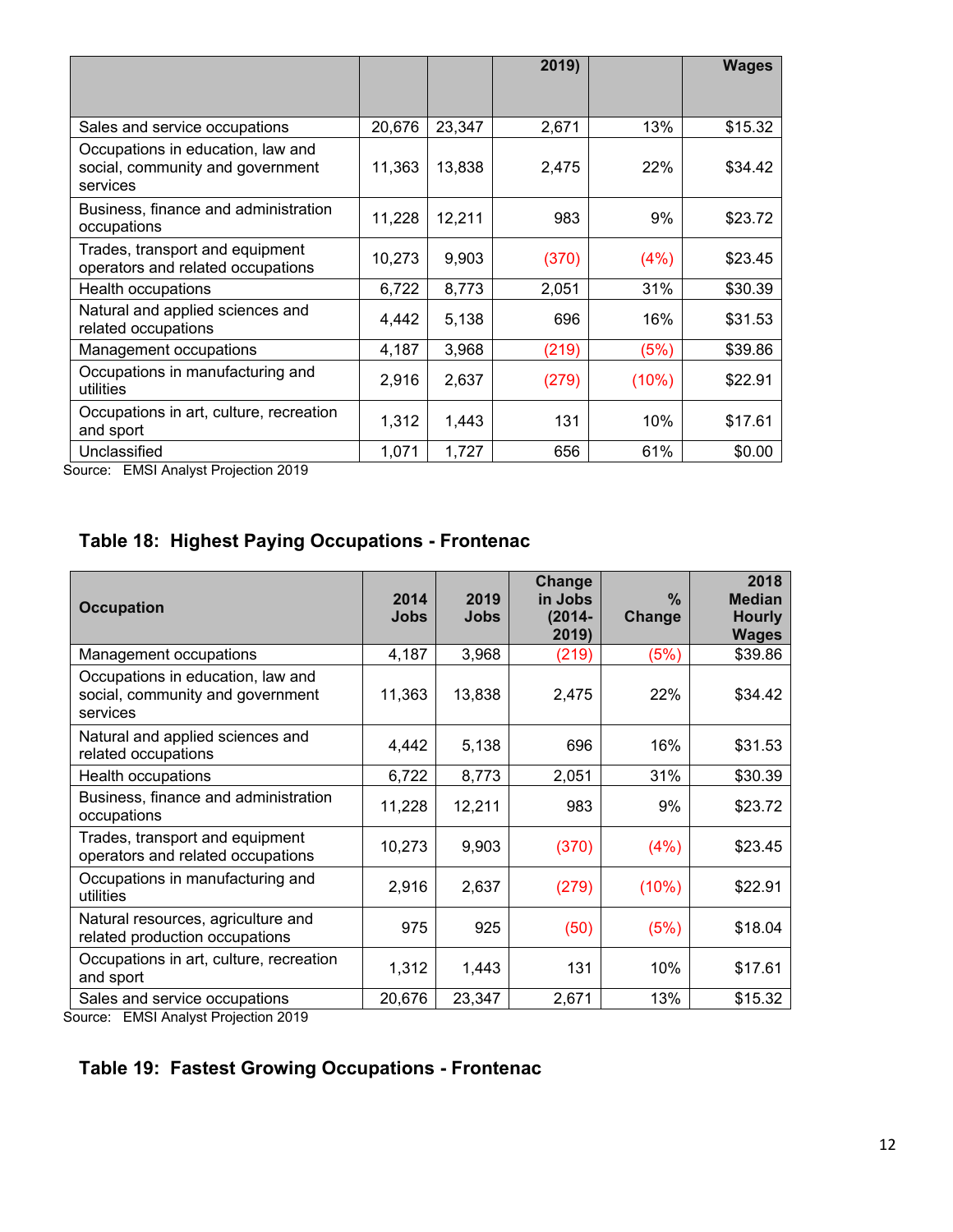|                                         |             |             | Change in   |        | 2018          |
|-----------------------------------------|-------------|-------------|-------------|--------|---------------|
| <b>Occupation</b>                       | 2014        | 2019        | <b>Jobs</b> | $\%$   | <b>Median</b> |
|                                         | <b>Jobs</b> | <b>Jobs</b> | (2014-      | Change | <b>Hourly</b> |
|                                         |             |             | 2019)       |        | <b>Wages</b>  |
| Sales and service occupations           | 20,676      | 23,347      | 2,671       | 13%    | \$15.32       |
| Occupations in education, law and       |             |             |             |        |               |
| social, community and government        | 11,363      | 13,838      | 2,475       | 22%    | \$34.42       |
| services                                |             |             |             |        |               |
| Health occupations                      | 6,722       | 8,773       | 2,051       | 31%    | \$30.39       |
| Business, finance and administration    | 11,228      | 12,211      | 983         | 9%     | \$23.72       |
| occupations                             |             |             |             |        |               |
| Natural and applied sciences and        | 4,442       | 5,138       | 696         | 16%    | \$31.53       |
| related occupations                     |             |             |             |        |               |
| Unclassified                            | 1,071       | 1,727       | 656         | 61%    | \$0.00        |
| Occupations in art, culture, recreation |             |             |             |        |               |
| and sport                               | 1,312       | 1,443       | 131         | 10%    | \$17.61       |
| Natural resources, agriculture and      |             |             |             |        |               |
| related production occupations          | 975         | 925         | (50)        | (5%)   | \$18.04       |
| Management occupations                  | 4,187       | 3,968       | (219)       | (5%)   | \$39.86       |
| Occupations in manufacturing and        |             |             |             |        |               |
| utilities                               | 2,916       | 2,637       | (279)       | (10%)  | \$22.91       |

# **Table 20: Ontario Monthly Labour Force Statistics, by Economic Region**

# **August 2019 vs August 2020**

| <b>3-Month Moving Averages</b>     | <b>Employment</b> |            |                            |            | <b>Unemployment Rate</b> |                     |
|------------------------------------|-------------------|------------|----------------------------|------------|--------------------------|---------------------|
| <b>Seasonally Unadjusted Data</b>  | Aug-<br>19        | Aug-<br>20 | Yearly<br><b>Variation</b> | Aug-<br>19 | Aug-<br>20               | Yearly<br>Variation |
|                                    | (000)             | (000)      | (%)                        | (%)        | (%)                      | (%<br>points)       |
| <b>Ontario</b>                     | 8019.3            | 7967.7     | $-0.6$                     | 6          | 12.1                     | 6.1                 |
| <b>Economic Regions</b>            |                   |            |                            |            |                          |                     |
| <b>Ottawa</b>                      | 802.7             | 777.5      | $-3.1$                     | 5.2        | 9.8                      | 4.6                 |
| <b>Kingston - Pembroke</b>         | 232.6             | 220.6      | $-5.2$                     | 6          | 10.1                     | 4.1                 |
| Muskoka - Kawarthas                | 187.3             | 195.9      | 4.6                        | 5.9        | 9.1                      | 3.2                 |
| Toronto                            | 3945.6            | 3986.4     | 1.0                        | 6.3        | 14.2                     | 7.9                 |
| Kitchener - Waterloo - Barrie      | 804.1             | 791.9      | $-1.5$                     | 5.5        | 10.7                     | 5.2                 |
| Hamilton - Niagara Peninsula       | 814.7             | 798.5      | $-2.0$                     | 5.3        | 10.6                     | 5.3                 |
| London                             | 358.0             | 370.0      | 3.4                        | 6.5        | 9                        | 2.5                 |
| <b>Windsor - Sarnia</b>            | 324.5             | 301.0      | $-7.2$                     | 7          | 11.3                     | 4.3                 |
| <b>Stratford - Bruce Peninsula</b> | 168.4             | 154.3      | $-8.4$                     | 4.3        | 8.7                      | 4.4                 |
| <b>Northeast Ontario</b>           | 269.7             | 271.2      | 0.6                        | 6.7        | 8.6                      | 1.9                 |
| <b>Northwest Ontario</b>           | 111.9             | 100.3      | $-10.4$                    | 5.5        | 8.4                      | 2.9                 |

**Source**: Statistics Canada Labour Force Survey - Table 14-10-0293, formerly CANSIM 282-0122

# **Table 21: 2016 Labour Force Status By Sex – Leeds & Grenville**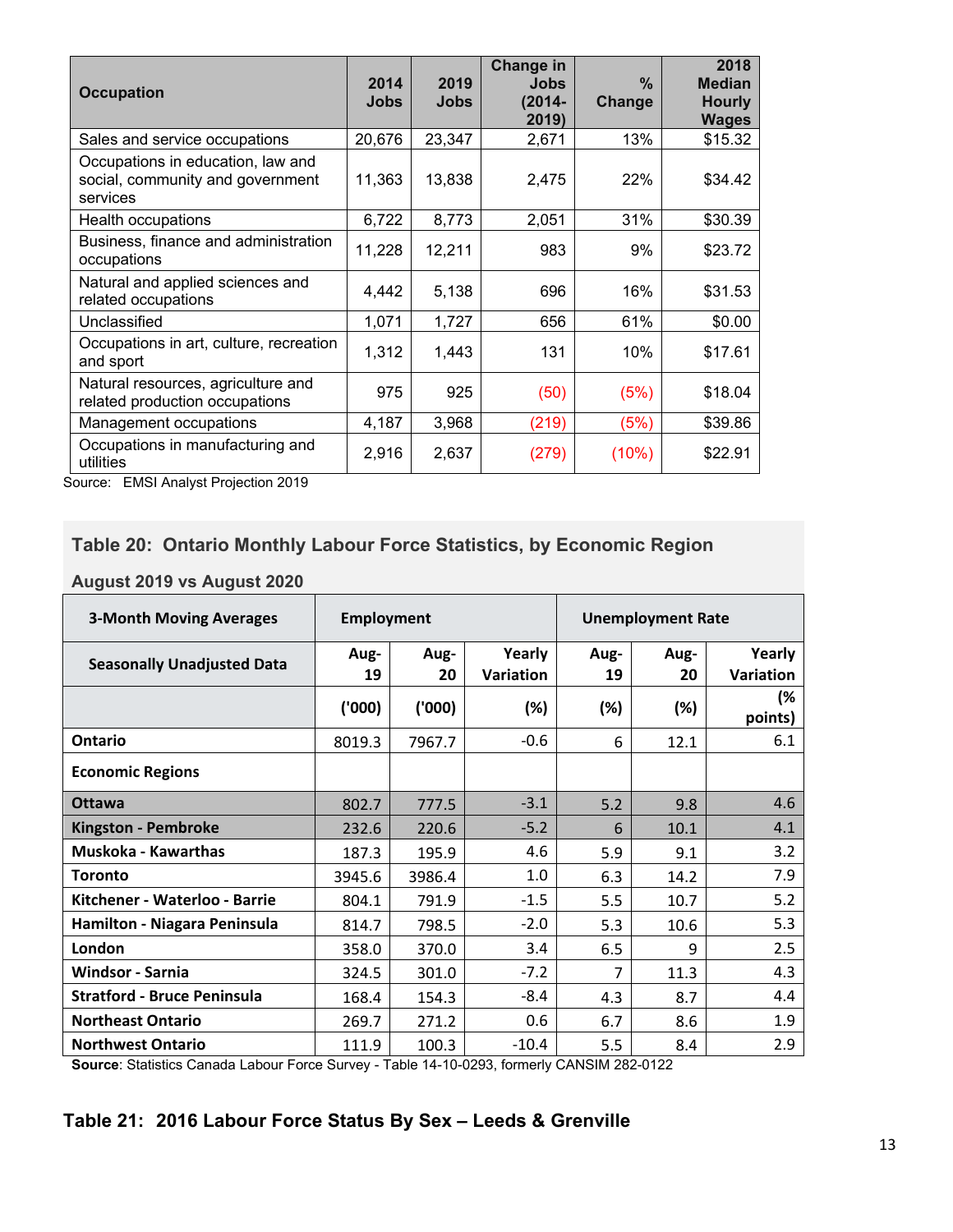|                                                                                                                                                                                                                                                                                                                                                                        | <b>Leeds and</b><br><b>Grenville</b> | <b>Male</b> | <b>Female</b> |
|------------------------------------------------------------------------------------------------------------------------------------------------------------------------------------------------------------------------------------------------------------------------------------------------------------------------------------------------------------------------|--------------------------------------|-------------|---------------|
| <b>Characteristics</b>                                                                                                                                                                                                                                                                                                                                                 |                                      |             |               |
| Total population 15 years and over                                                                                                                                                                                                                                                                                                                                     | 84765                                | 41230       | 43540         |
| In the labour force                                                                                                                                                                                                                                                                                                                                                    | 50805                                | 26305       | 24500         |
| Employed                                                                                                                                                                                                                                                                                                                                                               | 46870                                | 24035       | 22835         |
| Unemployed                                                                                                                                                                                                                                                                                                                                                             | 3935                                 | 2270        | 1665          |
| Not in the labour force                                                                                                                                                                                                                                                                                                                                                | 33960                                | 14920       | 19040         |
| Participation rate (Total Labour / Pop 15yrs+)                                                                                                                                                                                                                                                                                                                         | 59.9%                                | 63.8%       | 56.3%         |
| Employment rate (# Employed/Pop 15yrs+)                                                                                                                                                                                                                                                                                                                                | 55.3%                                | 58.3%       | 52.4%         |
| Unemployment rate (# Unemployed/Labour                                                                                                                                                                                                                                                                                                                                 |                                      |             |               |
| Force)<br>$\mathcal{L}$ . $\mathcal{L}$ $\mathcal{L}$ $\mathcal{L}$ $\mathcal{L}$ $\mathcal{L}$ $\mathcal{L}$ $\mathcal{L}$ $\mathcal{L}$ $\mathcal{L}$ $\mathcal{L}$ $\mathcal{L}$ $\mathcal{L}$ $\mathcal{L}$ $\mathcal{L}$ $\mathcal{L}$ $\mathcal{L}$ $\mathcal{L}$ $\mathcal{L}$ $\mathcal{L}$ $\mathcal{L}$ $\mathcal{L}$ $\mathcal{L}$ $\mathcal{L}$ $\mathcal$ | 7.7%                                 | 8.6%        | 6.8%          |

**Source: Statistics Canada, 2016 NHS** 

# **Table 22: 2011 Labour Force Status By Sex – Leeds & Grenville**

|                                                | Leeds and        | <b>Male</b> | <b>Female</b> |
|------------------------------------------------|------------------|-------------|---------------|
|                                                | <b>Grenville</b> |             |               |
| <b>Characteristics</b>                         |                  |             |               |
| Total population 15 years and over             | 82765            | 40260       | 42505         |
| In the labour force                            | 51190            | 26390       | 24805         |
| Employed                                       | 47590            | 24325       | 23260         |
| Unemployed                                     | 3600             | 2060        | 1535          |
| Not in the labour force                        | 31575            | 13875       | 17700         |
| Participation rate (Total Labour / Pop 15yrs+) | 61.8%            | 65.5%       | 58.4%         |
| Employment rate (# Employed/Pop 15yrs+)        | 57.5%            | 60.4%       | 54.7%         |
| Unemployment rate (# Unemployed/Labour         |                  |             |               |
| Force)<br>---                                  | 7.0%             | 7.8%        | 6.2%          |

**Source: Statistics Canada, 2011 NHS** 

# **Table 23: 2016 Labour Force Status by Sex - Frontenac**

|                                                | <b>Frontenac</b> | <b>Male</b> | <b>Female</b> |
|------------------------------------------------|------------------|-------------|---------------|
|                                                |                  |             |               |
| <b>Characteristics</b>                         |                  |             |               |
| Total population 15 years and over             | 124725           | 59560       | 65160         |
| In the labour force                            | 77390            | 38800       | 38590         |
| Employed                                       | 71620            | 35770       | 35850         |
| Unemployed                                     | 5775             | 3030        | 2745          |
| Not in the labour force                        | 47330            | 20765       | 26570         |
| Participation rate (Total Labour / Pop 15yrs+) | 62.0%            | 65.1%       | 59.2%         |
| Employment rate (# Employed/Pop 15yrs+)        | 57.4%            | 60.1%       | 55%           |
| Unemployment rate (# Unemployed/Labour         |                  |             |               |
| Force)                                         | 7.5%             | 7.8%        | 7.1%          |

**Source: Statistics Canada, 2016 NHS** 

#### **Table 24: 2011 Labour Force Status by Sex - Frontenac**

| <b>Frontenac</b> | <b>Male</b> | <b>Female</b> |
|------------------|-------------|---------------|
|                  |             |               |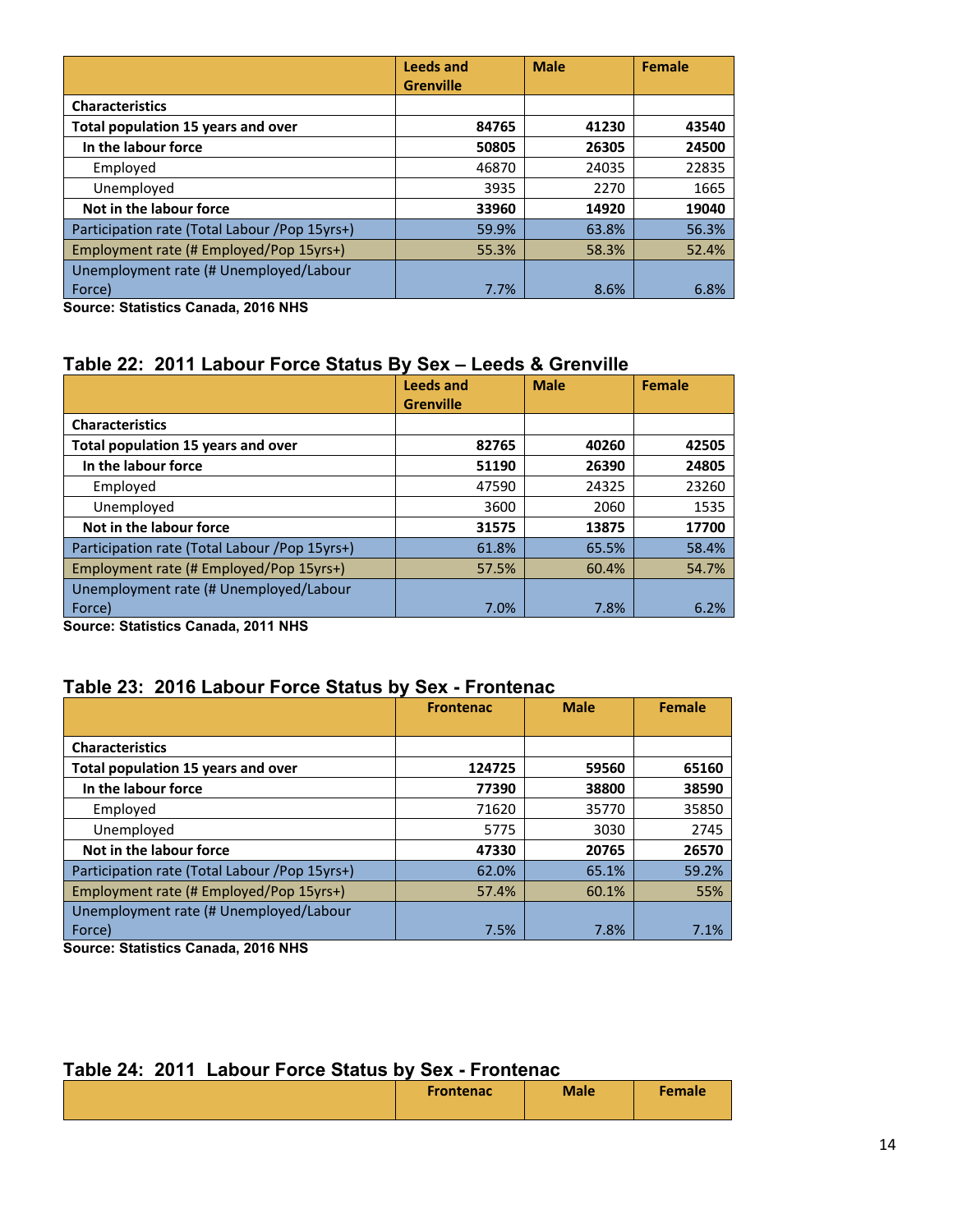| <b>Characteristics</b>                        |        |       |       |
|-----------------------------------------------|--------|-------|-------|
| Total population 15 years and over            | 122820 | 58685 | 64135 |
| In the labour force                           | 78855  | 39275 | 39580 |
| Employed                                      | 72520  | 36185 | 36330 |
| Unemployed                                    | 6340   | 3090  | 3250  |
| Not in the labour force                       | 43960  | 19410 | 24555 |
| Participation rate (Total Labour /Pop 15yrs+) | 64.2%  | 66.9% | 61.7% |
| Employment rate (# Employed/Pop 15yrs+)       | 59.0%  | 61.7% | 56.6% |
| Unemployment rate (# Unemployed/Labour        |        |       |       |
| Force)                                        | 8.0%   | 7.9%  | 8.2%  |

**Source: Statistics Canada, 2011 NHS** 

# **Table 25: 2016 Labour Force By Occupation - Leeds & Grenville**

|                                                                                       | <b>TOTAL</b> | <b>Male</b> | Female |
|---------------------------------------------------------------------------------------|--------------|-------------|--------|
| Total Population 15+ in the Labour Force                                              | 50810        | 26310       | 24500  |
| <b>Occupation - not Applicable</b>                                                    | 975          | 465         | 515    |
| Total Occupations by NOC-2016 (see note below)                                        | 49830        | 25845       | 23990  |
| <b>Management Occupations</b><br>0                                                    | 5665         | 3545        | 2120   |
| 1 Business, Finance and Administration Occupations                                    | 7050         | 1970        | 5085   |
| 2 Natural and Applied Sciences and Related Occupations                                | 2625         | 2060        | 570    |
| <b>3 Health Occupations</b>                                                           | 3800         | 570         | 3230   |
| 4 Occupations in Education, Law & Social, Community and<br><b>Government Services</b> | 5135         | 1635        | 3500   |
| 5 Occupations in Art, Culture, Recreation and Sport                                   | 1145         | 455         | 685    |
| <b>6 Sales and Service Occupations</b>                                                | 11805        | 4705        | 7105   |
| 7 Trades, Transport and Equipment Operators and Related<br><b>Occupations</b>         | 8615         | 7970        | 640    |
| 8 Natural Resources, Agriculture and Related Production<br><b>Occupations</b>         | 1280         | 1030        | 250    |
| 9 Occupations in Manufacturing and Utilities<br>                                      | 2705         | 1900        | 800    |

**Source: Statistics Canada - National Household Survey 2016** 

# **Table 26: 2016 Labour Force By Occupation - Frontenac**

|                                                | <b>TOTAL</b> | <b>Male</b> | <b>Female</b> |
|------------------------------------------------|--------------|-------------|---------------|
| Total Population 15+ in the Labour Force       | 77390        | 38800       | 38590         |
| <b>Occupation - not Applicable</b>             | 1770         | 915         | 860           |
| Total Occupations by NOC-2016 (see note below) | 75620        | 37885       | 37730         |
| <b>Management Occupations</b><br>0             | 7145         | 4445        | 2700          |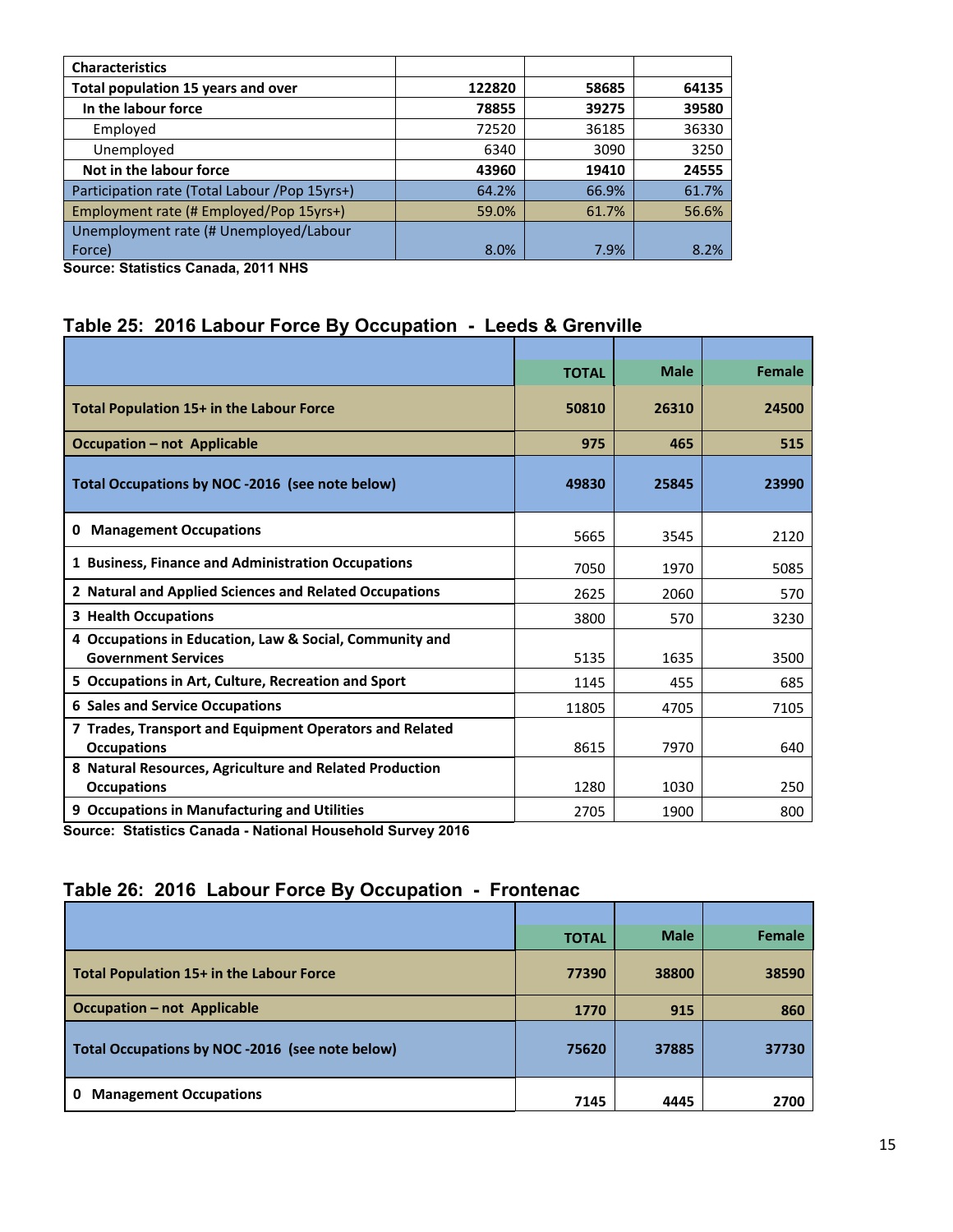| 1 Business, Finance and Administration Occupations      | 10430 | 2765 | 7660  |
|---------------------------------------------------------|-------|------|-------|
| 2 Natural and Applied Sciences and Related Occupations  | 4230  | 3420 | 805   |
| 3 Health Occupations                                    | 7570  | 1830 | 5730  |
| 4 Occupations in Education, Law & Social, Community and |       |      |       |
| <b>Government Services</b>                              | 13820 | 5950 | 7865  |
| 5 Occupations in Art, Culture, Recreation and Sport     | 2240  | 960  | 1280  |
| <b>6 Sales and Service Occupations</b>                  | 18900 | 8160 | 10740 |
| 7 Trades, Transport and Equipment Operators and Related |       |      |       |
| <b>Occupations</b>                                      | 8665  | 8240 | 425   |
| 8 Natural Resources, Agriculture and Related Production |       |      |       |
| <b>Occupations</b>                                      | 1055  | 840  | 215   |
| 9 Occupations in Manufacturing and Utilities            | 1570  | 1275 | 295   |

**Source: Statistics Canada - National Household Survey 2016**

# **Table 27 – Labour Market Supply – Data Tables - Leeds Grenville**

| Participation Rate of Leeds Grenville compared to Ontario * by Age and Gender |      |             |      |                |  |
|-------------------------------------------------------------------------------|------|-------------|------|----------------|--|
| <b>Age Cohort</b>                                                             |      | <b>Male</b> |      | Female         |  |
| 15 to 24                                                                      | 67.4 | Higher      | 65.3 | Higher         |  |
| 15 to 19                                                                      | 53.5 | Higher      | 52.1 | Higher         |  |
| 20 to 24                                                                      | 82.7 | Higher      | 81.2 | Higher         |  |
| 25 to 44                                                                      | 88.5 | Similar     | 83.9 | Higher         |  |
| 25 to 29                                                                      | 86.6 | Similar     | 83.1 | Similar        |  |
| 30 to 34                                                                      | 89.3 | Similar     | 81.5 | <b>Similar</b> |  |
| 35 to 39                                                                      | 88.9 | Lower       | 82.1 | Similar        |  |
| 40 to 44                                                                      | 89.0 | Lower       | 87.9 | Higher         |  |
| 45 and over                                                                   | 54.0 | Very Low    | 44.9 | Lower          |  |
| 45 to 49                                                                      | 88.3 | Lower       | 85.2 | Similar        |  |
| 50 to 54                                                                      | 85.6 | Lower       | 79.2 | Similar        |  |
| 55 to 59                                                                      | 76.7 | Lower       | 65.9 | Lower          |  |
| 60 to 64                                                                      | 59.4 | Similar     | 46.1 | Similar        |  |
| 65 years and over                                                             | 19.8 | Similar     | 10.9 | Similar        |  |
| Total Population 15 years and over                                            | 63.8 | Very Low    | 56.3 | Lower          |  |

Source: Statistics Canada Census, 2016

\* Ontario data does not include Toronto

 \*\*A low participation rate is defined as being more than two percentage points lower than the corresponding rate for Ontario (minus Toronto). A very low participation rate is more than five percentage points lower than the corresponding rate for Ontario (minus Toronto)

| Number and employment status of males in the labour force by age - Leeds Grenville |                        |                 |                   |                                   |  |
|------------------------------------------------------------------------------------|------------------------|-----------------|-------------------|-----------------------------------|--|
| <b>Age Cohort</b>                                                                  | In the Labour<br>Force | <b>Employed</b> | <b>Unemployed</b> | Not in the<br><b>Labour Force</b> |  |
| 15 to 24                                                                           | 3,740                  | 3,040           | 700               | 1,800                             |  |
| 15 to 19                                                                           | 1,540                  | 1,265           | 270               | 1,345                             |  |
| 20 to 24                                                                           | 2,205                  | 1,775           | 435               | 460                               |  |
| 25 to 44                                                                           | 8,465                  | 7,795           | 670               | 1,105                             |  |
| 25 to 29                                                                           | 2,000                  | 1,775           | 230               | 310                               |  |
| 30 to 34                                                                           | 1,920                  | 1,730           | 190               | 235                               |  |
| 35 to 39                                                                           | 2,080                  | 1,940           | 135               | 260                               |  |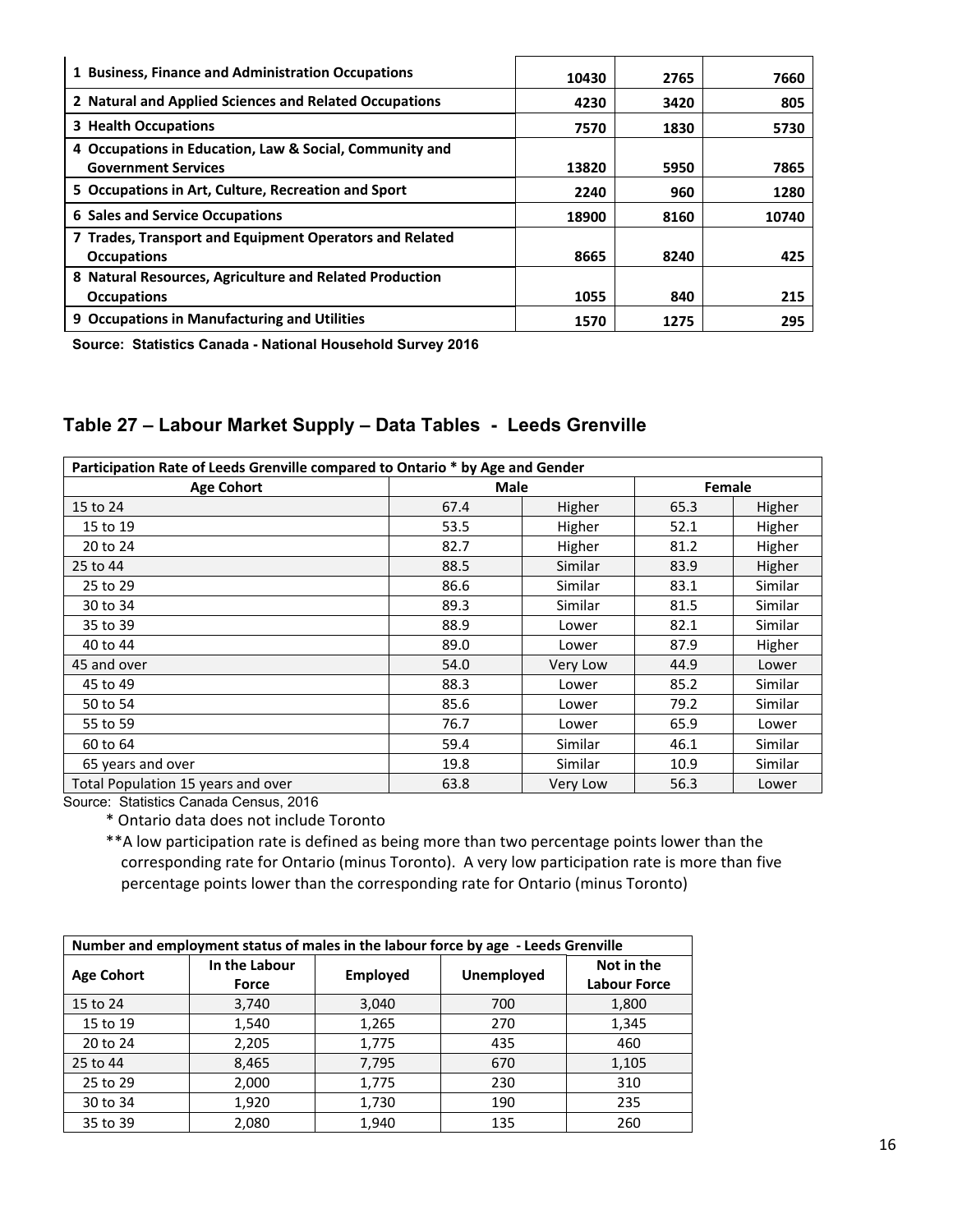| 40 to 44    | 2,460  | 2,350  | 110 | 305    |
|-------------|--------|--------|-----|--------|
| 45 and over | 14,100 | 13,200 | 900 | 12,020 |
| 45 to 49    | 2,820  | 2,665  | 150 | 380    |
| 50 to 54    | 3,535  | 3,375  | 170 | 590    |
| 55 to 59    | 3,265  | 3,040  | 225 | 985    |
| 60 to 64    | 2,380  | 2,150  | 235 | 1,625  |
| $65 +$      | 2,090  | 1,970  | 115 | 8,445  |
|             |        |        |     |        |

Source: Statistics Canada Census, 2016

| Number and employment status of females in the labour force by age - Leeds Grenville |                        |                 |                   |                                   |  |
|--------------------------------------------------------------------------------------|------------------------|-----------------|-------------------|-----------------------------------|--|
| <b>Age Cohort</b>                                                                    | In the Labour<br>Force | <b>Employed</b> | <b>Unemployed</b> | Not in the<br><b>Labour Force</b> |  |
| 15 to 24                                                                             | 3,345                  | 2,745           | 595               | 1,770                             |  |
| 15 to 19                                                                             | 1,445                  | 1,210           | 240               | 1,335                             |  |
| 20 to 24                                                                             | 1,900                  | 1,540           | 360               | 440                               |  |
| 25 to 44                                                                             | 8,380                  | 7,940           | 445               | 1,600                             |  |
| 25 to 29                                                                             | 1.775                  | 1,640           | 135               | 355                               |  |
| 30 to 34                                                                             | 1,920                  | 1,790           | 125               | 435                               |  |
| 35 to 39                                                                             | 2,035                  | 1,950           | 85                | 440                               |  |
| 40 to 44                                                                             | 2,650                  | 2,560           | 90                | 370                               |  |
| 45 and over                                                                          | 12,775                 | 12145           | 630               | 15,665                            |  |
| 45 to 49                                                                             | 3,075                  | 2,935           | 145               | 530                               |  |
| 50 to 54                                                                             | 3,420                  | 3,250           | 170               | 900                               |  |
| 55 to 59                                                                             | 2,970                  | 2,835           | 135               | 1,535                             |  |
| 60 to 64                                                                             | 2,040                  | 1,955           | 85                | 2,385                             |  |
| $65 +$                                                                               | 1,265                  | 1,175           | 90                | 10,315                            |  |

| Participation Rate compared to Ontario ** by Age, Gender and Educational Attainment - Leeds Grenville |             |             |      |         |  |
|-------------------------------------------------------------------------------------------------------|-------------|-------------|------|---------|--|
| <b>Educational Attainment - 15 to 24 years</b>                                                        |             | <b>Male</b> |      | Female  |  |
| No certificate, diploma or degree                                                                     | 42.0        | Higher      | 44.0 | Higher  |  |
| High school certificate or equiv.                                                                     | 82.2        | Higher      | 73.1 | Higher  |  |
| Apprenticeship or trades certificate or diploma                                                       | 100.0       | Higher      | 78.6 | Similar |  |
| College, CEGEP or other non-university certificate<br>or diploma                                      | 93.6        | Higher      | 92.6 | Higher  |  |
| University certificate or diploma or Degree                                                           | 80.5        | Higher      | 88.1 | Higher  |  |
| <b>Total</b>                                                                                          | 67.4        | Higher      | 65.3 | Higher  |  |
| <b>Educational Attainment - 20 to 24 years</b>                                                        | <b>Male</b> |             |      | Female  |  |
| No certificate, diploma or degree                                                                     | 45.5        | Very Low    | 54.1 | Higher  |  |
| High school certificate or equiv.                                                                     | 84.7        | Higher      | 75.8 | Higher  |  |
| Apprenticeship or trades certificate or diploma                                                       | 100.0       | Higher      | 80.0 | Lower   |  |
| College, CEGEP or other non-university certificate<br>or diploma                                      | 94.1        | Higher      | 93.0 | Higher  |  |
| University certificate or diploma or Degree                                                           | 81.0        | Higher      | 87.1 | Higher  |  |
| Total                                                                                                 | 82.7        | Higher      | 81.2 | Higher  |  |
| <b>Educational Attainment - 25 to 44 years</b>                                                        |             | <b>Male</b> |      | Female  |  |
| No certificate, diploma or degree                                                                     | 67.3        | Very Low    | 56.8 | Higher  |  |
| High school certificate or equiv.                                                                     | 85.5        | Lower       | 75.8 | Higher  |  |
| Apprenticeship or trades certificate or diploma                                                       | 93.5        | Similar     | 80.0 | Similar |  |
| College, CEGEP or other non-university certificate<br>or diploma                                      | 94.8        | Similar     | 88.5 | Similar |  |
| University certificate or diploma or Degree                                                           | 94.2        | Similar     | 91.8 | Higher  |  |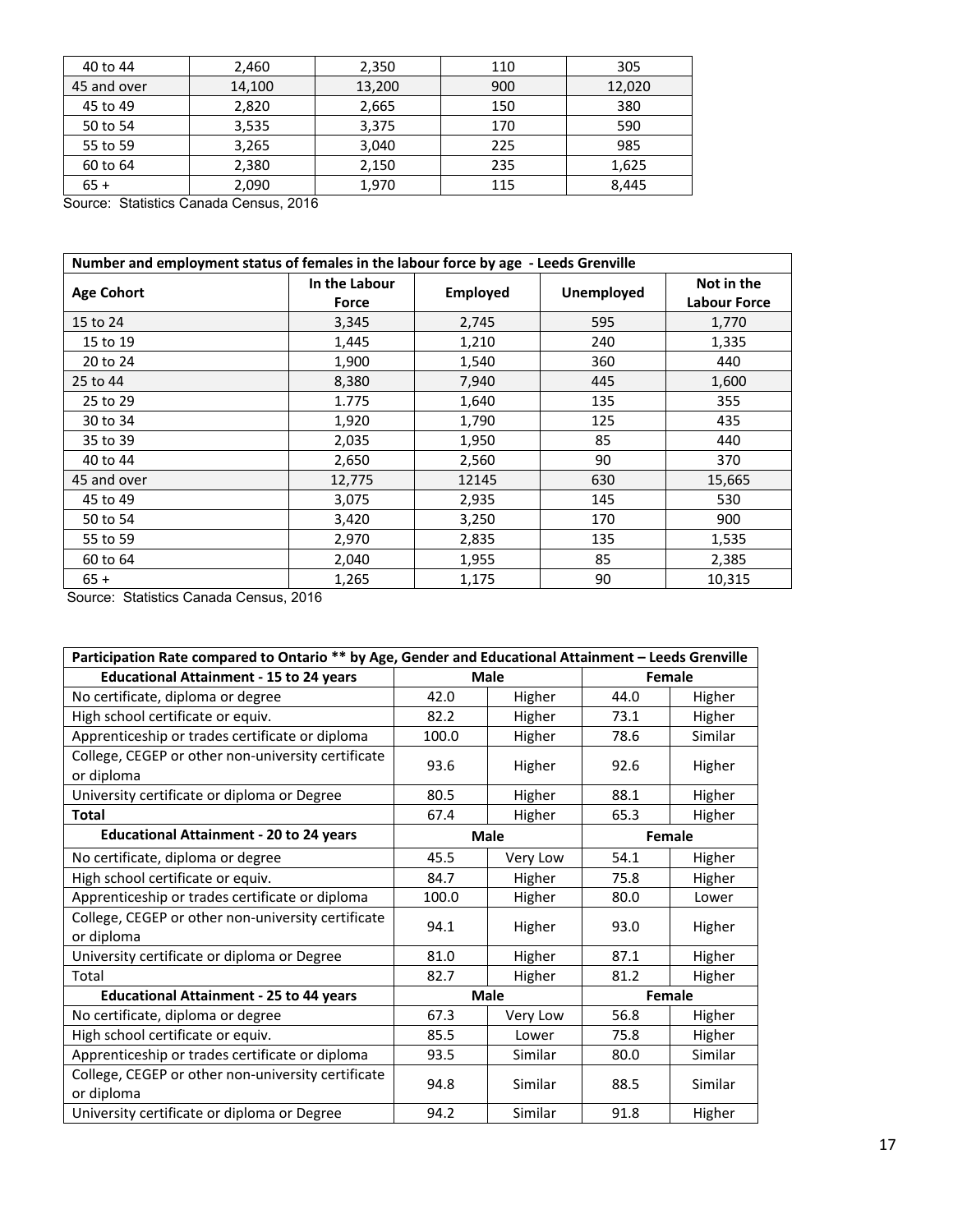| Total                                                            | 88.5 | Similar               | 83.9 | Higher   |
|------------------------------------------------------------------|------|-----------------------|------|----------|
| <b>Educational Attainment - 45 years and over</b>                |      | <b>Male</b><br>Female |      |          |
| No certificate, diploma or degree                                | 37.0 | Lower                 | 21.2 | Similar  |
| High school certificate or equiv.                                | 57.0 | Lower                 | 41.5 | Lower    |
| Apprenticeship or trades certificate or diploma                  | 52.9 | Similar               | 42.2 | Very Low |
| College, CEGEP or other non-university certificate<br>or diploma | 64.0 | Lower                 | 54.9 | Very Low |
| University certificate or diploma or Degree                      | 54.4 | Very Low              | 54.6 | Very Low |
| Total                                                            | 54.0 | Very Low              | 44.9 | Lower    |

Source: Statistics Canada Census, 2016 \*Ontario data does not include Toronto

 \*\*A low participation rate is defined as being more than two percentage points lower than the corresponding rate for Ontario (minus Toronto). A very low participation rate is more than five percentage points lower than the corresponding rate for Ontario (minus Toronto)

| Number and employment status of males in the labour force by educational attainment - Leeds Grenville |                           |               |                 |                               |  |  |
|-------------------------------------------------------------------------------------------------------|---------------------------|---------------|-----------------|-------------------------------|--|--|
| <b>Educational Attainment</b>                                                                         | In the<br>Labour<br>Force | Employ-<br>ed | Unem-<br>ployed | Not in the<br>Labour<br>Force |  |  |
| No certificate, diploma or degree                                                                     | 3,380                     | 2.870         | 510             | 4.575                         |  |  |
| High school certificate or equivalent                                                                 | 8.575                     | 7,755         | 825             | 3,880                         |  |  |
| Apprenticeship or trades certificate or equivalent                                                    | 3.375                     | 3,130         | 250             | 1.910                         |  |  |
| College or other non-university certificate or diploma                                                | 6,980                     | 6,530         | 450             | 2,325                         |  |  |
| University certificate, diploma or degree                                                             | 3,990                     | 3,755         | 235             | 2,235                         |  |  |

Source: Statistics Canada Census, 2016

| Number and employment status of females in the labour force by educational attainment -Leeds Grenville |                                            |       |                 |                               |  |  |
|--------------------------------------------------------------------------------------------------------|--------------------------------------------|-------|-----------------|-------------------------------|--|--|
| <b>Educational Attainment</b>                                                                          | In the<br>Employ-<br>Labour<br>ed<br>Force |       | Unem-<br>ployed | Not in the<br>Labour<br>Force |  |  |
| No certificate, diploma or degree                                                                      | 2,235                                      | 1,960 | 280             | 4,900                         |  |  |
| High school certificate or equivalent                                                                  | 6,720                                      | 6,095 | 625             | 6,190                         |  |  |
| Apprenticeship or trades certificate or equivalent                                                     | 905                                        | 840   | 75              | 895                           |  |  |
| College or other non-university certificate or diploma                                                 | 9,385                                      | 8,950 | 425             | 4,705                         |  |  |
| University certificate, diploma or degree                                                              | 5,250                                      | 4,990 | 260             | 2,340                         |  |  |

Source: Statistics Canada Census, 2016

# **Table 28 – Labour Demand – Data Tables - Leeds Grenville**

|                | Occupations where the demand for labour may be highest - Leeds Grenville      |      |  |  |  |  |
|----------------|-------------------------------------------------------------------------------|------|--|--|--|--|
| Major<br>Group | Occupations with 0.0% unemployment                                            |      |  |  |  |  |
| 06             | Middle management occupations in retail/wholesale trade and customer services | 79.4 |  |  |  |  |
| 32             | Technical occupations in health                                               | 87.5 |  |  |  |  |
| 41             | Professional occupations in law, social, community and government             | 83.3 |  |  |  |  |
| 42             | Paraprofessional occupations in law, social, community and government         | 80.0 |  |  |  |  |
| 51             | Professional occupations in arts and culture                                  | 70.0 |  |  |  |  |
| 52             | Technical occupations in art, culture, recreation and sport                   | 66.7 |  |  |  |  |
| 62             | Retail sales supervisors and specialized sales occupations                    | 77.8 |  |  |  |  |
| 86             | Harvesting, landscaping and natural resources labourers                       | 85.1 |  |  |  |  |
| 94             | Processing and manufacturing machine operators and related production workers | 75.0 |  |  |  |  |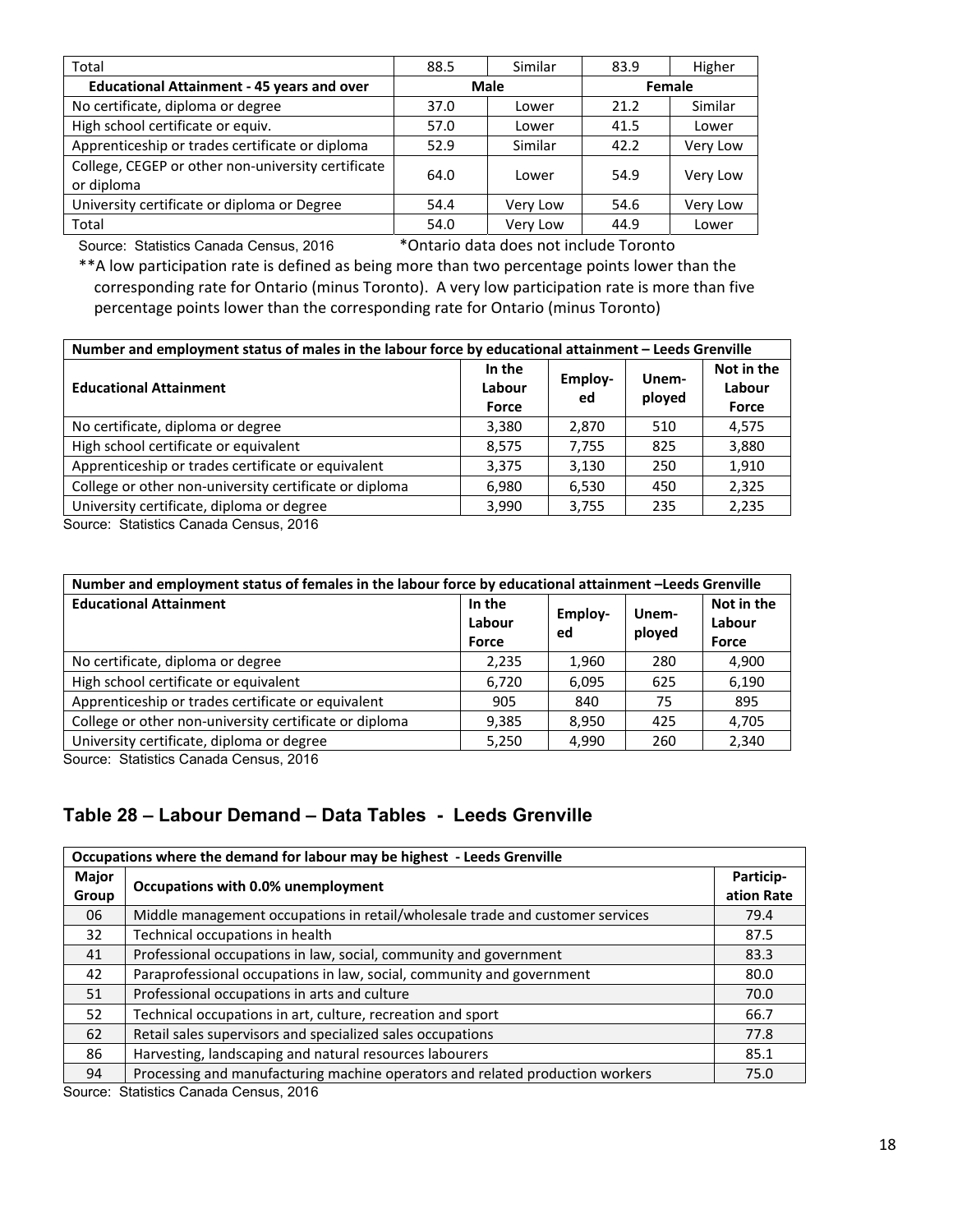|                | Occupations where high employee turnover may exist - Leeds Grenville |                            |                           |  |  |  |  |  |
|----------------|----------------------------------------------------------------------|----------------------------|---------------------------|--|--|--|--|--|
| Major<br>Group | Occupation                                                           | Particip-<br>ation<br>Rate | Unem-<br>ployment<br>Rate |  |  |  |  |  |
| 12             | Administrative/financial supervisors and administrative occupations  | 84.8                       | 14.3                      |  |  |  |  |  |
| 40             | Professional occupations in education services                       | 79.3                       | 8.7                       |  |  |  |  |  |
| 72             | Industrial, electrical and construction trades                       | 88.5                       | 8.7                       |  |  |  |  |  |
| 75             | Transport & heavy equipment operation & related maintenance          | 80.0                       | 12.5                      |  |  |  |  |  |
| 95             | Assemblers in manufacturing                                          | 85.7                       | 33.3                      |  |  |  |  |  |

| Participant Rates by two-digit occupations as compared to Ontario - Leeds Grenville |              |              |         |                 |         |
|-------------------------------------------------------------------------------------|--------------|--------------|---------|-----------------|---------|
| Ontario<br><b>Leeds and Grenville</b>                                               |              |              |         |                 |         |
|                                                                                     |              |              |         | (minus Toronto) |         |
| <b>Occupation (2-digit)</b>                                                         | <b>Total</b> | <b>P.R.*</b> | $U.R.*$ | <b>P.R.*</b>    | $U.R.*$ |
|                                                                                     | $LF*$        | (%)          | (%)     | (%)             | (%)     |
| 00 Senior management occupations                                                    | 25           | 100.0        | 0.0     | 94.2            | 1.5     |
| 01-05 Specialized middle management occupations                                     | 135          | 96.3         | 0.0     | 95.6            | 2.9     |
| 06 Middle management occupations in retail and wholesale                            | 170          | 79.4         | 0.0     | 94.8            | 2.6     |
| trade and customer services                                                         |              |              |         |                 |         |
| 07-09 Middle management occupations in trades,                                      | 165          | 93.9         | 0.0     | 93.4            | 3.1     |
| transportation, production and utilities                                            |              |              |         |                 |         |
| 11 Professional occupations in business and finance                                 | 75           | 100.0        | 0.0     | 94.3            | 3.6     |
| 12 Administrative and financial supervisors and                                     | 165          | 84.8         | 14.3    | 92.1            | 4.0     |
| administrative occupations                                                          |              |              |         |                 |         |
| 13 Finance, insurance and related business administrative                           | 35           | 100.0        | 0.0     | 88.6            | 3.6     |
| occupations                                                                         |              |              |         |                 |         |
| 14 Office support occupations                                                       | 150          | 93.3         | 7.1     | 88.8            | 5.6     |
| 15 Distribution, tracking and scheduling coordination                               | 50           | 100.0        | 0.0     | 93.0            | 4.5     |
| occupations                                                                         |              |              |         |                 |         |
| 21 Professional occupations in natural and applied sciences                         | 145          | 93.1         | 7.4     | 95.7            | 3.7     |
| 22 Technical occupations related to natural and applied                             |              | 95.0         | 0.0     | 93.9            | 4.3     |
| sciences                                                                            | 100          |              |         |                 |         |
| 30 Professional occupations in nursing                                              | 60           | 91.7         | 0.0     | 94.9            | 1.7     |
| 31 Professional occupations in health (except nursing)                              | 105          | 95.2         | 0.0     | 95.5            | 1.7     |
| 32 Technical occupations in health                                                  | 80           | 87.5         | 0.0     | 95.0            | 2.3     |
| 34 Assisting occupations in support of health services                              | 100          | 95           | 10.5    | 94.3            | 2.5     |
| 40 Professional occupations in education services                                   | 145          | 79.3         | 8.7     | 89.5            | 5.3     |
| 41 Professional occupations in law and social, community                            | 90           | 83.3         | 0.0     | 93.2            | 3.5     |
| and government services                                                             |              |              |         |                 |         |
| 42 Paraprofessional occupations in legal, social, community                         | 50           | 80.0         | 0.0     | 92.3            | 4.3     |
| and education services                                                              |              |              |         |                 |         |
| 43 Occupations in front-line protection services                                    | 30           | 100.0        | 33.3    | 95.7            | 1.4     |
| 44 Care providers in educational, legal and public                                  | 55           | 100.0        | 0.0     | 86.1            | 4.4     |
| protection support occupations                                                      |              |              |         |                 |         |
| 51 Professional occupations in art and culture                                      | 50           | 70.0         | 0.0     | 86.0            | 5.3     |
| 52 Technical occupations in art, culture, recreation and                            | 45           | 66.7         | 0.0     | 86.0            | 6.5     |
| sport                                                                               |              |              |         |                 |         |
| 62 Retail sales supervisors and specialized sales occupations                       | 45           | 77.8         | 0.0     | 94.2            | 2.8     |
| 63 Service supervisors and specialized service occupations                          | 145          | 96.6         | 0.0     | 92.6            | 4.8     |
| 64 Sales representatives and salespersons - wholesale and<br>retail trade           | 105          | 95.2         | 10.0    | 88.8            | 6.5     |
| 65 Service representatives and other customer and                                   | 75           | 93.3         | 0.0     | 91.6            | 6.0     |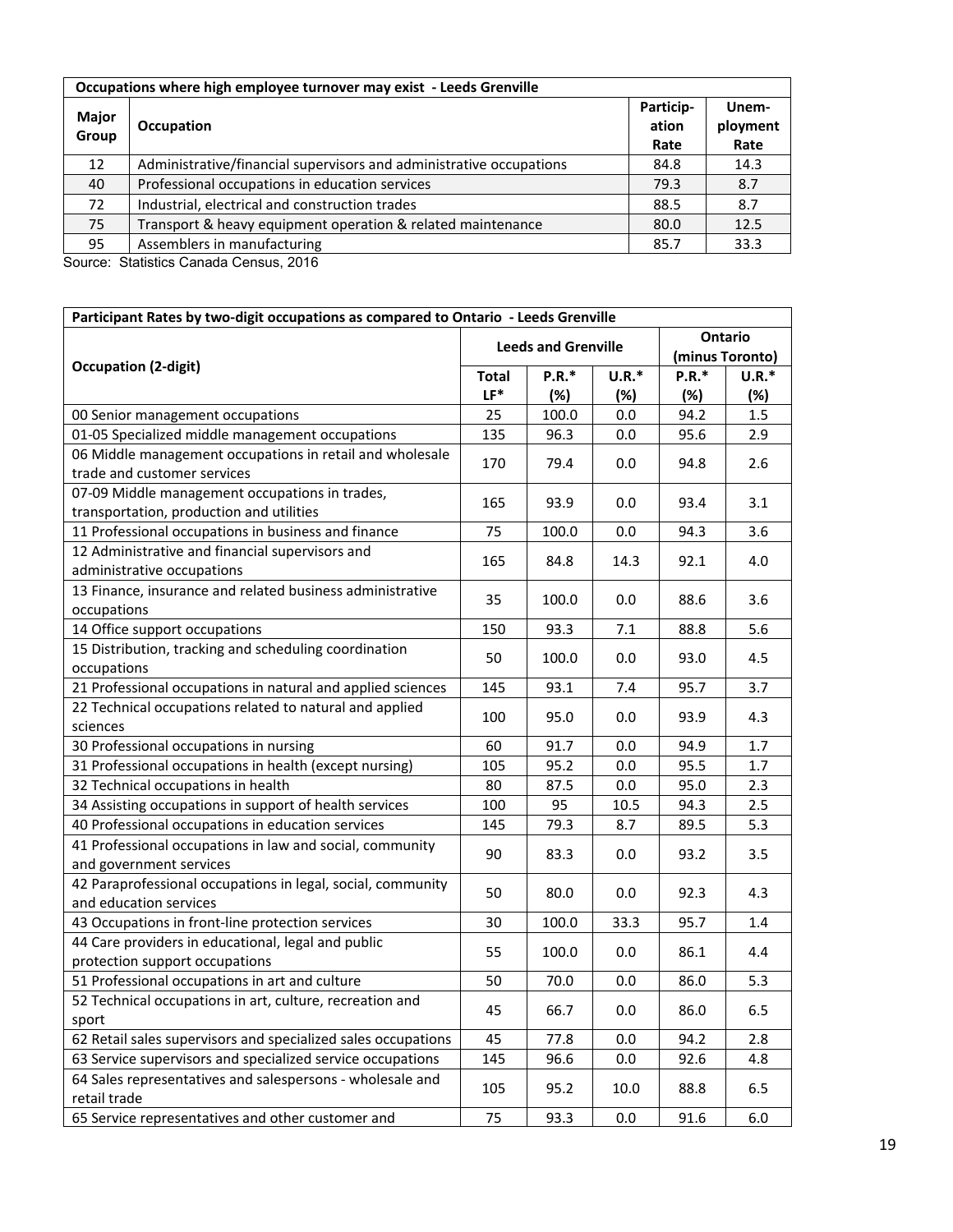| personal services occupations                                                                        |       |       |      |      |      |
|------------------------------------------------------------------------------------------------------|-------|-------|------|------|------|
| 66 Sales support occupations                                                                         | 105   | 100.0 | 0.0  | 86.7 | 7.6  |
| 67 Service support & other service occupations, n.e.c.                                               | 205   | 85.4  | 5.7  | 88.6 | 5.4  |
| 72 Industrial, electrical and construction trades                                                    | 130   | 88.5  | 8.7  | 92.9 | 4.7  |
| 73 Maintenance and equipment operation trades                                                        | 80    | 93.8  | 0.0  | 94.0 | 3.0  |
| 74 Other installers, repairers and servicers and material<br>handlers                                | 70    | 100.0 | 21.4 | 92.7 | 7.1  |
| 75 Transport and heavy equipment operation and related<br>maintenance occupations                    | 100   | 80.0  | 12.5 | 95.0 | 2.8  |
| 76 Trades helpers, construction labourers and related<br>occupations                                 | 30    | 100.0 | 33.3 | 91.4 | 9.2  |
| 82 Supervisors and technical occupations in natural<br>resources, agriculture and related production | 20    | 100.0 | 0.0  | 93.3 | 5.4  |
| 84 Workers in natural resources, agriculture and related<br>production                               | 25    | 100.0 | 0.0  | 86.0 | 10.5 |
| 86 Harvesting, landscaping and natural resources labourers                                           | 30    | 83.3  | 0.0  | 85.1 | 9.9  |
| 92 Processing, manufacturing and utilities supervisors and<br>central control operators              | 20    | 100.0 | 0.0  | 96.2 | 2.5  |
| 94 Processing and manufacturing machine operators and<br>related production workers                  | 40    | 75.0  | 0.0  | 94.3 | 3.6  |
| 95 Assemblers in manufacturing                                                                       | 35    | 85.7  | 33.3 | 94.6 | 4.7  |
| 96 Labourers in processing, manufacturing & utilities                                                | 75    | 100.0 | 0.0  | 89.6 | 4.7  |
| Total**                                                                                              | 3,375 | 90.2  | 4.8  | 92.4 | 4.4  |
|                                                                                                      |       |       |      |      |      |

Source: Statistics Canada Census, 2016

LF - Labour Force P.R. - Participation Rate U.R. – Unemployment Rate

\*\* Excludes Occupations – Not Applicable

|                | Occupations with the greatest number of vacancies - Ottawa Region           |                                                         |  |  |  |
|----------------|-----------------------------------------------------------------------------|---------------------------------------------------------|--|--|--|
| Major<br>Group | Occupation                                                                  | Average<br>No. of<br><b>Vacancies</b><br>per<br>Quarter |  |  |  |
| $01 - 05$      | Specialized middle management                                               | 496                                                     |  |  |  |
| 12             | Administrative and financial supervisors and administrative occupations     | 567                                                     |  |  |  |
| 14             | Office support occupations                                                  | 452                                                     |  |  |  |
| 21             | Professional occupations in natural and applied science                     | 1,174                                                   |  |  |  |
| 22             | Technical occupations in natural and applied science                        | $464*$                                                  |  |  |  |
| 30             | Professional occupations in nursing                                         | $225*$                                                  |  |  |  |
| 32             | Technical occupations in health                                             | 245                                                     |  |  |  |
| 34             | Assisting occupations in support of health services                         | $261*$                                                  |  |  |  |
| 40             | Professional occupations in education services                              | 310*                                                    |  |  |  |
| 41             | Professional occupations in legal, social, community and government         | 352                                                     |  |  |  |
| 42             | Paraprofessional occupations in legal, social community and government      | 446                                                     |  |  |  |
| 52             | Technical occupations in art, culture, recreation and sport                 | 354*                                                    |  |  |  |
| 62             | Retail sales supervisors                                                    | 294                                                     |  |  |  |
| 63             | Service supervisors                                                         | 713                                                     |  |  |  |
| 64             | Sales representatives - wholesale and retail                                | 869*                                                    |  |  |  |
| 65             | Service representatives and other customer service                          | 1,455                                                   |  |  |  |
| 66             | Sales support occupations                                                   | 710*                                                    |  |  |  |
| 67             | Service support and other service occupations                               | 1,865                                                   |  |  |  |
| 73             | Maintenance and equipment operation trades                                  | 397*                                                    |  |  |  |
| 75             | Transport truck and heavy equipment operation                               | 704                                                     |  |  |  |
|                | Source: Statistics Canada Vacancy and Wage Report - Jan 2018 to Mar 31 2019 |                                                         |  |  |  |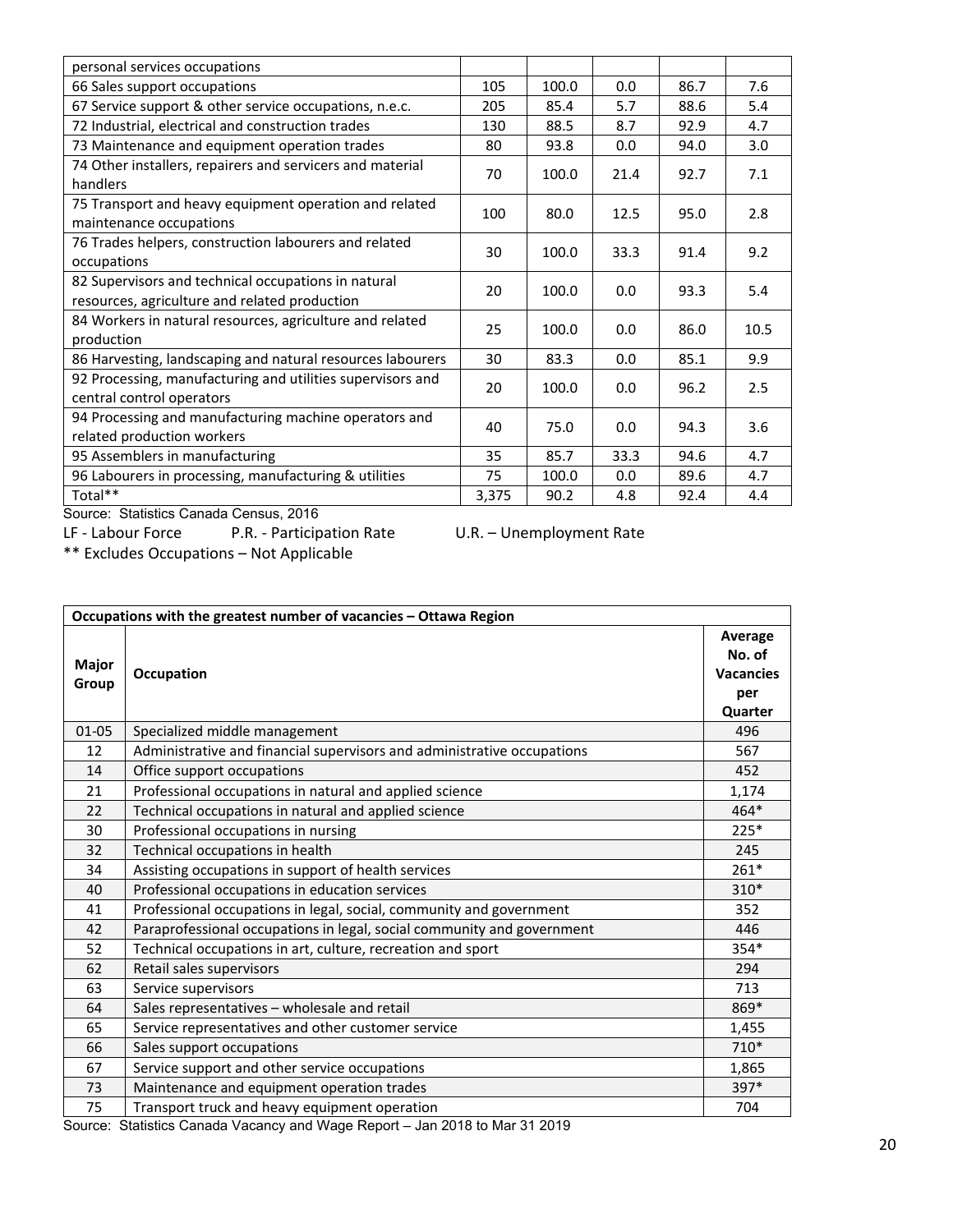| Participation Rate in Frontenac compared to Ontario * by Age and Gender |      |             |        |         |  |  |
|-------------------------------------------------------------------------|------|-------------|--------|---------|--|--|
| <b>Age Cohort</b>                                                       |      | <b>Male</b> | Female |         |  |  |
| 15 to 24                                                                | 64.0 | Higher      | 67.0   | Higher  |  |  |
| 15 to 19                                                                | 46.7 | Similar     | 52.6   | Higher  |  |  |
| 20 to 24                                                                | 78.2 | Similar     | 77.5   | Similar |  |  |
| 25 to 44                                                                | 87.4 | Lower       | 82.4   | Similar |  |  |
| 25 to 29                                                                | 85.0 | Lower       | 83.4   | Similar |  |  |
| 30 to 34                                                                | 88.3 | Lower       | 81.4   | Similar |  |  |
| 35 to 39                                                                | 88.6 | Lower       | 82.4   | Similar |  |  |
| 40 to 44                                                                | 87.8 | Lower       | 82.3   | Similar |  |  |
| 45 and over                                                             | 53.8 | Very Low    | 45.9   | Lower   |  |  |
| 45 to 49                                                                | 88.5 | Similar     | 83.7   | Similar |  |  |
| 50 to 54                                                                | 82.5 | Very Low    | 81.1   | Similar |  |  |
| 55 to 59                                                                | 74.2 | Very Low    | 67.8   | Similar |  |  |
| 60 to 64                                                                | 57.3 | Lower       | 48.1   | Similar |  |  |
| 65 years and over                                                       | 18.7 | Similar     | 10.4   | Similar |  |  |
| Total Population 15 years and over                                      | 65.1 | Lower       | 59.2   | Similar |  |  |

# **Table 29 – Labour Market Supply – Data Tables - Frontenac**

Source: Statistics Canada Census Data, 2016

\* Ontario data does not include Toronto

\*\*A low participation rate is defined as being more than two percentage points lower than the corresponding rate for Ontario (minus Toronto). A very low participation rate is more than five percentage points lower than the corresponding rate for Ontario (minus Toronto)

| Number and employment status of males in the labour force by age - Frontenac |                        |                 |                   |                            |  |  |
|------------------------------------------------------------------------------|------------------------|-----------------|-------------------|----------------------------|--|--|
| <b>Age Cohort</b>                                                            | In the Labour<br>Force | <b>Employed</b> | <b>Unemployed</b> | Not in the<br>Labour Force |  |  |
| 15 to 24                                                                     | 6,195                  | 4,940           | 1,255             | 3,490                      |  |  |
| 15 to 19                                                                     | 2,040                  | 1,560           | 475               | 2,335                      |  |  |
| 20 to 24                                                                     | 4,155                  | 3,380           | 780               | 1,150                      |  |  |
| 25 to 44                                                                     | 15,060                 | 14,100          | 955               | 2,180                      |  |  |
| 25 to 29                                                                     | 4,125                  | 3,775           | 355               | 730                        |  |  |
| 30 to 34                                                                     | 3,885                  | 3,605           | 280               | 515                        |  |  |
| 35 to 39                                                                     | 3,655                  | 3,490           | 165               | 470                        |  |  |
| 40 to 44                                                                     | 3,395                  | 3,240           | 155               | 470                        |  |  |
| 45 and over                                                                  | 17,545                 | 16,725          | 815               | 15,095                     |  |  |
| 45 to 49                                                                     | 4,010                  | 3,845           | 165               | 520                        |  |  |
| 50 to 54                                                                     | 4,605                  | 4,360           | 245               | 980                        |  |  |
| 55 to 59                                                                     | 3,825                  | 3,640           | 190               | 1,325                      |  |  |
| 60 to 64                                                                     | 2,760                  | 2,630           | 135               | 2,065                      |  |  |
| $65 +$                                                                       | 2,345                  | 2,255           | 90                | 10,200                     |  |  |

| Number and employment status of females in the labour force by age - Frontenac                                    |       |       |       |       |  |  |
|-------------------------------------------------------------------------------------------------------------------|-------|-------|-------|-------|--|--|
| In the Labour<br>Not in the<br><b>Unemployed</b><br><b>Age Cohort</b><br>Employed<br><b>Labour Force</b><br>Force |       |       |       |       |  |  |
| 15 to 24                                                                                                          | 6,170 | 5,145 | 1,025 | 3,040 |  |  |
| 15 to 19                                                                                                          | 2,065 | 1,630 | 440   | 1,855 |  |  |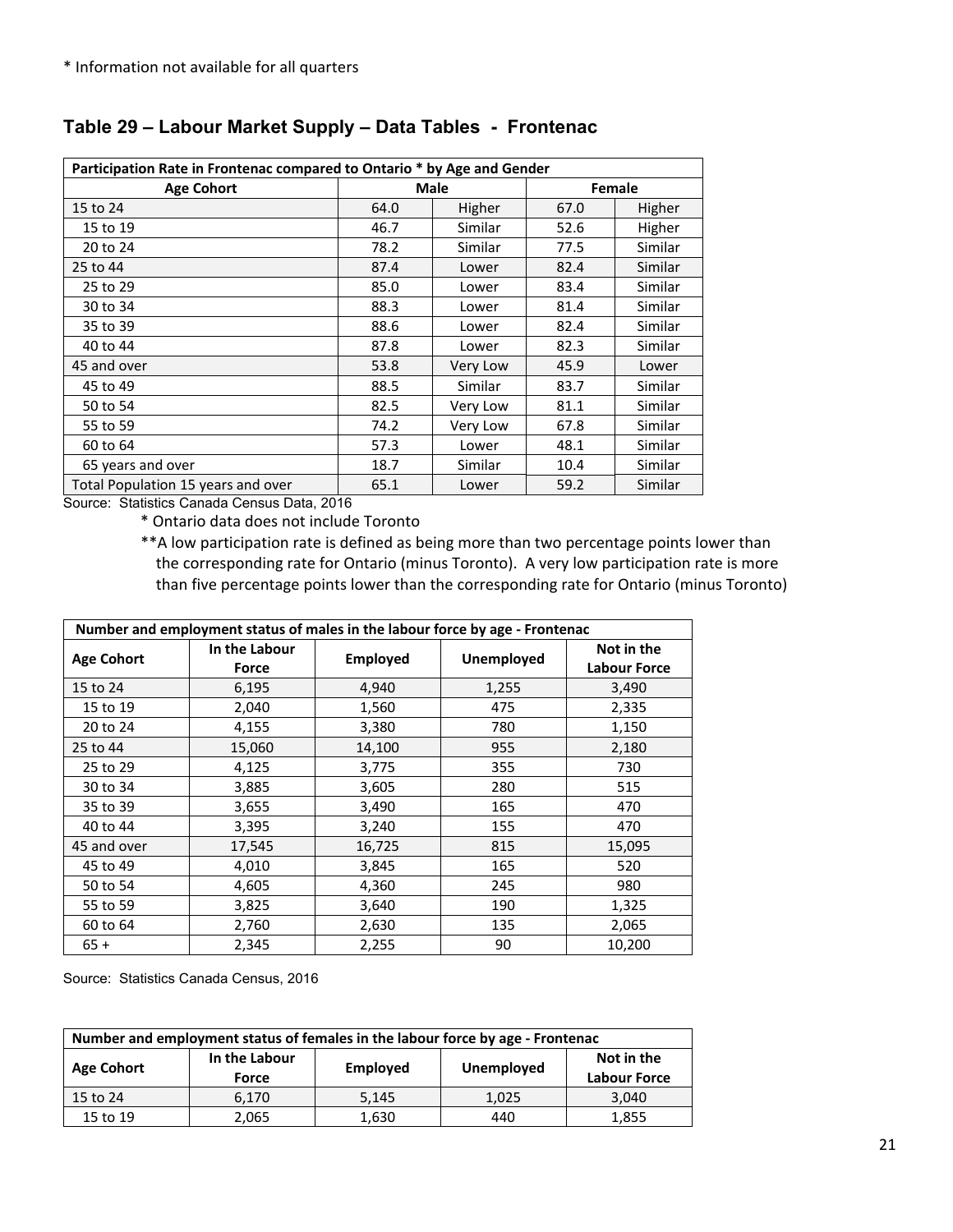Source: Statistics Canada Census, 2016

| Participation Rate in Frontenac compared to Ontario ** by Age, Gender and Educational Attainment |             |             |        |          |  |
|--------------------------------------------------------------------------------------------------|-------------|-------------|--------|----------|--|
| <b>Educational Attainment - 15 to 24 years</b>                                                   | <b>Male</b> |             |        | Female   |  |
| No certificate, diploma or degree                                                                | 35.4        | Similar     | 36.3   | Similar  |  |
|                                                                                                  |             |             |        |          |  |
| High school certificate or equiv.                                                                | 76.2        | Higher      | 74.6   | Higher   |  |
| Apprenticeship or trades certificate or diploma                                                  | 92.7        | Higher      | 93.3   | Higher   |  |
| College, CEGEP or other non-university certificate                                               | 89.2        | Similar     | 90.4   | Higher   |  |
| or diploma                                                                                       |             |             |        |          |  |
| University certificate or diploma or Degree                                                      | 68.5        | Very Low    | 75.8   | Lower    |  |
| <b>Total</b>                                                                                     | 64          | Higher      | 67.0   | Higher   |  |
| <b>Educational Attainment - 20 to 24 years</b>                                                   |             | <b>Male</b> |        | Female   |  |
| No certificate, diploma or degree                                                                | 52.2        | Very Low    | 52.9   | Higher   |  |
| High school certificate or equiv.                                                                | 79.9        | Higher      | 72.3   | Similar  |  |
| Apprenticeship or trades certificate or diploma                                                  | 94.4        | Higher      | 92.3   | Higher   |  |
| College, CEGEP or other non-university certificate                                               | 88.8        | Similar     | 91.0   | Higher   |  |
| or diploma                                                                                       |             |             |        |          |  |
| University certificate or diploma or Degree                                                      | 69.1        | Very Low    | 75.8   | Lower    |  |
| Total                                                                                            | 78.2        | Similar     | 77.5   | Similar  |  |
| <b>Educational Attainment-25 to 44 years</b>                                                     | Male        |             |        | Female   |  |
| No certificate, diploma or degree                                                                | 63.7        | Very Low    | 40.2   | Very Low |  |
| High school certificate or equiv.                                                                | 85.4        | Lower       | 70.6   | Lower    |  |
| Apprenticeship or trades certificate or diploma                                                  | 93.4        | Similar     | 83.8   | Higher   |  |
| College, CEGEP or other non-university certificate<br>or diploma                                 | 93.2        | Similar     | 89.1   | Higher   |  |
| University certificate or diploma or Degree                                                      | 88.3        | Very Low    | 86.5   | Similar  |  |
| Total                                                                                            | 87.4        | Lower       | 82.4   | Similar  |  |
| <b>Educational Attainment - 45 years and over</b>                                                | <b>Male</b> |             | Female |          |  |
| No certificate, diploma or degree                                                                | 31.0        | Very Low    | 18.2   | Lower    |  |
| High school certificate or equiv.                                                                | 55.8        | Lower       | 38.7   | Very Low |  |
| Apprenticeship or trades certificate or diploma                                                  | 48.4        | Very Low    | 47.2   | Similar  |  |
| College, CEGEP or other non-university certificate<br>or diploma                                 | 63.5        | Lower       | 55.8   | Lower    |  |
| University certificate or diploma or Degree                                                      | 60.3        | Very Low    | 56.6   | Very Low |  |
| Total                                                                                            | 53.8        | Very Low    | 45.9   | Lower    |  |

Statistics Canada Census, 2016

\* Ontario data does not include Toronto

 \*\*A low participation rate is defined as being more than two percentage points lower than the corresponding rate for Ontario (minus Toronto). A very low participation rate is more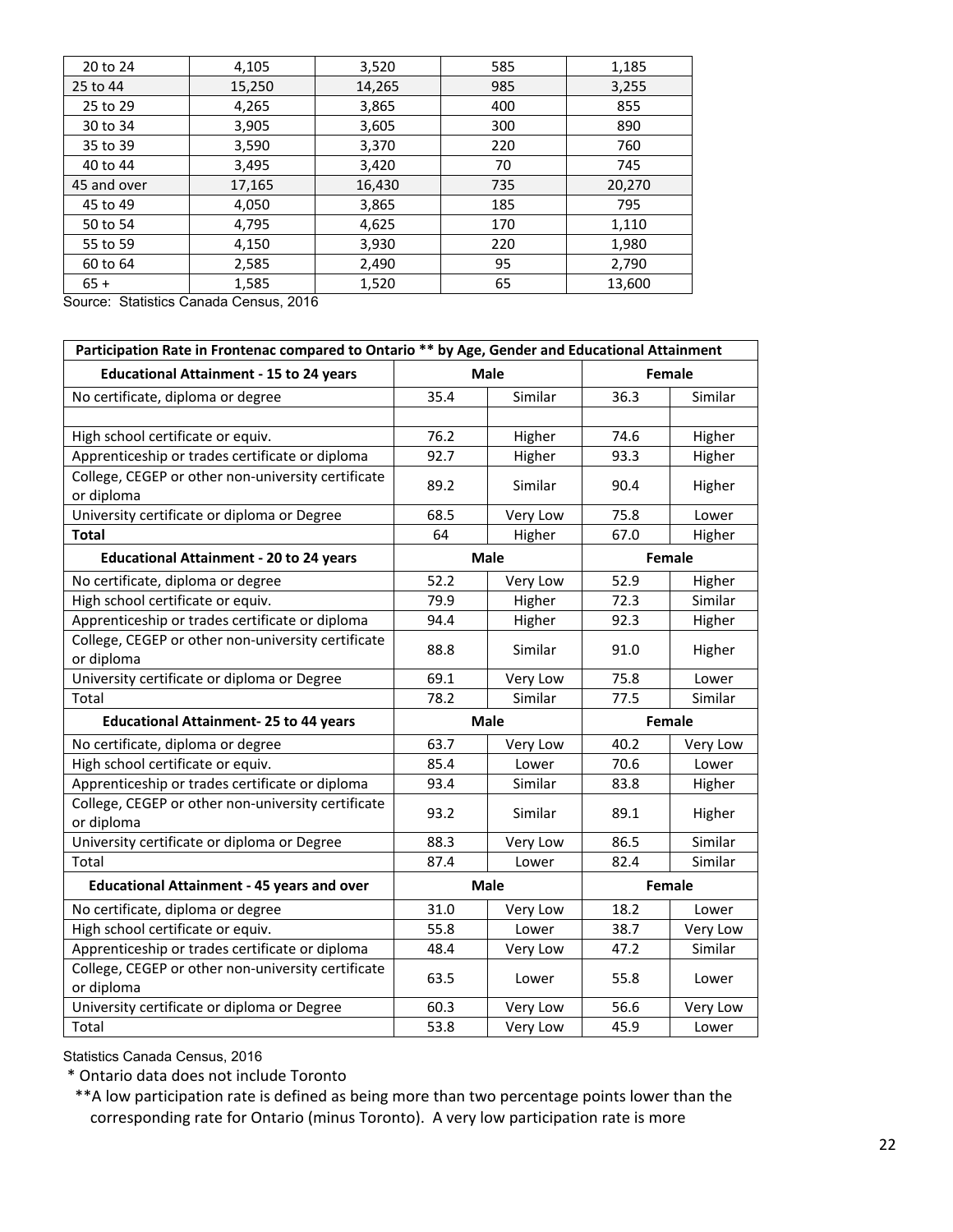than five percentage points lower than the corresponding rate for Ontario (minus Toronto)

| Number and employment status of males in the labour force by educational attainment - Frontenac |                           |                      |                 |                               |  |
|-------------------------------------------------------------------------------------------------|---------------------------|----------------------|-----------------|-------------------------------|--|
| <b>Educational Attainment</b>                                                                   | In the<br>Labour<br>Force | <b>Employ-</b><br>ed | Unem-<br>ployed | Not in the<br>Labour<br>Force |  |
| No certificate, diploma or degree                                                               | 3,435                     | 2.935                | 500             | 5,870                         |  |
| High school certificate or equivalent                                                           | 12,220                    | 10,850               | 1,365           | 5,440                         |  |
| Apprenticeship or trades certificate or equivalent                                              | 3,530                     | 3,315                | 215             | 2,305                         |  |
| College or other non-university certificate or diploma                                          | 8,725                     | 8,295                | 425             | 2,665                         |  |
| University certificate, diploma or degree                                                       | 10.895                    | 10,370               | 525             | 4,485                         |  |

Source: Statistics Canada Census, 2016

| Number and employment status of females in the labour force by educational attainment - Frontenac |                           |               |                 |                               |  |  |
|---------------------------------------------------------------------------------------------------|---------------------------|---------------|-----------------|-------------------------------|--|--|
| <b>Educational Attainment</b>                                                                     | In the<br>Labour<br>Force | Employ-<br>ed | Unem-<br>ployed | Not in the<br>Labour<br>Force |  |  |
| No certificate, diploma or degree                                                                 | 2,190                     | 1,900         | 290             | 6,290                         |  |  |
| High school certificate or equivalent                                                             | 9.110                     | 8,175         | 930             | 8.190                         |  |  |
| Apprenticeship or trades certificate or equivalent                                                | 1,260                     | 1,175         | 85              | 905                           |  |  |
| College or other non-university certificate or diploma                                            | 12.955                    | 12.150        | 810             | 5,675                         |  |  |
| University certificate, diploma or degree                                                         | 13,080                    | 12,450        | 630             | 5,510                         |  |  |

Source: Statistics Canada Census, 2016

# **Table 30 – Labour Demand – Data Tables - Frontenac**

| Occupations where the demand for labour may be highest - Frontenac |                                                                              |                            |  |  |
|--------------------------------------------------------------------|------------------------------------------------------------------------------|----------------------------|--|--|
| Major<br>Group                                                     | Occupations with 0.0% unemployment                                           | Particip-<br>ation<br>Rate |  |  |
| 00                                                                 | Senior management occupations                                                | 88.2                       |  |  |
| $07-09$                                                            | Middle management occupations in trades, transport, production and utilities | 83.3                       |  |  |
| 11                                                                 | Professional occupations in business and finance                             | 87.5                       |  |  |
| 30                                                                 | Professional occupations in nursing                                          | 85.7                       |  |  |
| 51                                                                 | Professional occupations in arts and culture                                 | 72.7                       |  |  |
| 95                                                                 | Assemblers in manufacturing                                                  | 83.3                       |  |  |

Source: Statistics Canada Census, 2016

| Occupations where high employee turnover may exist - Frontenac |                                                                     |                            |                           |  |  |
|----------------------------------------------------------------|---------------------------------------------------------------------|----------------------------|---------------------------|--|--|
| Major<br>Group                                                 | Occupation                                                          | Particip-<br>ation<br>Rate | Unem-<br>ployment<br>Rate |  |  |
| 14                                                             | Office support occupations                                          | 89.9                       | 6.5                       |  |  |
| 44                                                             | Care providers in educational, legal and public protection support  | 89.8                       | 6.8                       |  |  |
| 64                                                             | Sales representatives and salespersons - wholesale and retail trade | 87.9                       | 10.3                      |  |  |
| 65                                                             | Service reps and other customer and personal services occupations   | 89.0                       | 8.6                       |  |  |
| 66                                                             | Sales support occupations                                           | 83.8                       | 9.7                       |  |  |
| 72                                                             | Industrial, electrical and construction trades                      | 85.5                       | 6.4                       |  |  |
| 96                                                             | Labourers in processing, manufacturing and utilities                | 66.7                       | 33.3                      |  |  |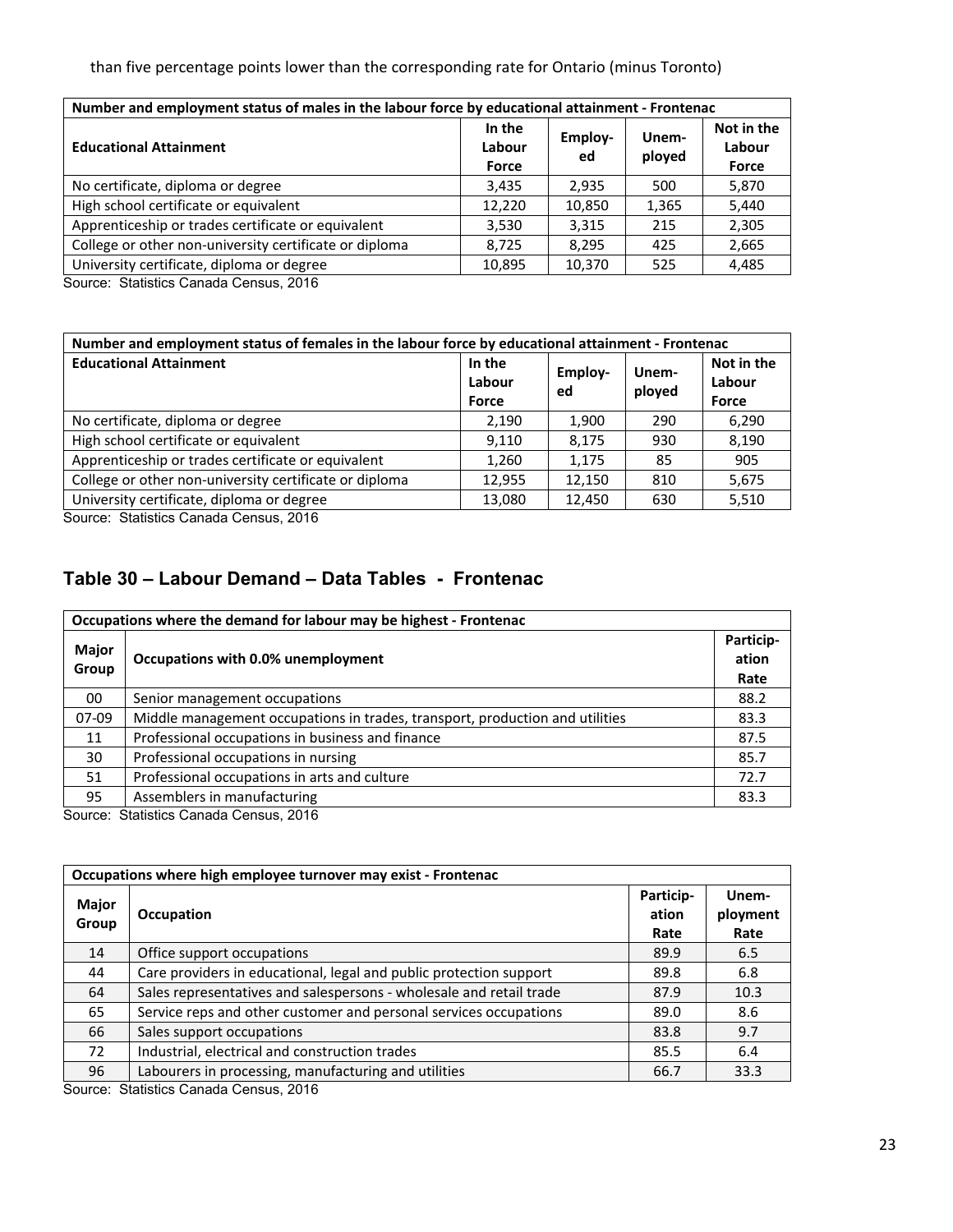| Participation Rates for all two-digit occupations as compared to Ontario - Frontenac |                       |                     |                |                |                            |  |  |
|--------------------------------------------------------------------------------------|-----------------------|---------------------|----------------|----------------|----------------------------|--|--|
|                                                                                      |                       | Frontenac           |                |                | Ontario<br>(minus Toronto) |  |  |
| <b>Occupation (2-digit)</b>                                                          | <b>Total</b><br>$LF*$ | <b>P.R.*</b><br>(%) | $U.R.*$<br>(%) | $P.R.*$<br>(%) | $U.R.*$<br>(%)             |  |  |
| 00 Senior management occupations                                                     | 85                    | 88.2                | 0.0            | 94.2           | 1.5                        |  |  |
| 01-05 Specialized middle management occupations                                      | 400                   | 92.5                | 4.1            | 95.6           | 2.9                        |  |  |
| 06 Middle management occupations in retail and wholesale                             |                       |                     |                |                |                            |  |  |
| trade and customer services                                                          | 435                   | 92.0                | 0.0            | 94.8           | 2.6                        |  |  |
| 07-09 Middle management occupations in trades,                                       |                       |                     |                |                |                            |  |  |
| transportation, production and utilities                                             | 90                    | 83.3                | 0.0            | 93.4           | 3.1                        |  |  |
| 11 Professional occupations in business and finance                                  | 320                   | 87.5                | 0.0            | 94.3           | 3.6                        |  |  |
| 12 Administrative and financial supervisors and                                      |                       |                     |                |                |                            |  |  |
| administrative occupations                                                           | 510                   | 83.3                | 2.4            | 92.1           | 4.0                        |  |  |
| 13 Finance, insurance and related business administrative                            |                       |                     |                |                |                            |  |  |
| occupations                                                                          | 70                    | 92.9                | 0.0            | 88.6           | 3.6                        |  |  |
| 14 Office support occupations                                                        | 345                   | 89.9                | 6.5            | 88.8           | 5.6                        |  |  |
| 15 Distribution, tracking and scheduling coordination                                |                       |                     |                |                |                            |  |  |
| occupations                                                                          | 65                    | 100.0               | 0.0            | 93.0           | 4.5                        |  |  |
| 21 Professional occupations in natural and applied sciences                          | 475                   | 94.7                | 2.2            | 95.7           | 3.7                        |  |  |
| 22 Technical occupations related to natural and applied                              |                       |                     |                |                |                            |  |  |
| sciences                                                                             | 230                   | 91.3                | 11.9           | 93.9           | 4.3                        |  |  |
| 30 Professional occupations in nursing                                               | 175                   | 85.7                | 0.0            | 94.9           | 1.7                        |  |  |
| 31 Professional occupations in health (except nursing)                               | 575                   | 97.4                | 1.8            | 95.5           | 1.7                        |  |  |
| 32 Technical occupations in health                                                   | 205                   | 85.4                | 5.7            | 95.0           | 2.3                        |  |  |
| 34 Assisting occupations in support of health services                               | 215                   | 97.7                | 0.0            | 94.3           | 2.5                        |  |  |
| 40 Professional occupations in education services                                    | 1,170                 | 87.6                | 4.9            | 89.5           | 5.3                        |  |  |
| 41 Professional occupations in law and social, community<br>and government services  | 365                   | 94.5                | 2.9            | 93.2           | 3.5                        |  |  |
| 42 Paraprofessional occupations in legal, social, community                          |                       |                     |                |                |                            |  |  |
| and education services                                                               | 230                   | 91.3                | 7.1            | 92.3           | 4.3                        |  |  |
| 43 Occupations in front-line protection services                                     | 125                   | 96.0                | 0.0            | 95.7           | 1.4                        |  |  |
| 44 Care providers in educational, legal and public                                   |                       |                     |                |                |                            |  |  |
| protection support occupations                                                       | 245                   | 89.8                | 6.8            | 86.1           | 4.4                        |  |  |
| 51 Professional occupations in art and culture                                       | 165                   | 72.7                | 0.0            | 86.0           | 5.3                        |  |  |
| 52 Technical occupations in art, culture, recreation and                             |                       |                     |                |                |                            |  |  |
| sport                                                                                | 135                   | 92.6                | 0.0            | 86.0           | 6.5                        |  |  |
| 62 Retail sales supervisors and specialized sales occupations                        | 140                   | 100.0               | 0.0            | 94.2           | 2.8                        |  |  |
| 63 Service supervisors and specialized service occupations                           | 530                   | 93.4                | 2.0            | 92.6           | 4.8                        |  |  |
| 64 Sales representatives and salespersons - wholesale and                            | 330                   | 87.9                | 10.3           | 88.8           | 6.5                        |  |  |
| retail trade                                                                         |                       |                     |                |                |                            |  |  |
| 65 Service representatives and other customer and                                    | 455                   | 89.0                | 8.6            | 91.6           | 6.0                        |  |  |
| personal services occupations                                                        |                       |                     |                |                |                            |  |  |
| 66 Sales support occupations                                                         | 185                   | 83.8                | 9.7            | 86.7           | 7.6                        |  |  |
| 67 Service support & other service occupations, n.e.c.                               | 685                   | 84.7                | 5.2            | 88.6           | 5.4                        |  |  |
| 72 Industrial, electrical and construction trades                                    | 275                   | 85.5                | 6.4            | 92.9           | 4.7                        |  |  |
| 73 Maintenance and equipment operation trades                                        | 105                   | 95.2                | 0.0            | 94.0           | 3.0                        |  |  |
| 74 Other installers, repairers and servicers and material                            | 55                    | 100.0               | 0.0            | 92.7           | 7.1                        |  |  |
| handlers                                                                             |                       |                     |                |                |                            |  |  |
| 75 Transport and heavy equipment operation and related                               | 185                   | 94.6                | 0.0            | 95.0           | 2.8                        |  |  |
| maintenance occupations                                                              |                       |                     |                |                |                            |  |  |
| 76 Trades helpers, construction labourers and related                                | 85                    | 94.1                | 0.0            | 91.4           | 9.2                        |  |  |
| occupations                                                                          |                       |                     |                |                |                            |  |  |
| 82 Supervisors and technical occupations in natural                                  | 10                    | 0                   | 0              | 93.3           | 5.4                        |  |  |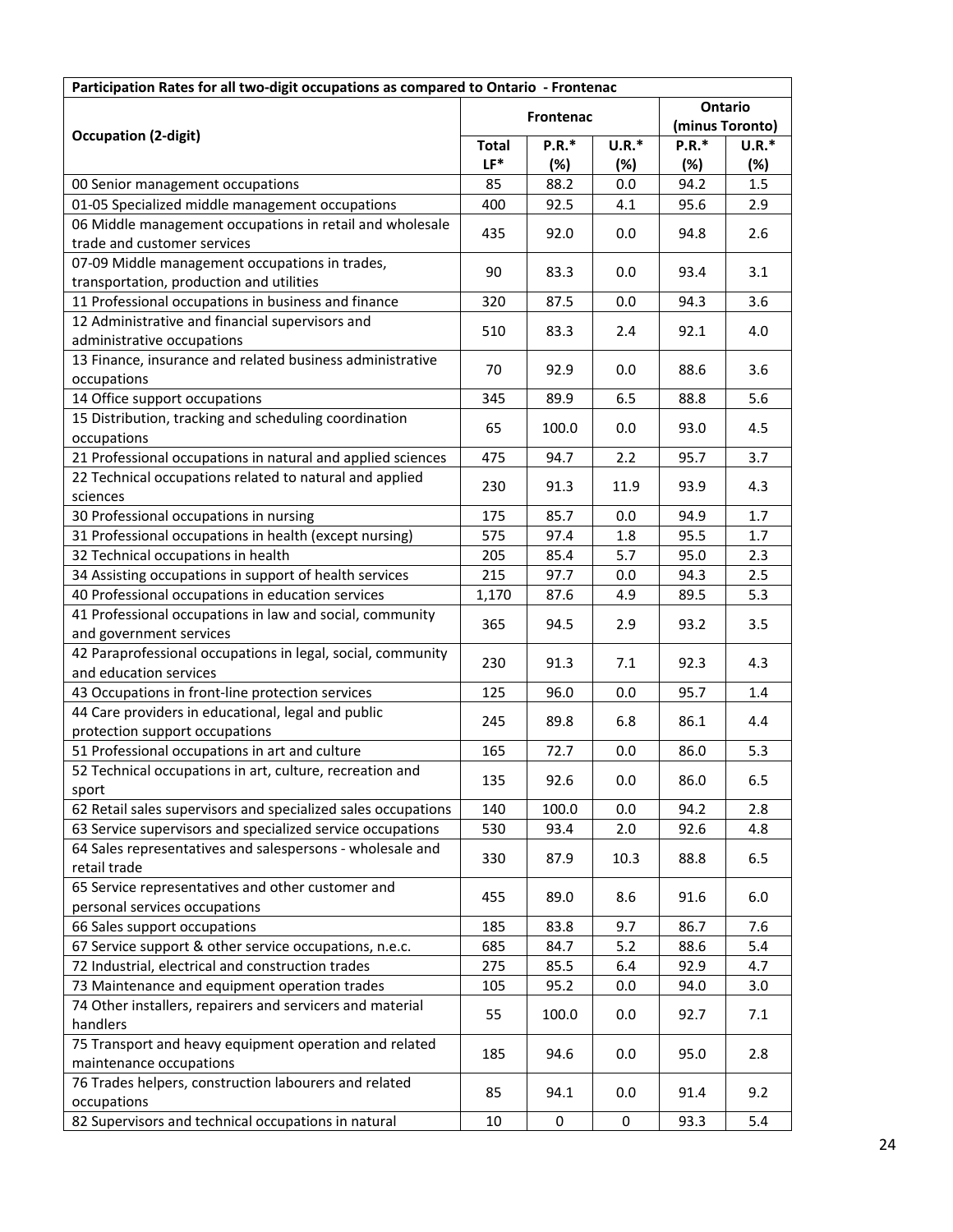| resources, agriculture and related production                                           |       |       |          |      |      |
|-----------------------------------------------------------------------------------------|-------|-------|----------|------|------|
| 84 Workers in natural resources, agriculture and related<br>production                  | 25    | 100.0 | 0.0      | 86.0 | 10.5 |
| 86 Harvesting, landscaping and natural resources labourers                              | 15    | 0     | $\Omega$ | 85.1 | 9.9  |
| 92 Processing, manufacturing and utilities supervisors and<br>central control operators | 15    | 100.0 | 0.0      | 96.2 | 2.5  |
| 94 Processing and manufacturing machine operators and<br>related production workers     | 45    | 100.0 | 0.0      | 94.3 | 3.6  |
| 95 Assemblers in manufacturing                                                          | 30    | 83.3  | 0.0      | 94.6 | 4.7  |
| 96 Labourers in processing, manufacturing & utilities                                   | 45    | 66.7  | 33.3     | 89.6 | 4.7  |
| Total**                                                                                 | 9,870 | 89.8  | 4.0      | 92.4 | 4.4  |

Source: Statistics Canada Census, 2016

LF - Labour Force P.R. - Participation Rate U.R. – Unemployment Rate

\*\* Excludes Occupations – Not Applicable

| Occupations with the greatest number of vacancies - Kingston-Pembroke Region |                                                                         |                                                         |  |  |
|------------------------------------------------------------------------------|-------------------------------------------------------------------------|---------------------------------------------------------|--|--|
| <b>Major</b><br>Group                                                        | Occupation                                                              | Average<br>No. of<br><b>Vacancies</b><br>per<br>Quarter |  |  |
| $01 - 05$                                                                    | Specialized middle management                                           | 82                                                      |  |  |
| 12                                                                           | Administrative and financial supervisors and administrative occupations | 100                                                     |  |  |
| 14                                                                           | Office support occupations                                              | $98*$                                                   |  |  |
| 30                                                                           | Professional occupations in nursing                                     | 162                                                     |  |  |
| 32                                                                           | Technical occupations in health                                         | 128                                                     |  |  |
| 34                                                                           | Assisting occupations in support of health services                     | $143*$                                                  |  |  |
| 65                                                                           | Service representatives and other customer service                      | $303*$                                                  |  |  |
| 67                                                                           | Service support and other service occupations                           | 460                                                     |  |  |
| 75                                                                           | Transport truck and heavy equipment operation                           | $343*$                                                  |  |  |
| 94                                                                           | Processing and manufacturing machine operators                          | $125*$                                                  |  |  |

Source: Statistics Canada Vacancy and Wage Report – Jan 2018 to Mar 31 2019

\* Information not available for all quarters

# **Table 31 – Mobility Characteristics**

# **Mobility Status 5 Year Period**

|                                                      | <b>Frontenac</b><br><b>2016 NHS</b><br><b>Reference Population</b><br>(139,660) | <b>Leeds &amp; Grenville</b><br><b>2016 NHS</b><br><b>Reference Population</b><br>(94, 685) |
|------------------------------------------------------|---------------------------------------------------------------------------------|---------------------------------------------------------------------------------------------|
| Lived at same                                        | 59.4%                                                                           | 68.0%                                                                                       |
| address 5 years ago (non-movers)                     | (82, 940)                                                                       | (64, 365)                                                                                   |
| Changed addresses within the same municipality 5     | 21.6%                                                                           | 12.8%                                                                                       |
| years ago (non-migrants)                             | (30, 230)                                                                       | (12, 155)                                                                                   |
| Moved to another municipality within Ontario 5 years | 13.1%                                                                           | 16.6%                                                                                       |
| ago (Intraprovincial migrants)                       | (18, 260)                                                                       | (15,700)                                                                                    |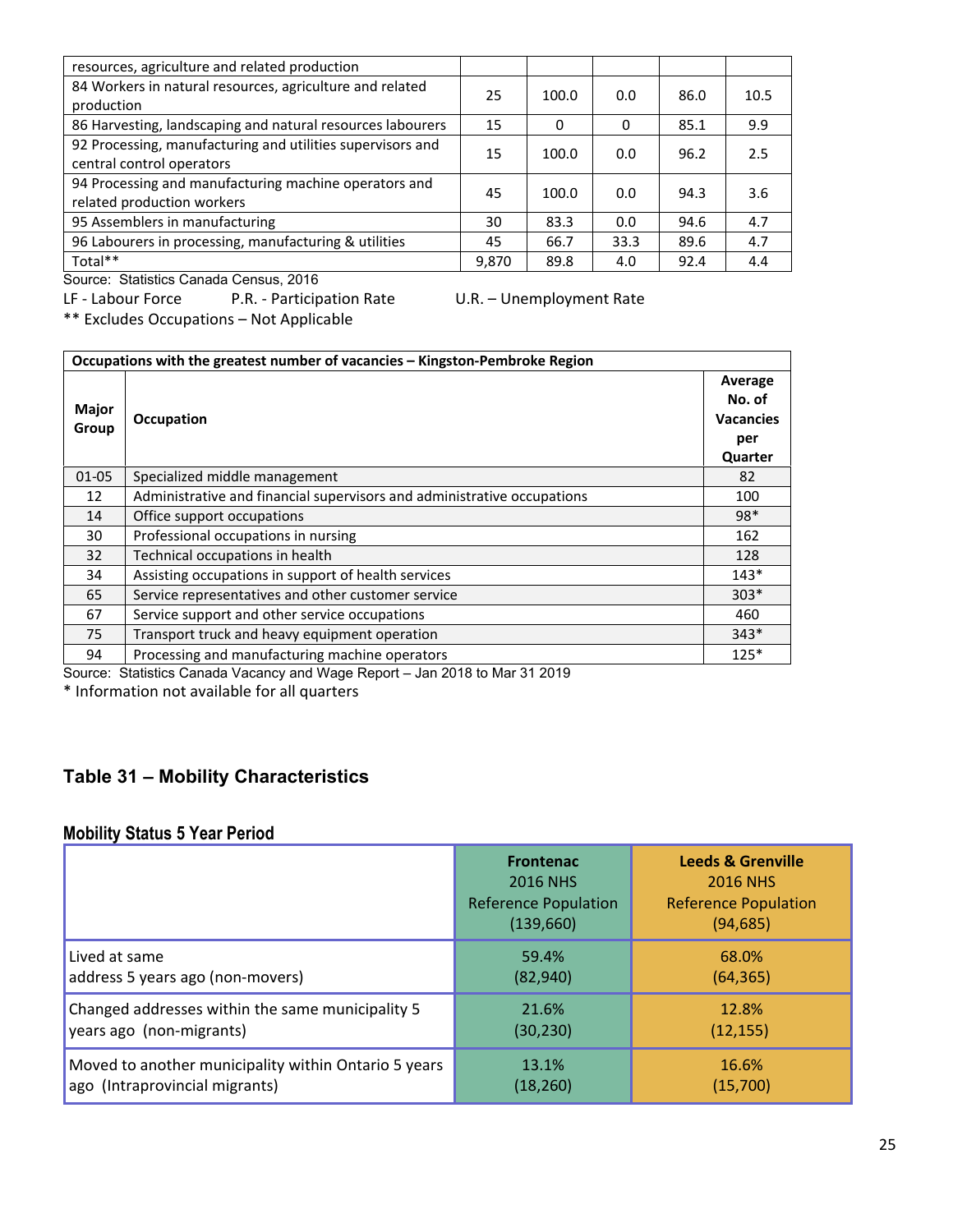| Lived in different province or territory 5 years ago | 3.4%   | 2.0%   |
|------------------------------------------------------|--------|--------|
| (Interprovincial)                                    | (4715) | (1860) |
| Lived in a different country 5 years ago             | 2.5%   | 0.6%   |
| (External Migrants)                                  | (3520) | (610)  |

#### **Source: Statistics Canada, 2016 NHS**

# **Table 32 – Citizenship**

|                                            | <b>Leeds</b>     |                  |                |
|--------------------------------------------|------------------|------------------|----------------|
| <b>CITIZENSHIP</b>                         | <b>Grenville</b> | <b>Frontenac</b> | <b>Ontario</b> |
|                                            |                  |                  |                |
| <b>Total Population (using 25% sample)</b> | 98785            | 146715           | 13242160       |
| Canadian citizens                          | 97080            | 141350           | 12223065       |
| Not Canadian citizens                      | 1710             | 5360             | 1019095        |

 **Source: Statistic Canada – Census 2016** 

# **Table 33 – Period Of Immigration**

|                                            | <b>Leeds</b>     |                  |                |
|--------------------------------------------|------------------|------------------|----------------|
| <b>PERIOD OF IMMIGRATION</b>               | <b>Grenville</b> | <b>Frontenac</b> | <b>Ontario</b> |
| <b>Total Population (using 25% sample)</b> | 98785            | 146715           | 13242160       |
| Non-immigrants                             | 91515            | 127430           | 9188815        |
| Immigrants                                 | 7115             | 17590            | 3852145        |
| Before 1981                                | 4615             | 8615             | 1077745        |
| 1981 to 1990                               | 825              | 1960             | 513995         |
| 1991 to 2000                               | 540              | 2170             | 834510         |
| 2001 to 2010                               | 750              | 3175             | 953730         |
| 2001 to 2005                               | 340              | 1505             | 490560         |
| 2006 to 2010                               | 405              | 1665             | 463170         |
| 2011 to 2016                               | 380              | 1675             | 472170         |
| Non-permanent residents                    | 160              | 1695             | 201200         |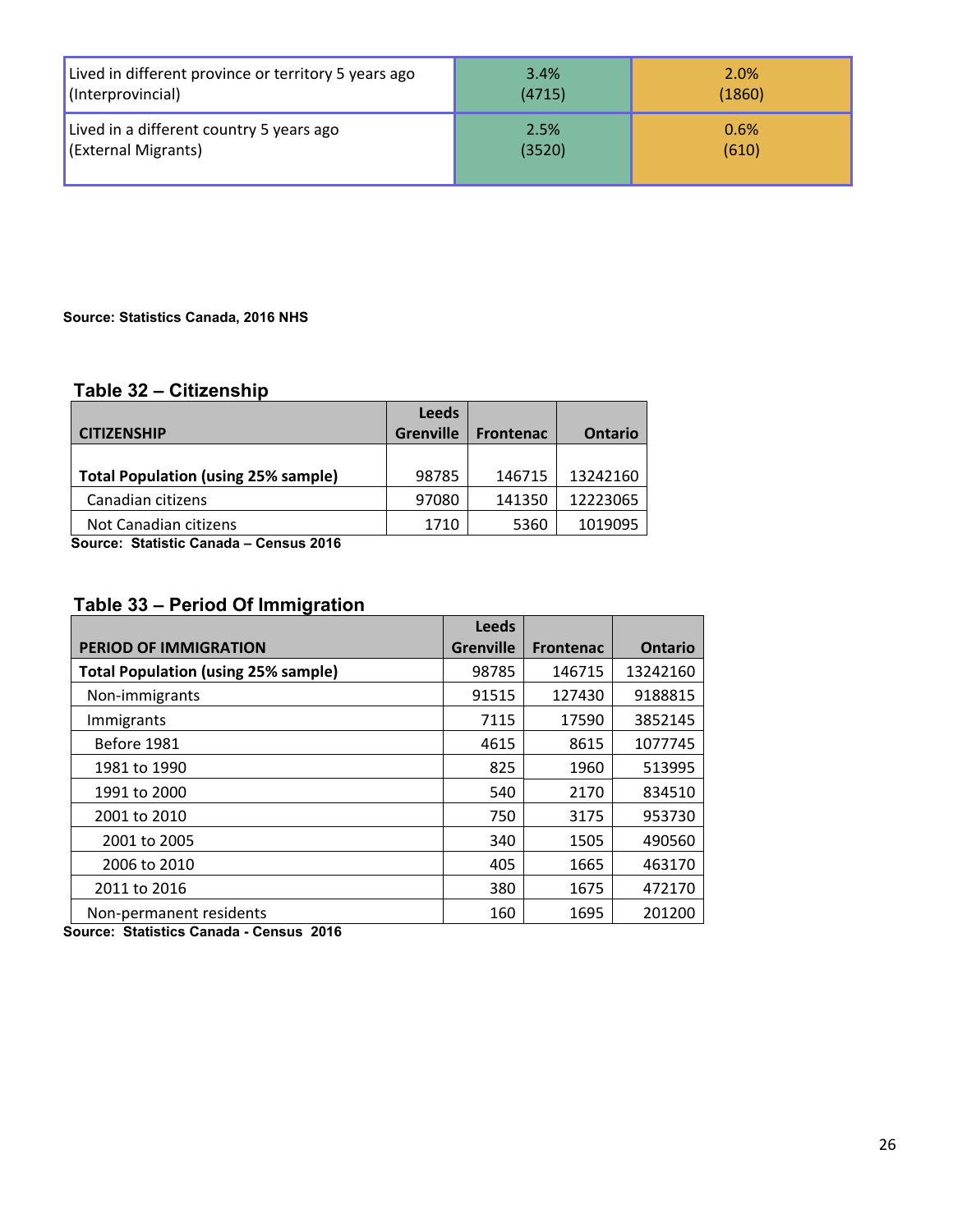#### **Table 33a – Migration Characteristics Leeds and Grenville 2013-2018**

| 2013-2018        |                  |        |          |  |  |
|------------------|------------------|--------|----------|--|--|
| <b>Age Group</b> | Net-<br>migrants |        |          |  |  |
| $0 - 17$         | 3,730            | 2,792  | 938      |  |  |
| 18-24            | 1,914            | 3,113  | $-1,199$ |  |  |
| 25-44            | 5,963            | 5,801  | 162      |  |  |
| 45-64            | 5,571            | 3,554  | 2,017    |  |  |
| $65+$            | 2,644            | 2,423  | 221      |  |  |
| Total            | 19,822           | 17,683 | 2,139    |  |  |

Source: Statistics Canada, Taxfiler

# **Table 33b – Migration Characteristics Frontenac**

| 2013-2018        |                  |        |       |  |
|------------------|------------------|--------|-------|--|
| <b>Age Group</b> | Net-<br>migrants |        |       |  |
| $0 - 17$         | 6,672            | 5,938  | 734   |  |
| 18-24            | 7,213            | 4,927  | 2,286 |  |
| 25-44            | 16,267           | 13,497 | 2,770 |  |
| 45-64            | 6,615            | 5,454  | 1,161 |  |
| $65+$            | 3,135            | 2,400  | 735   |  |
| Total            | 39,902           | 32,216 | 7,686 |  |

Source: Statistics Canada, Taxfiler

# **Table 34 – Age of Immigrants**

|                          | Leeds            |                  |                |
|--------------------------|------------------|------------------|----------------|
| <b>AGE OF IMMIGRANTS</b> | <b>Grenville</b> | <b>Frontenac</b> | <b>Ontario</b> |
| <b>Total</b>             | 7115             | 17595            | 3852145        |
| Under 5 years            | 1170             | 2245             | 369955         |
| 5 to 14 years            | 1555             | 3595             | 685085         |
| 15 to 24 years           | 1750             | 3990             | 855475         |
| 25 to 44 years           | 2285             | 6695             | 1579500        |
| 45 years and over        | 350              | 1070             | 362130         |

**Source: Statistics Canada** 

# **Table 35 – Birth Places of Immigrants**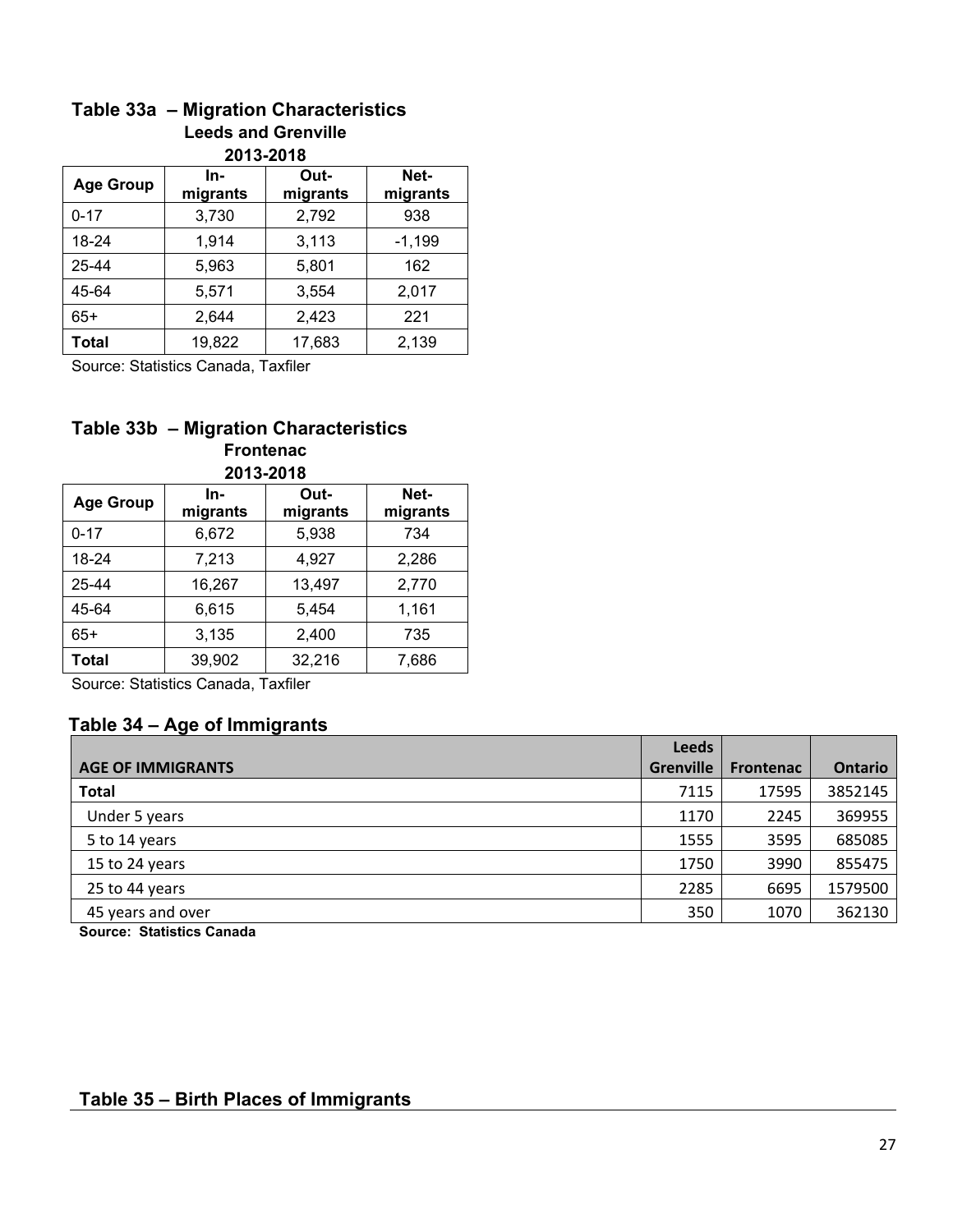|                                   | <b>Leeds</b>     |                  |                |
|-----------------------------------|------------------|------------------|----------------|
| <b>BIRTH PLACES OF IMMIGRANTS</b> | <b>Grenville</b> | <b>Frontenac</b> | <b>Ontario</b> |
| <b>Total</b>                      | 7115             | 17595            | 3852145        |
| Americas                          | 1370             | 2675             | 598950         |
| Europe                            | 4500             | 8855             | 1144295        |
| Africa                            | 155              | 1120             | 226770         |
| Asia                              | 1010             | 4780             | 1869805        |
| Oceania and other places of birth | 75               | 155              | 12330          |

**Source: Statistics Canada – Census 2016** 

# **Table 36 – Top Birth Places of Immigrants**

| <b>TOP Places of Birth for Immigrant Population</b> |              |                      |             |  |  |
|-----------------------------------------------------|--------------|----------------------|-------------|--|--|
| <b>Leeds Grenville</b>                              | # Immigrants | <b>Frontenac</b>     | #Immigrants |  |  |
| <b>Europe</b>                                       | 4500         | <b>Europe</b>        | 8855        |  |  |
| United Kingdom                                      | 2200         | United Kingdom       | 3485        |  |  |
| Netherlands                                         | 835          | Portugal             | 1300        |  |  |
| Germany                                             | 595          | Germany              | 760         |  |  |
|                                                     |              | <b>Netherlands</b>   | 750         |  |  |
|                                                     |              |                      |             |  |  |
| <b>Americas</b>                                     | 1370         | <b>Americas</b>      | 2675        |  |  |
| <b>United States</b>                                | 1000         | <b>United States</b> | 1440        |  |  |
|                                                     |              | Jamaica              | 185         |  |  |
|                                                     |              | El Salvador          | 175         |  |  |
|                                                     |              | Brazil               | 115         |  |  |
| Asia                                                | 1010         | Asia                 | 4780        |  |  |
| Philippines                                         | 220          | China                | 965         |  |  |
| India                                               | 200          | India                | 745         |  |  |
| China                                               | 190          | Philippines          | 520         |  |  |
|                                                     |              | South Korea          | 345         |  |  |
|                                                     |              | Iran                 | 295         |  |  |
| <b>Africa</b>                                       | 155          | <b>Africa</b>        | 1120        |  |  |
| South Africa                                        | 50           | Egypt                | 260         |  |  |
|                                                     |              | South Africa         | 150         |  |  |
| <b>Oceania and other</b>                            | 75           | Oceania and other    | 155         |  |  |

**Source: Statistics Canada – Census 2016** 

# **Table 37 – Birth Places of Recent Immigrants**

|                                                                                 | <b>Leeds</b>     |                  |                |
|---------------------------------------------------------------------------------|------------------|------------------|----------------|
| BIRTH PLACES OF RECENT IMMIGRANTS (Jan 2011 - May 2016)                         | <b>Grenville</b> | <b>Frontenac</b> | <b>Ontario</b> |
| Total - Selected places of birth for the recent immigrant population in private |                  |                  |                |
| households - 25% sample data                                                    | 385              | 1675             | 472170         |
| Americas                                                                        | 90               | 265              | 60700          |
| Europe                                                                          | 55               | 235              | 45295          |
| Africa                                                                          | 35               | 210              | 39380          |
| Asia                                                                            | 195              | 960              | 324820         |
| Oceania and other                                                               | 10               | 10               | 1980           |
| Source: Statistics Canada - Census 2016                                         |                  |                  |                |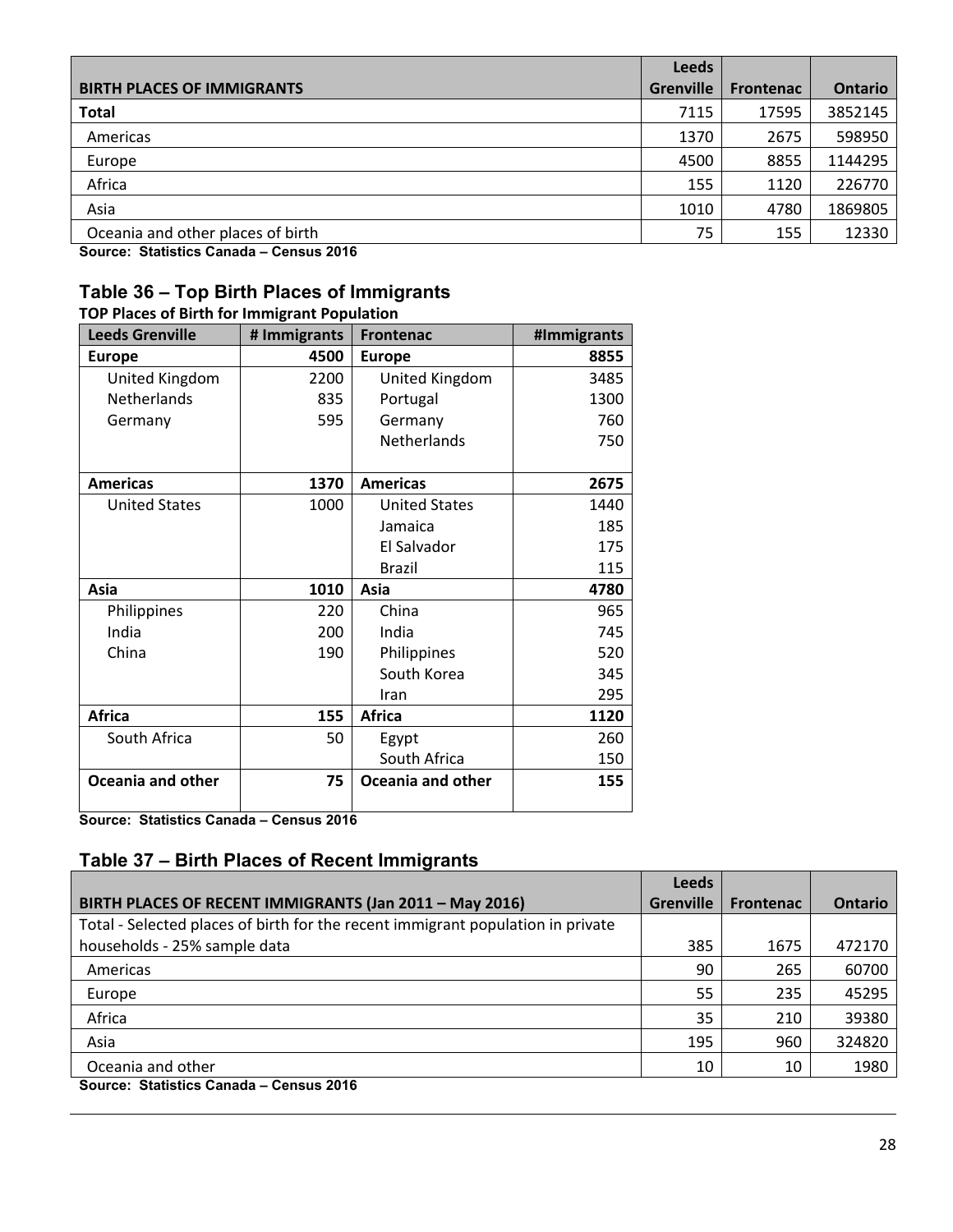# **Table 38 – Generation of Immigrants**

|                                 | <b>Leeds</b>     |                  |                |
|---------------------------------|------------------|------------------|----------------|
| <b>GENERATION OF IMMIGRANTS</b> | <b>Grenville</b> | <b>Frontenac</b> | <b>Ontario</b> |
| <b>Total</b>                    | 98785            | 146715           | 13242160       |
| First generation                | 7820             | 20495            | 4122840        |
| Second generation               | 12870            | 23375            | 3049835        |
| Third generation or more        | 78095            | 102840           | 6069485        |

#### **Source: Statistics Canada – Census 2016**

**Table 39 – Admission of Immigrants**

|                                      | <b>Leeds</b>     |                  |                |
|--------------------------------------|------------------|------------------|----------------|
| <b>ADMISSION CATETGORY 1980-2016</b> | <b>Grenville</b> | <b>Frontenac</b> | <b>Ontario</b> |
| <b>Total</b>                         | 2580             | 9220             | 2825480        |
| Economic immigrants                  | 1215             | 5265             | 1364380        |
| Principal applicants                 | 535              | 2060             | 540795         |
| Secondary applicants                 | 680              | 3205             | 823580         |
| Immigrants sponsored by family       | 1155             | 2825             | 940405         |
| Refugees                             | 190              | 1105             | 482665         |
| Other immigrants                     | 20               | 30               | 38035          |

**Source: Statistics Canada – Census 2016** 

# **Table 40 – Equity Group by Population**

**Eastern Workforce Innovation Board Region** 

| <b>Population</b>                           | <b>Total</b><br><b>Population 15</b><br>years and<br>over | <b>Visible</b><br>minority<br>population | Aboriginal<br>identity<br>population | Francophone<br>population |
|---------------------------------------------|-----------------------------------------------------------|------------------------------------------|--------------------------------------|---------------------------|
| <b>Total - Population 15 years and over</b> | 222790                                                    | 11635 (5.2%)                             | 7450 (3.3%)                          | 8475 (3.8%)               |
| 15 to 24 years                              | 31210                                                     | 2480                                     | 1645                                 | 835                       |
| 15 to 19 years                              | 14825                                                     | 1090                                     | 810                                  | 425                       |
| 20 to 24 years                              | 16395                                                     | 1390                                     | 830                                  | 410                       |
| 25 to 44 years                              | 59030                                                     | 4785                                     | 2625                                 | 2225                      |
| 25 to 29 years                              | 15260                                                     | 1435                                     | 775                                  | 490                       |
| 30 to 34 years                              | 14575                                                     | 1340                                     | 605                                  | 495                       |
| 35 to 39 years                              | 14275                                                     | 1030                                     | 675                                  | 590                       |
| 40 to 44 years                              | 14920                                                     | 980                                      | 580                                  | 650                       |
| 45 years and over                           | 132545                                                    | 4370                                     | 3180                                 | 5415                      |
| 45 to 49 years                              | 17220                                                     | 940                                      | 715                                  | 740                       |
| 50 to 54 years                              | 21270                                                     | 940                                      | 655                                  | 865                       |
| 55 to 59 years                              | 21295                                                     | 690                                      | 605                                  | 970                       |
| 60 to 64 years                              | 19810                                                     | 525                                      | 440                                  | 730                       |
| 65 years and over                           | 52955                                                     | 1285                                     | 760                                  | 2115                      |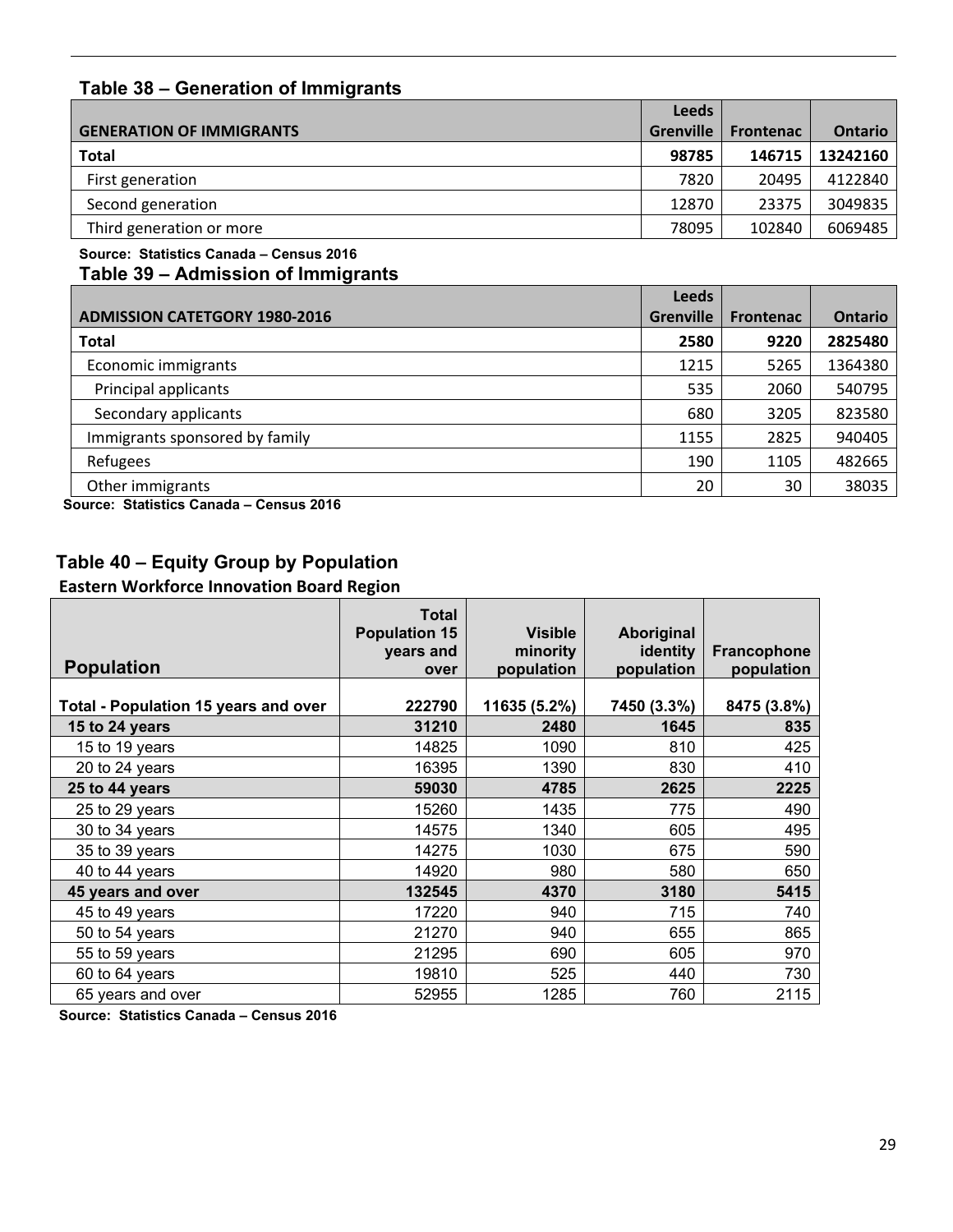# **Table 41 – Equity Group by Education**

**Eastern Workforce Innovation Board Region**

| <b>Population</b>                                               | Total -<br><b>Population 15</b><br>years and over | <b>Visible</b><br>minority<br>population | Aboriginal<br>identity<br>population | Francophone<br>population |
|-----------------------------------------------------------------|---------------------------------------------------|------------------------------------------|--------------------------------------|---------------------------|
| Total - Highest certificate, diploma or degree                  | 222790                                            | 11635                                    | 7450                                 | 8475                      |
| No certificate, diploma or degree                               | 34715                                             | 1275                                     | 1790                                 | 975                       |
| Certificate, diploma or degree                                  | 188075                                            | 10360                                    | 5660                                 | 7500                      |
| Secondary (high) school diploma or equivalency certificate      | 64485                                             | 2545                                     | 2165                                 | 2160                      |
| Apprenticeship or trades certificate or diploma                 | 16105                                             | 330                                      | 630                                  | 820                       |
| College, CEGEP or other non-university certificate or diploma   | 57455                                             | 1630                                     | 2080                                 | 2245                      |
| University certificate, diploma or degree                       | 50035                                             | 5860                                     | 795                                  | 2275                      |
| University certificate or diploma below bachelor level          | 3630                                              | 375                                      | 85                                   | 215                       |
| University certificate or degree (bachelor and above)           | 46405                                             | 5480                                     | 710                                  | 2060                      |
| Bachelor's degree                                               | 28950                                             | 2695                                     | 435                                  | 1235                      |
| University certificate or diploma above bachelor level          | 2595                                              | 220                                      | 45                                   | 90                        |
| Degree in medicine, dentistry, veterinary medicine or optometry | 1870                                              | 455                                      | 15                                   | 50                        |
| Master's degree                                                 | 9430                                              | 1425                                     | 170                                  | 440                       |
| Earned doctorate                                                | 3560                                              | 685                                      | 45                                   | 245                       |

#### **Source: Statistics Canada – Census 2016**

**Notes:** 

*1. POR - Place of Residence* 

*2. Population 15 years and over in private households*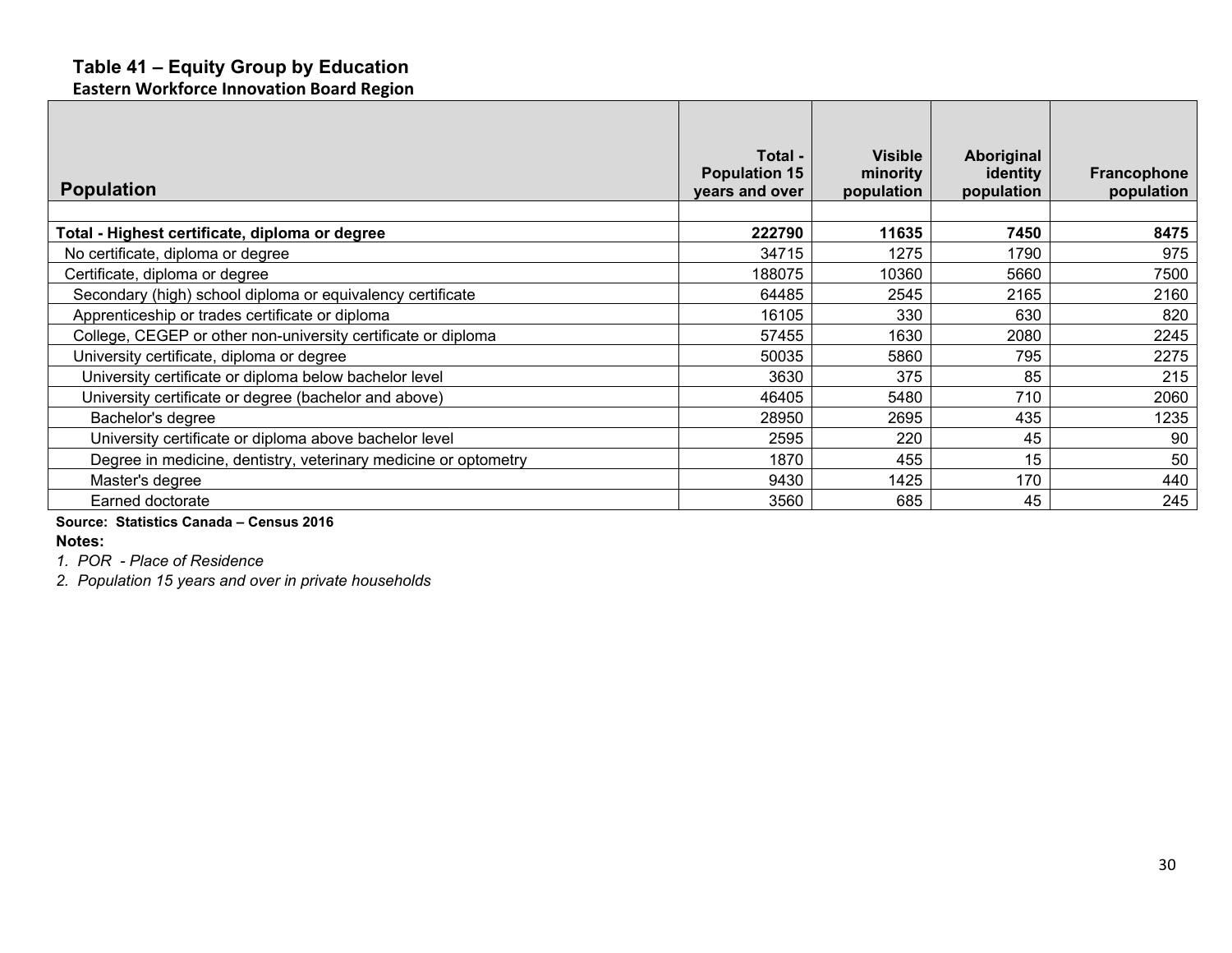# **Table 42 – Equity Group by Labour Force**

## **Eastern Workforce Innovation Board Region**

| <b>Population</b>                  | Total -<br><b>Population</b><br>15 years<br>and over | <b>Visible</b><br>minority<br>population | Aboriginal<br>identity<br>population | <b>Francophone</b><br>population |
|------------------------------------|------------------------------------------------------|------------------------------------------|--------------------------------------|----------------------------------|
| <b>Total - Labour force status</b> | 222790                                               | 11635                                    | 7450                                 | 8475                             |
| In the labour force                | 136795                                               | 7635                                     | 4645                                 | 5170                             |

**Source: Statistics Canada – Census 2016** 

#### **Notes:**

*1. POR - Place of Residence* 

*2. Population 15 years and over in private households* 

# **Table 43 – Equity Group by Gender**

## **Eastern Workforce Innovation Board Region**

|              | <b>Total</b><br><b>Population</b><br>15 years<br>and over | <b>Visible</b><br>minority<br>population | Aboriginal<br>identity<br>population | <b>Francophone</b><br>population |
|--------------|-----------------------------------------------------------|------------------------------------------|--------------------------------------|----------------------------------|
|              |                                                           |                                          |                                      |                                  |
| <b>Total</b> | 222790                                                    | 11635                                    | 7450                                 | 8475                             |
| Male         | 107250                                                    | 5670                                     | 3450                                 | 4055                             |
| Female       | 115540                                                    | 5965                                     | 4000                                 | 4425                             |

#### **Source: Statistics Canada – Census 2016**

**Notes:** 

*1. POR - Place of Residence*<br>2. Population 15 years and over in private households

# **Table 44 – Employers by Size Range**

# **Employers by Employee Size Range – Frontenac & Leeds & Grenville & Ontario June 2020**

| <b>Employee Size</b><br>Range | <b>Number of</b><br><b>Employers</b><br><b>Frontenac</b><br>2020 | $%$ of<br><b>Total</b><br><b>ERS</b> | Number of<br><b>Employers</b><br>Leeds &<br><b>Grenville</b><br>2020 | $%$ of<br><b>Total</b><br><b>ERs</b> | <b>Number of</b><br><b>Employers</b><br><b>Ontario</b><br>2020 | % of Total<br><b>ERS</b> |
|-------------------------------|------------------------------------------------------------------|--------------------------------------|----------------------------------------------------------------------|--------------------------------------|----------------------------------------------------------------|--------------------------|
| 0                             | 9944                                                             | 66.2%                                | 5855                                                                 | 65.8%                                | 1128303                                                        | 69.8%                    |
| <b>ERs with ees</b>           | 5082                                                             | 33.8%                                | 3042                                                                 | 34.2%                                | 487909                                                         | 30.2%                    |
| $1 - 4$                       | 2563                                                             | 17.1%                                | 1609                                                                 | 18.1%                                | 285631                                                         | 17.7%                    |
| $5 - 9$                       | 1000                                                             | 6.7%                                 | 704                                                                  | 7.9%                                 | 84053                                                          | 5.2%                     |
| $10 - 19$                     | 763                                                              | 5.1%                                 | 368                                                                  | 4.1%                                 | 55646                                                          | 3.4%                     |
| 20-49                         | 520                                                              | 3.5%                                 | 235                                                                  | 2.6%                                 | 38911                                                          | 2.4%                     |
| 50-99                         | 142                                                              | 0.9%                                 | 78                                                                   | 0.9%                                 | 13249                                                          | 0.8%                     |
| 100-199                       | 52                                                               | 0.3%                                 | 26                                                                   | 0.3%                                 | 6141                                                           | 0.4%                     |
| 200-499                       | 31                                                               | 0.2%                                 | 17                                                                   | 0.2%                                 | 3027                                                           | 0.2%                     |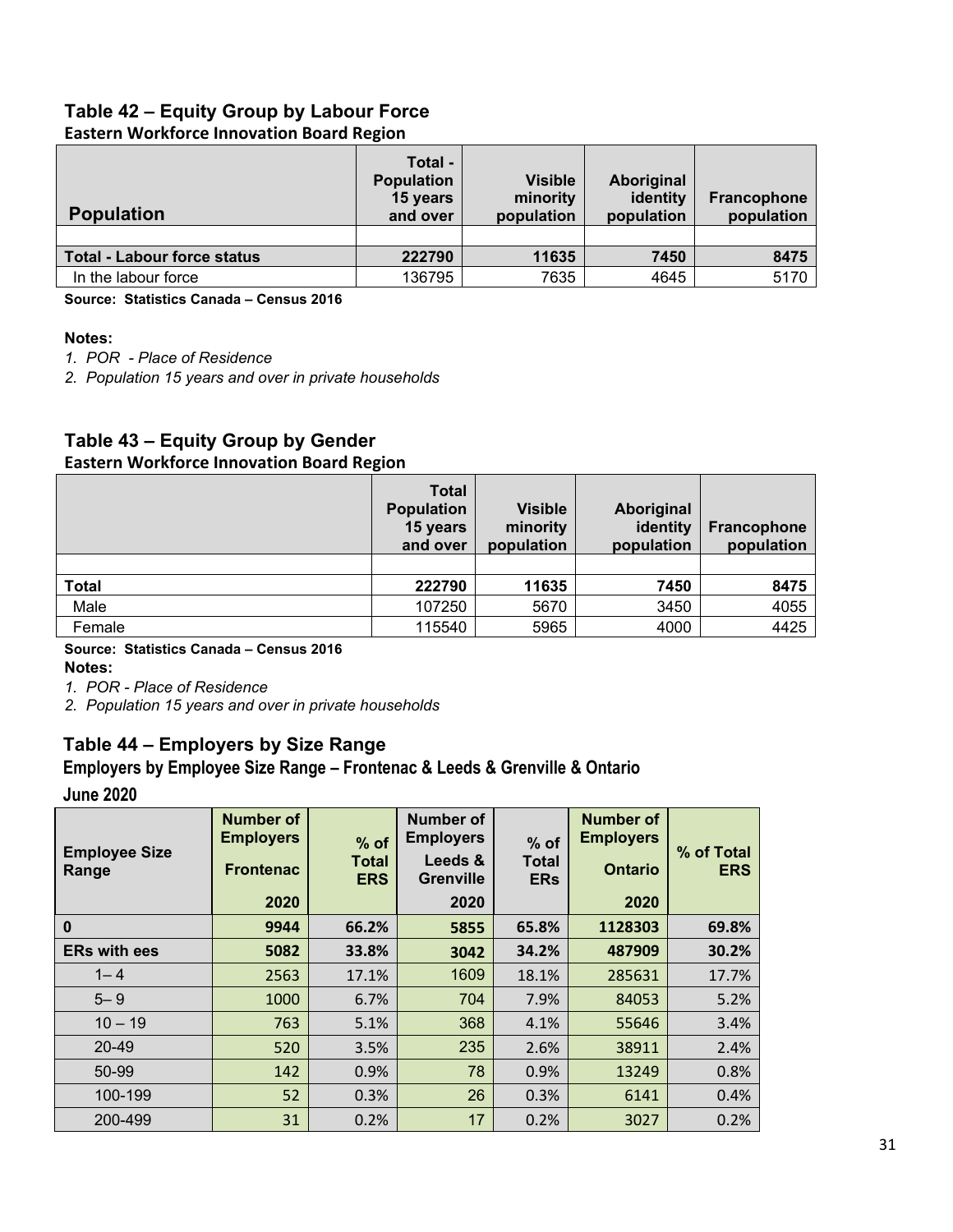| $500+$ | 11<br>ᆠᅶ | 0.1% |      | 0.1% | 751<br>ᆂᄼᅳᆚ | 0.1% |
|--------|----------|------|------|------|-------------|------|
| Total  | 15026    | 100% | 8897 | 100% | 1616212     | 100% |

Source: Statistics Canada, Canadian Business Counts

# **Table 45 – Employers by Size Range – Leeds Grenville – 2019 vs 2020**

# **Employers by Employee Size Range - Leeds & Grenville June 2019 vs June 2020**

| <b>Employee Size</b><br>Range | <b>Number of</b><br><b>Employers</b><br>Leeds &<br><b>Grenville</b><br>2019 | <b>Number of</b><br><b>Employers</b><br>Leeds &<br><b>Grenville</b><br>2020 | <b>Variance</b> | % Variance |
|-------------------------------|-----------------------------------------------------------------------------|-----------------------------------------------------------------------------|-----------------|------------|
| $\bf{0}$                      | 6075                                                                        | 5855                                                                        | $-220$          | $-3.6%$    |
| #ERs with ees                 | 3009                                                                        | 3042                                                                        | 33              | 1.1%       |
| $1 - 4$                       | 1607                                                                        | 1609                                                                        | $\overline{2}$  | 0.1%       |
| $5-9$                         | 691                                                                         | 704                                                                         | 13              | 1.9%       |
| $10 - 19$                     | 367                                                                         | 368                                                                         | 1               | 0.3%       |
| $20 - 49$                     | 223                                                                         | 235                                                                         | 12              | 5.4%       |
| $50 - 99$                     | 74                                                                          | 78                                                                          | 4               | 5.4%       |
| 100 - 199                     | 27                                                                          | 26                                                                          | $-1$            | $-3.7%$    |
| $200 - 499$                   | 15                                                                          | 17                                                                          | $\overline{2}$  | 13.3%      |
| $500+$                        | 5                                                                           | 5                                                                           | 0               | 0.0%       |
| <b>Total</b>                  | 9084                                                                        | 8897                                                                        | $-187$          | $-2.1%$    |

# **Table 46 – Employers by Size Range – Frontenac – 2019 vs 2020 Employers by Employee Size Range - Frontenac County June 2019 vs June 2020**

| <b>Employee Size Range</b> | <b>Number of</b><br><b>Employers</b><br><b>Frontenac</b> | <b>Number of</b><br><b>Employers</b><br><b>Frontenac</b> | <b>Variance</b> | % Variance |
|----------------------------|----------------------------------------------------------|----------------------------------------------------------|-----------------|------------|
|                            | 2019                                                     | 2020                                                     |                 |            |
| $\mathbf 0$                | 10012                                                    | 9944                                                     | $-68$           | $-0.7%$    |
| #ERs with ees              | 5048                                                     | 5082                                                     | 34              | 0.7%       |
| $1 - 4$                    | 2579                                                     | 2563                                                     | $-16$           | $-0.6%$    |
| $5-9$                      | 964                                                      | 1000                                                     | 36              | 3.7%       |
| $10 - 19$                  | 760                                                      | 763                                                      | 3               | 0.4%       |
| $20 - 49$                  | 515                                                      | 520                                                      | 5               | 1.0%       |
| $50 - 99$                  | 137                                                      | 142                                                      | 5               | 3.6%       |
| 100 - 199                  | 52                                                       | 52                                                       | 0               | 0.0%       |
| $200 - 499$                | 28                                                       | 31                                                       | 3               | 10.7%      |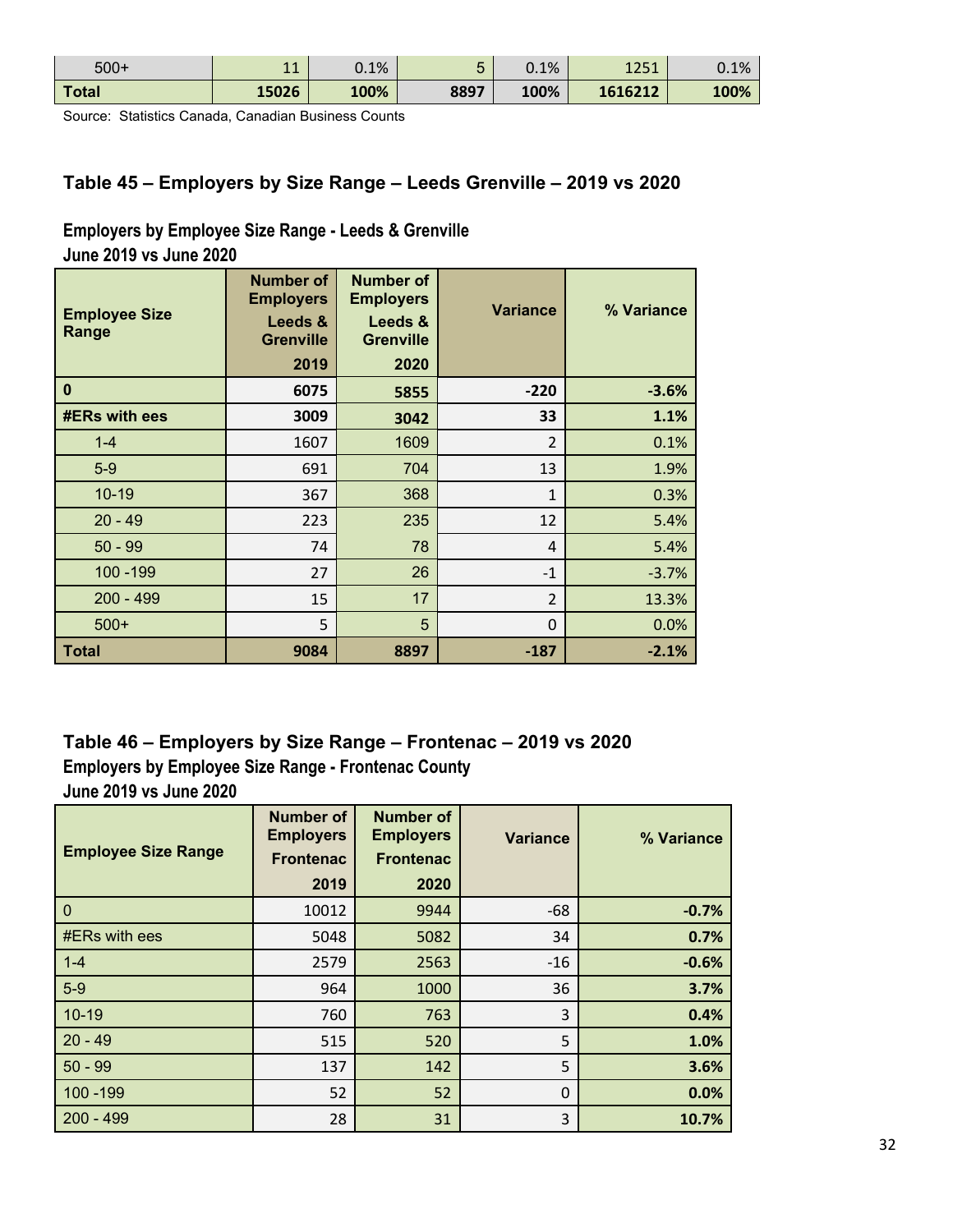| $500+$       | ᅩ      | 11<br>. . | ∽<br>$\overline{\phantom{0}}$<br>- | $-15.4%$ |
|--------------|--------|-----------|------------------------------------|----------|
| <b>Total</b> | 15,060 | 15,026    | $-34$                              | $-0.2%$  |

Source: Statistics Canada, Canadian Business Counts

# **Table 47 – Employers With No Employees – Leeds Grenville 2020**

## **TOP 20 Employers WITH NO EMPLOYEES and CLASSIFIED by 3‐digit NAIC** LEEDS GRENVILLE ‐ June 2020

| <b>NAICS</b>                                                                                    | #ERS | % ERS  |
|-------------------------------------------------------------------------------------------------|------|--------|
| 531 - Real estate                                                                               | 1330 | 25.0%  |
| 541 - Professional, scientific and technical services                                           | 633  | 11.9%  |
| 238 - Specialty trade contractors                                                               | 357  | 6.7%   |
| 112 - Animal production and aquaculture                                                         | 260  | 4.9%   |
| 523 - Securities, commodity contracts, and other financial investment<br>and related activities | 248  | 4.7%   |
| 111 - Crop production                                                                           | 243  | 4.6%   |
| 621 - Ambulatory health care services                                                           | 210  | 3.9%   |
| 236 - Construction of buildings                                                                 | 172  | 3.2%   |
| 561 - Administrative and support services                                                       | 167  | 3.1%   |
| 813 - Religious, grant-making, civic, and professional and similar<br>organizations             | 136  | 2.6%   |
| 811 - Repair and maintenance                                                                    | 126  | 2.4%   |
| 812 - Personal and laundry services                                                             | 126  | 2.4%   |
| 484 - Truck transportation                                                                      | 110  | 2.1%   |
| 611 - Educational services                                                                      | 70   | 1.3%   |
| 624 - Social assistance                                                                         | 69   | 1.3%   |
| 721 - Accommodation services                                                                    | 58   | 1.1%   |
| 453 - Miscellaneous store retailers                                                             | 53   | 1.0%   |
| 454 - Non-store retailers                                                                       | 52   | 1.0%   |
| 711 - Performing arts, spectator sports and related industries                                  | 51   | 1.0%   |
| 713 - Amusement, gambling and recreation industries                                             | 48   | 0.9%   |
| SUB-TOTAL - Top 20 Employers with NO Employees                                                  | 4519 | 85.0%  |
| TOTAL #EMPLOYERS with NO EMPLOYEES & Classified                                                 | 5319 | 100.0% |

Source: Statistics Canada, Canadian Business Counts

# **Table 48 – Employers With No Employees – Frontenac - 2020**

# **TOP 20 Employers WITH NO EMPLOYEES and CLASSIFIED by 3‐digit NAIC**

 $FRONTENAC - June 2020$ 

| <b>NAICS</b>                                                              | #ERS | %ERS  |
|---------------------------------------------------------------------------|------|-------|
| 531 - Real estate                                                         | 3413 | 37.6% |
| 541 - Professional, scientific and technical services                     | 958  | 10.6% |
| 621 - Ambulatory health care services                                     | 780  | 8.6%  |
| 523 - Securities, commodity contracts, and other financial investment and | 511  | 5.6%  |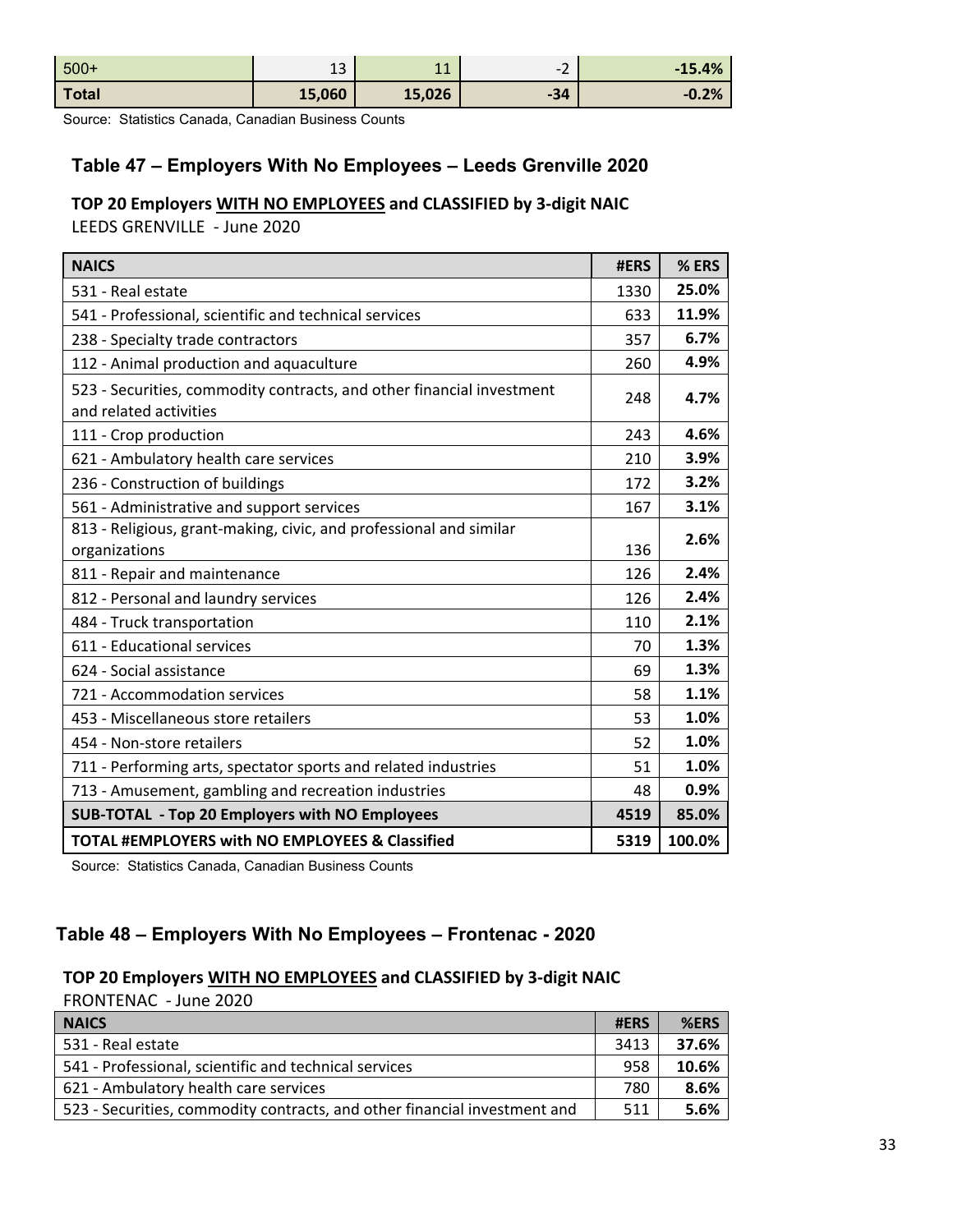| related activities                                                                  |      |        |
|-------------------------------------------------------------------------------------|------|--------|
| 238 - Specialty trade contractors                                                   | 351  | 3.9%   |
| 561 - Administrative and support services                                           | 239  | 2.6%   |
| 236 - Construction of buildings                                                     | 221  | 2.4%   |
| 812 - Personal and laundry services                                                 | 201  | 2.2%   |
| 813 - Religious, grant-making, civic, and professional and similar<br>organizations | 195  | 2.1%   |
| 112 - Animal production and aquaculture                                             | 145  | 1.6%   |
| 624 - Social assistance                                                             | 132  | 1.5%   |
| 811 - Repair and maintenance                                                        | 112  | 1.2%   |
| 611 - Educational services                                                          | 110  | 1.2%   |
| 485 - Transit and ground passenger transportation                                   | 109  | 1.2%   |
| 711 - Performing arts, spectator sports and related industries                      | 106  | 1.2%   |
| 111 - Crop production                                                               | 94   | 1.0%   |
| 551 - Management of companies and enterprises                                       | 85   | 0.9%   |
| 722 - Food services and drinking places                                             | 85   | 0.9%   |
| 484 - Truck transportation                                                          | 83   | 0.9%   |
| 721 - Accommodation services                                                        | 76   | 0.8%   |
| <b>SUB-TOTAL - Top 20 Employers with NO Employees</b>                               | 8006 | 88.2%  |
| TOTAL # EMPLOYERS with NO EMPLOYEES & Classified                                    | 9075 | 100.0% |

Source: Statistics Canada, Canadian Business Counts

# **Table 49 – Employers With Employees – Leeds Grenville - 2020**

# **TOP 20 Employers WITH EMPLOYEES and CLASSIFIED by 3‐digit NAIC**

LEEDS GRENVILLE - June 2020

| <b>NAICS</b>                                                                     | #ERS | %ERS  |
|----------------------------------------------------------------------------------|------|-------|
| 238 - Specialty trade contractors                                                | 321  | 11.1% |
| 541 - Professional, scientific and technical services                            | 248  | 8.6%  |
| 722 - Food services and drinking places                                          | 179  | 6.2%  |
| 621 - Ambulatory health care services                                            | 177  | 6.1%  |
| 236 - Construction of buildings                                                  | 151  | 5.2%  |
| 561 - Administrative and support services                                        | 126  | 4.4%  |
| 531 - Real estate                                                                | 109  | 3.8%  |
| 813 - Religious, grant-making, civic, and professional and similar organizations | 106  | 3.7%  |
| 811 - Repair and maintenance                                                     | 103  | 3.6%  |
| 445 - Food and beverage stores                                                   | 83   | 2.9%  |
| 812 - Personal and laundry services                                              | 78   | 2.7%  |
| 112 - Animal production and aquaculture                                          | 67   | 2.3%  |
| 484 - Truck transportation                                                       | 54   | 1.9%  |
| 453 - Miscellaneous store retailers                                              | 53   | 1.8%  |
| 441 - Motor vehicle and parts dealers                                            | 52   | 1.8%  |
| 713 - Amusement, gambling and recreation industries                              | 51   | 1.8%  |
| 721 - Accommodation services                                                     | 51   | 1.8%  |
| 624 - Social assistance                                                          | 46   | 1.6%  |
| 623 - Nursing and residential care facilities                                    | 44   | 1.5%  |
| 446 - Health and personal care stores                                            | 40   | 1.4%  |
| SUB-TOTAL - Top 20 Employers with Employees                                      | 2139 | 73.9% |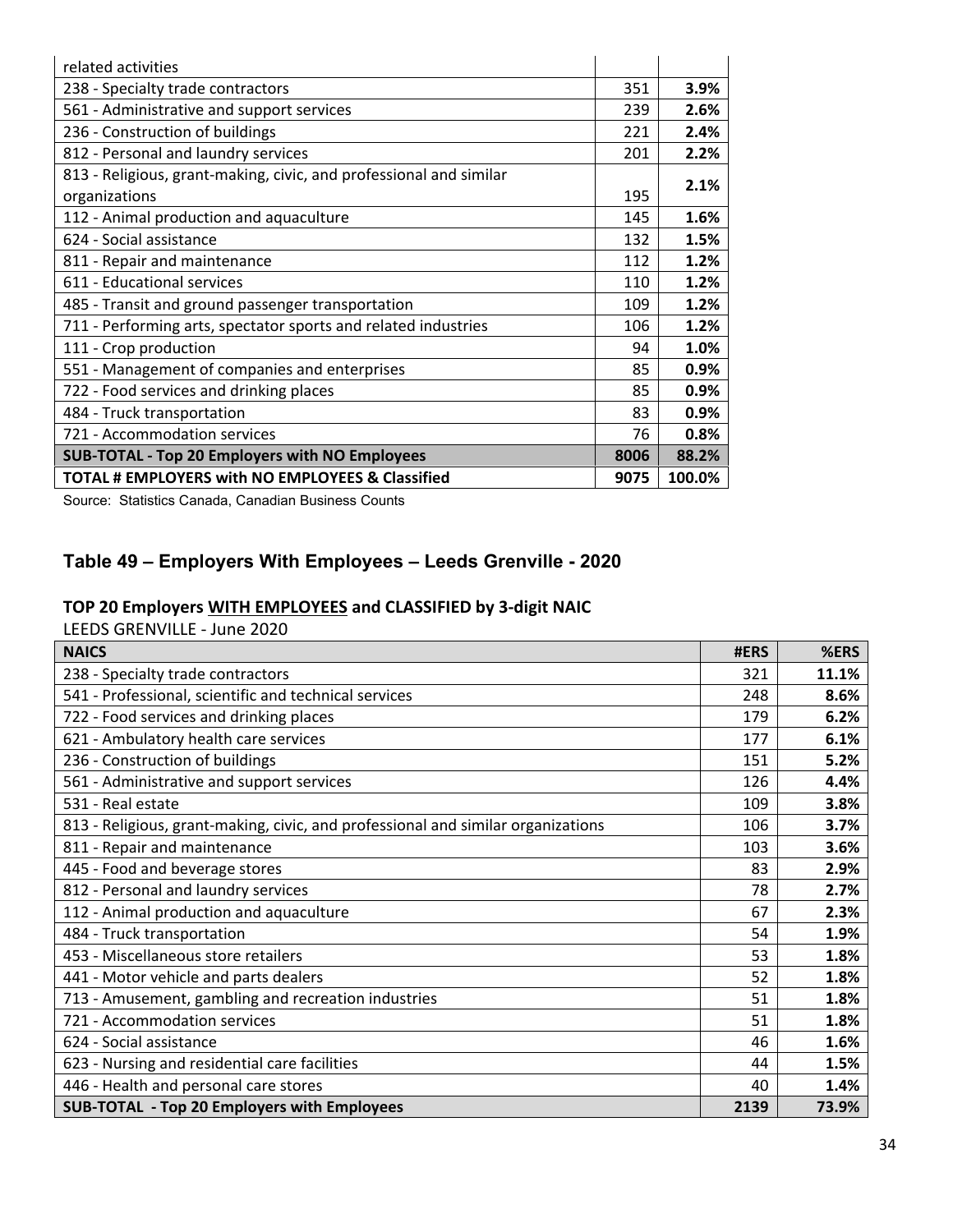#### **TOTAL # EMPLOYERS with EMPLOYEES & Classified 2896 100.0%**

Source: Statistics Canada, Canadian Business Counts

# **Table 50 – Employers With Employees – Frontenac**

| TOP 20 Employers WITH EMPLOYEES and CLASSIFIED by 3-digit NAIC                                             |      |        |
|------------------------------------------------------------------------------------------------------------|------|--------|
| FRONTENAC - June 2020                                                                                      |      |        |
| <b>NAICS</b>                                                                                               | #ERS | %ERS   |
| 621 - Ambulatory health care services                                                                      | 610  | 12.7%  |
| 238 - Specialty trade contractors                                                                          | 436  | 9.1%   |
| 541 - Professional, scientific and technical services                                                      | 434  | 9.0%   |
| 722 - Food services and drinking places                                                                    | 338  | 7.0%   |
| 531 - Real estate                                                                                          | 209  | 4.3%   |
| 561 - Administrative and support services                                                                  | 189  | 3.9%   |
| 236 - Construction of buildings                                                                            | 181  | 3.8%   |
| 813 - Religious, grant-making, civic, and professional and similar<br>organizations                        | 171  | 3.6%   |
| 811 - Repair and maintenance                                                                               | 147  | 3.1%   |
| 812 - Personal and laundry services                                                                        | 141  | 2.9%   |
| 445 - Food and beverage stores                                                                             | 140  | 2.9%   |
| 448 - Clothing and clothing accessories stores                                                             | 107  | 2.2%   |
| 446 - Health and personal care stores                                                                      | 88   | 1.8%   |
| 624 - Social assistance                                                                                    | 84   | 1.7%   |
| 523 - Securities, commodity contracts, and other financial<br>investment and related activities            | 83   | 1.7%   |
| 453 - Miscellaneous store retailers                                                                        | 70   | 1.5%   |
| 441 - Motor vehicle and parts dealers                                                                      | 69   | 1.4%   |
| 611 - Educational services                                                                                 | 67   | 1.4%   |
| 721 - Accommodation services                                                                               | 61   | 1.3%   |
| 522 - Credit intermediation and related activities                                                         | 57   | 1.2%   |
| SUB-TOTAL - Top 20 Employers with Employees                                                                | 3682 | 76.6%  |
| TOTAL # EMPLOYERS with EMPLOYEES and CLASSIFIED<br>$O(t-t)$ at $O(t)$ and $O(t)$ are described to $O(t-t)$ | 4808 | 100.0% |

Source: Statistics Canada, Canadian Business Counts

# **Table 51 – Employment Ontario Data – Apprenticeship APPRENTICESHIP – 2019 VS 2020**

| <b>APPRENTICESHIP</b>                              | 1000<br><b>Islands</b><br><b>Region</b><br>2019 | 1000<br><b>Islands</b><br><b>Region</b><br>2020 | Variance<br>2019 vs<br>2020 | %Variance<br>2019 vs<br>2020 |
|----------------------------------------------------|-------------------------------------------------|-------------------------------------------------|-----------------------------|------------------------------|
|                                                    |                                                 |                                                 |                             |                              |
| <b>Number of Active Apprentices</b>                | 1603                                            | 1515                                            | -88                         | $-5.5%$                      |
| Number of CofAs Issued                             | 226                                             | 164                                             | $-62$                       | $-27.4%$                     |
| <b>Number of Modular Training</b><br>Registrations | 132                                             | 117                                             | $-15$                       | $-11.4%$                     |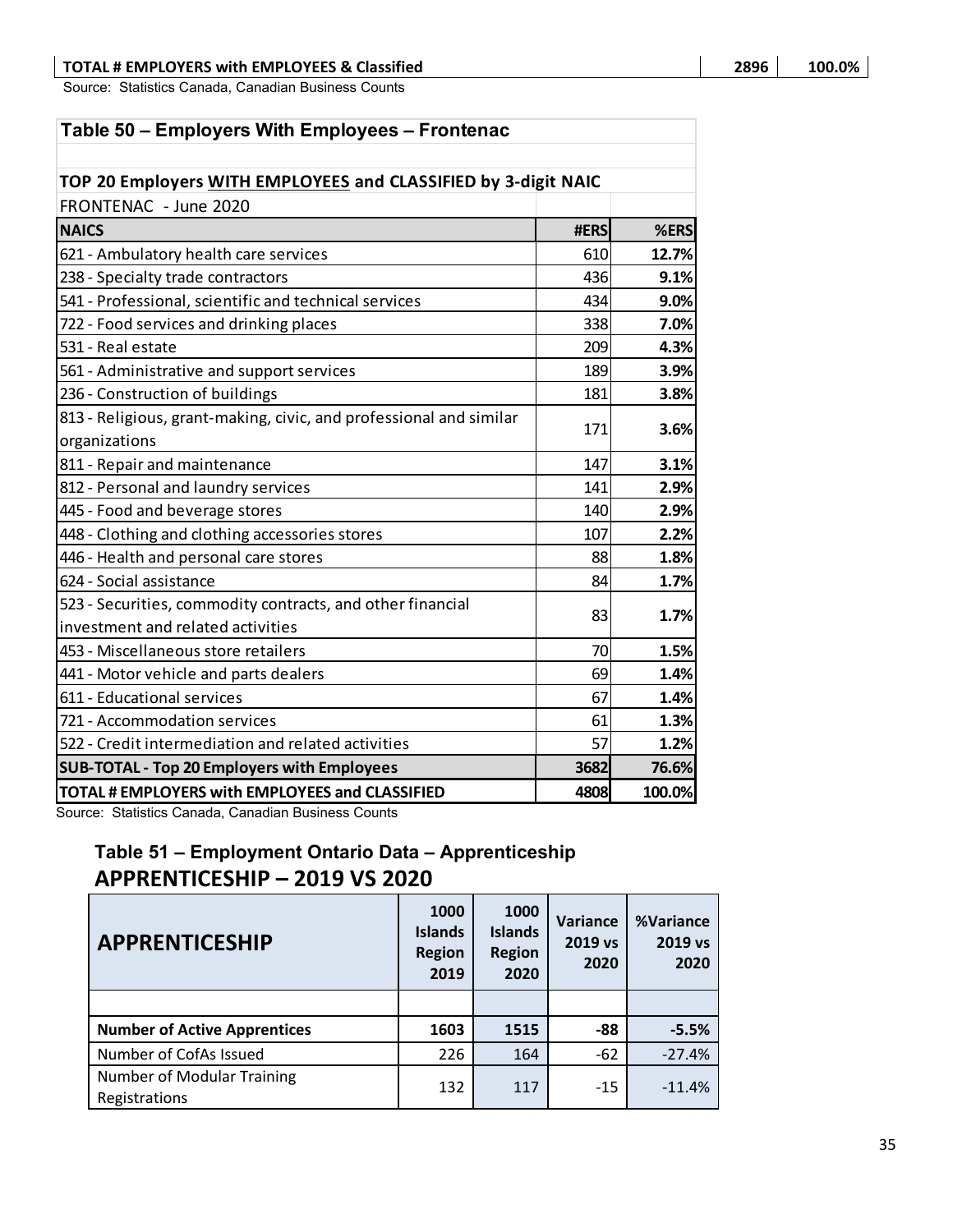| Average Age of Apprentices Registrations | 27  | 27  |        | 0%       |
|------------------------------------------|-----|-----|--------|----------|
| <b>Number of New Registrations</b>       | 641 | 538 | $-103$ | $-16.1%$ |
| Female                                   | 86  | 71  | $-1.5$ | $-17.4%$ |
| <b>Male</b>                              | 555 | 464 | $-91$  | $-16.4%$ |

# **Table 52 – Employment Ontario Data – Canada Ontario Job Grant**

| <b>CANADA ONTARIO JOB GRANT</b>                           | 1000<br><b>Islands</b><br><b>Region</b><br>2020 | <b>Frontenac</b><br>2020 | <b>Leeds and</b><br><b>Grenville</b><br>2020 | <b>Eastern</b><br><b>Region</b><br>2020 | <b>Ontario</b><br>2020 |
|-----------------------------------------------------------|-------------------------------------------------|--------------------------|----------------------------------------------|-----------------------------------------|------------------------|
| <b>CANADA ONTARIO JOB GRANT -</b><br><b>EMPLOYER</b>      |                                                 |                          |                                              |                                         |                        |
| <b>Number of Employers</b>                                | 112                                             | 70                       | 37                                           | 815                                     | 3232                   |
| Number of Applications - Under 25 Stream                  | 112                                             | 70                       | 37                                           | 804                                     | 3169                   |
| Number of Applications - Over 25 stream<br>and Consortium |                                                 |                          |                                              | 11                                      | 63                     |
| # OF EMPLOYEES IN COMPANY                                 |                                                 |                          |                                              |                                         |                        |
| Less than 50                                              | 85                                              | 52                       | 29                                           | 622                                     | 2302                   |
| 50-150                                                    | 11                                              |                          |                                              | 118                                     | 563                    |
| $151 - 300$                                               |                                                 |                          |                                              | 35                                      | 135                    |
| $301 - 500$                                               |                                                 |                          |                                              | 16                                      | 86                     |
| $501 - 1,500$                                             |                                                 |                          |                                              | 12                                      | 78                     |
| 1,501 - 10,000                                            |                                                 |                          |                                              |                                         | 56                     |
| over 10,000                                               |                                                 |                          |                                              |                                         | 12                     |
| Unknown                                                   |                                                 |                          |                                              |                                         |                        |
|                                                           |                                                 |                          |                                              |                                         |                        |
| <b>TRAINING PROVIDER TYPE</b>                             |                                                 |                          |                                              |                                         |                        |
| <b>Private Trainer</b>                                    | 57                                              | 32                       | 21                                           | 456                                     | 1842                   |
| Product Vendor                                            |                                                 |                          |                                              | 38                                      | 211                    |
| <b>Public College</b>                                     | 12                                              |                          |                                              | 85                                      | 261                    |
| Registered Private Career College                         | 37                                              | 27                       |                                              | 191                                     | 694                    |
| <b>School Board</b>                                       |                                                 |                          |                                              |                                         |                        |
| <b>Union Based Training Centre</b>                        |                                                 |                          |                                              |                                         | 12                     |
| University                                                |                                                 |                          |                                              | 34                                      | 199                    |
| Unknown                                                   |                                                 |                          |                                              |                                         |                        |
| <b>OUTCOME AT EXIT DETAIL</b>                             |                                                 |                          |                                              |                                         |                        |
| Increase in trainee productivity                          | 92%                                             | 96%                      | 86%                                          | 94%                                     | 92%                    |
| Training met workforce needs                              | 95%                                             | 96%                      | 93%                                          | 98%                                     | 97%                    |
|                                                           |                                                 |                          |                                              |                                         |                        |
|                                                           |                                                 |                          |                                              |                                         |                        |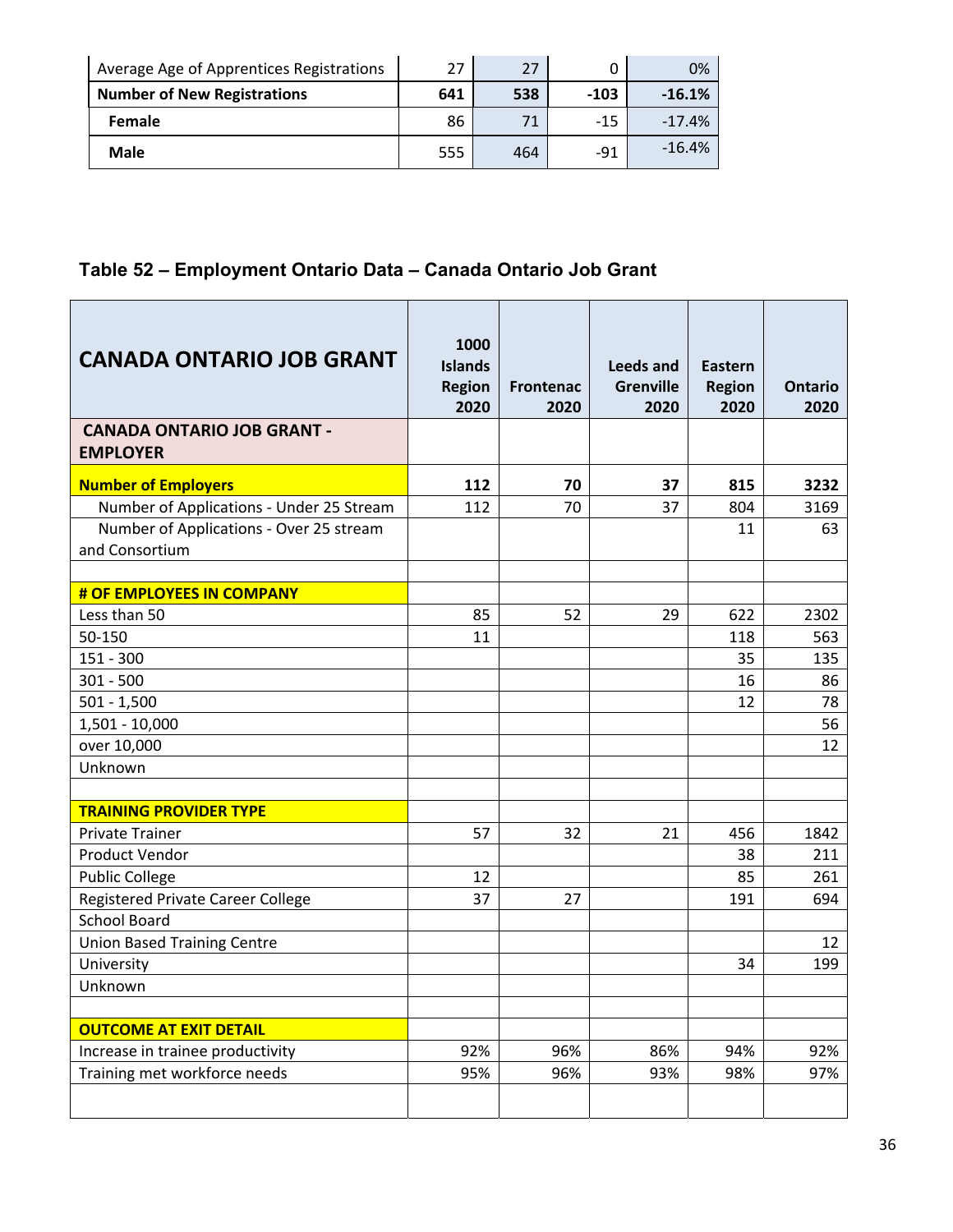| <b>PARTICIPANT</b><br>2636<br>14073<br><b>NUMBER OF CLIENTS</b><br>342<br>208<br>120<br><b>CLIENTS BY AGE</b><br>$15 - 24$<br>60<br>383<br>1527<br>40<br>18<br>25-44<br>180<br>104<br>67<br>1531<br>8240<br>45-64<br>97<br>60<br>34<br>703<br>4141<br>65 and older<br>158<br>18<br>Unknown<br><b>GENDER</b><br>Female<br>67<br>1015<br>5502<br>124<br>57<br>Male<br>217<br>62<br>141<br>1605<br>8488<br>Other<br>12<br>Prefer not to disclose<br>73<br><b>Trans</b><br>Unknown<br><b>HIGHEST LEVEL OF EDUCATION AT INTAKE</b><br>a. Less than Grade 9<br>22<br>b. Less than Grade 12<br>29<br>181<br>c. Completion of Secondary<br>35<br>179<br>1077<br>23<br>d. Certificate of Apprenticeship / Journey<br>15<br>233<br>57<br>Person<br>e. Certificate/Diploma<br>107<br>2377<br>56<br>509<br>48<br>f. Applied/Associate/Bachelor Degree<br>2155<br>50<br>27<br>18<br>226<br>12<br>g. Post Graduate<br>747<br>77<br>h. Other (Some<br>Apprenticeship/College/University)<br>60<br>419<br>1498<br>6862<br>i. Unknown<br>112<br>27<br>83<br><b>DESIGNATED GROUPS</b><br>175<br><b>Aboriginal Group</b><br>24<br>Deaf<br>Deaf/Blind<br>Francophone<br>115<br>228<br><b>Internationally Trained Professionals</b><br>11<br>165<br>1319<br>Newcomer<br>44<br>365<br>Person with Disability<br>33<br>118<br>Visible Minority<br>88<br>597<br><b>LABOUR FORCE ATTACHMENT</b><br><b>Employed Full Time</b><br>313<br>107<br>2331<br>12783<br>193<br><b>Employed Part Time</b><br>15<br>161<br>599<br><b>Full Time Student</b><br>18 | <b>CANADA ONTARIO JOB GRANT -</b> |  |  |  |
|------------------------------------------------------------------------------------------------------------------------------------------------------------------------------------------------------------------------------------------------------------------------------------------------------------------------------------------------------------------------------------------------------------------------------------------------------------------------------------------------------------------------------------------------------------------------------------------------------------------------------------------------------------------------------------------------------------------------------------------------------------------------------------------------------------------------------------------------------------------------------------------------------------------------------------------------------------------------------------------------------------------------------------------------------------------------------------------------------------------------------------------------------------------------------------------------------------------------------------------------------------------------------------------------------------------------------------------------------------------------------------------------------------------------------------------------------------------------------------------------------------------------------|-----------------------------------|--|--|--|
|                                                                                                                                                                                                                                                                                                                                                                                                                                                                                                                                                                                                                                                                                                                                                                                                                                                                                                                                                                                                                                                                                                                                                                                                                                                                                                                                                                                                                                                                                                                              |                                   |  |  |  |
|                                                                                                                                                                                                                                                                                                                                                                                                                                                                                                                                                                                                                                                                                                                                                                                                                                                                                                                                                                                                                                                                                                                                                                                                                                                                                                                                                                                                                                                                                                                              |                                   |  |  |  |
|                                                                                                                                                                                                                                                                                                                                                                                                                                                                                                                                                                                                                                                                                                                                                                                                                                                                                                                                                                                                                                                                                                                                                                                                                                                                                                                                                                                                                                                                                                                              |                                   |  |  |  |
|                                                                                                                                                                                                                                                                                                                                                                                                                                                                                                                                                                                                                                                                                                                                                                                                                                                                                                                                                                                                                                                                                                                                                                                                                                                                                                                                                                                                                                                                                                                              |                                   |  |  |  |
|                                                                                                                                                                                                                                                                                                                                                                                                                                                                                                                                                                                                                                                                                                                                                                                                                                                                                                                                                                                                                                                                                                                                                                                                                                                                                                                                                                                                                                                                                                                              |                                   |  |  |  |
|                                                                                                                                                                                                                                                                                                                                                                                                                                                                                                                                                                                                                                                                                                                                                                                                                                                                                                                                                                                                                                                                                                                                                                                                                                                                                                                                                                                                                                                                                                                              |                                   |  |  |  |
|                                                                                                                                                                                                                                                                                                                                                                                                                                                                                                                                                                                                                                                                                                                                                                                                                                                                                                                                                                                                                                                                                                                                                                                                                                                                                                                                                                                                                                                                                                                              |                                   |  |  |  |
|                                                                                                                                                                                                                                                                                                                                                                                                                                                                                                                                                                                                                                                                                                                                                                                                                                                                                                                                                                                                                                                                                                                                                                                                                                                                                                                                                                                                                                                                                                                              |                                   |  |  |  |
|                                                                                                                                                                                                                                                                                                                                                                                                                                                                                                                                                                                                                                                                                                                                                                                                                                                                                                                                                                                                                                                                                                                                                                                                                                                                                                                                                                                                                                                                                                                              |                                   |  |  |  |
|                                                                                                                                                                                                                                                                                                                                                                                                                                                                                                                                                                                                                                                                                                                                                                                                                                                                                                                                                                                                                                                                                                                                                                                                                                                                                                                                                                                                                                                                                                                              |                                   |  |  |  |
|                                                                                                                                                                                                                                                                                                                                                                                                                                                                                                                                                                                                                                                                                                                                                                                                                                                                                                                                                                                                                                                                                                                                                                                                                                                                                                                                                                                                                                                                                                                              |                                   |  |  |  |
|                                                                                                                                                                                                                                                                                                                                                                                                                                                                                                                                                                                                                                                                                                                                                                                                                                                                                                                                                                                                                                                                                                                                                                                                                                                                                                                                                                                                                                                                                                                              |                                   |  |  |  |
|                                                                                                                                                                                                                                                                                                                                                                                                                                                                                                                                                                                                                                                                                                                                                                                                                                                                                                                                                                                                                                                                                                                                                                                                                                                                                                                                                                                                                                                                                                                              |                                   |  |  |  |
|                                                                                                                                                                                                                                                                                                                                                                                                                                                                                                                                                                                                                                                                                                                                                                                                                                                                                                                                                                                                                                                                                                                                                                                                                                                                                                                                                                                                                                                                                                                              |                                   |  |  |  |
|                                                                                                                                                                                                                                                                                                                                                                                                                                                                                                                                                                                                                                                                                                                                                                                                                                                                                                                                                                                                                                                                                                                                                                                                                                                                                                                                                                                                                                                                                                                              |                                   |  |  |  |
|                                                                                                                                                                                                                                                                                                                                                                                                                                                                                                                                                                                                                                                                                                                                                                                                                                                                                                                                                                                                                                                                                                                                                                                                                                                                                                                                                                                                                                                                                                                              |                                   |  |  |  |
|                                                                                                                                                                                                                                                                                                                                                                                                                                                                                                                                                                                                                                                                                                                                                                                                                                                                                                                                                                                                                                                                                                                                                                                                                                                                                                                                                                                                                                                                                                                              |                                   |  |  |  |
|                                                                                                                                                                                                                                                                                                                                                                                                                                                                                                                                                                                                                                                                                                                                                                                                                                                                                                                                                                                                                                                                                                                                                                                                                                                                                                                                                                                                                                                                                                                              |                                   |  |  |  |
|                                                                                                                                                                                                                                                                                                                                                                                                                                                                                                                                                                                                                                                                                                                                                                                                                                                                                                                                                                                                                                                                                                                                                                                                                                                                                                                                                                                                                                                                                                                              |                                   |  |  |  |
|                                                                                                                                                                                                                                                                                                                                                                                                                                                                                                                                                                                                                                                                                                                                                                                                                                                                                                                                                                                                                                                                                                                                                                                                                                                                                                                                                                                                                                                                                                                              |                                   |  |  |  |
|                                                                                                                                                                                                                                                                                                                                                                                                                                                                                                                                                                                                                                                                                                                                                                                                                                                                                                                                                                                                                                                                                                                                                                                                                                                                                                                                                                                                                                                                                                                              |                                   |  |  |  |
|                                                                                                                                                                                                                                                                                                                                                                                                                                                                                                                                                                                                                                                                                                                                                                                                                                                                                                                                                                                                                                                                                                                                                                                                                                                                                                                                                                                                                                                                                                                              |                                   |  |  |  |
|                                                                                                                                                                                                                                                                                                                                                                                                                                                                                                                                                                                                                                                                                                                                                                                                                                                                                                                                                                                                                                                                                                                                                                                                                                                                                                                                                                                                                                                                                                                              |                                   |  |  |  |
|                                                                                                                                                                                                                                                                                                                                                                                                                                                                                                                                                                                                                                                                                                                                                                                                                                                                                                                                                                                                                                                                                                                                                                                                                                                                                                                                                                                                                                                                                                                              |                                   |  |  |  |
|                                                                                                                                                                                                                                                                                                                                                                                                                                                                                                                                                                                                                                                                                                                                                                                                                                                                                                                                                                                                                                                                                                                                                                                                                                                                                                                                                                                                                                                                                                                              |                                   |  |  |  |
|                                                                                                                                                                                                                                                                                                                                                                                                                                                                                                                                                                                                                                                                                                                                                                                                                                                                                                                                                                                                                                                                                                                                                                                                                                                                                                                                                                                                                                                                                                                              |                                   |  |  |  |
|                                                                                                                                                                                                                                                                                                                                                                                                                                                                                                                                                                                                                                                                                                                                                                                                                                                                                                                                                                                                                                                                                                                                                                                                                                                                                                                                                                                                                                                                                                                              |                                   |  |  |  |
|                                                                                                                                                                                                                                                                                                                                                                                                                                                                                                                                                                                                                                                                                                                                                                                                                                                                                                                                                                                                                                                                                                                                                                                                                                                                                                                                                                                                                                                                                                                              |                                   |  |  |  |
|                                                                                                                                                                                                                                                                                                                                                                                                                                                                                                                                                                                                                                                                                                                                                                                                                                                                                                                                                                                                                                                                                                                                                                                                                                                                                                                                                                                                                                                                                                                              |                                   |  |  |  |
|                                                                                                                                                                                                                                                                                                                                                                                                                                                                                                                                                                                                                                                                                                                                                                                                                                                                                                                                                                                                                                                                                                                                                                                                                                                                                                                                                                                                                                                                                                                              |                                   |  |  |  |
|                                                                                                                                                                                                                                                                                                                                                                                                                                                                                                                                                                                                                                                                                                                                                                                                                                                                                                                                                                                                                                                                                                                                                                                                                                                                                                                                                                                                                                                                                                                              |                                   |  |  |  |
|                                                                                                                                                                                                                                                                                                                                                                                                                                                                                                                                                                                                                                                                                                                                                                                                                                                                                                                                                                                                                                                                                                                                                                                                                                                                                                                                                                                                                                                                                                                              |                                   |  |  |  |
|                                                                                                                                                                                                                                                                                                                                                                                                                                                                                                                                                                                                                                                                                                                                                                                                                                                                                                                                                                                                                                                                                                                                                                                                                                                                                                                                                                                                                                                                                                                              |                                   |  |  |  |
|                                                                                                                                                                                                                                                                                                                                                                                                                                                                                                                                                                                                                                                                                                                                                                                                                                                                                                                                                                                                                                                                                                                                                                                                                                                                                                                                                                                                                                                                                                                              |                                   |  |  |  |
|                                                                                                                                                                                                                                                                                                                                                                                                                                                                                                                                                                                                                                                                                                                                                                                                                                                                                                                                                                                                                                                                                                                                                                                                                                                                                                                                                                                                                                                                                                                              |                                   |  |  |  |
|                                                                                                                                                                                                                                                                                                                                                                                                                                                                                                                                                                                                                                                                                                                                                                                                                                                                                                                                                                                                                                                                                                                                                                                                                                                                                                                                                                                                                                                                                                                              |                                   |  |  |  |
|                                                                                                                                                                                                                                                                                                                                                                                                                                                                                                                                                                                                                                                                                                                                                                                                                                                                                                                                                                                                                                                                                                                                                                                                                                                                                                                                                                                                                                                                                                                              |                                   |  |  |  |
|                                                                                                                                                                                                                                                                                                                                                                                                                                                                                                                                                                                                                                                                                                                                                                                                                                                                                                                                                                                                                                                                                                                                                                                                                                                                                                                                                                                                                                                                                                                              |                                   |  |  |  |
|                                                                                                                                                                                                                                                                                                                                                                                                                                                                                                                                                                                                                                                                                                                                                                                                                                                                                                                                                                                                                                                                                                                                                                                                                                                                                                                                                                                                                                                                                                                              |                                   |  |  |  |
|                                                                                                                                                                                                                                                                                                                                                                                                                                                                                                                                                                                                                                                                                                                                                                                                                                                                                                                                                                                                                                                                                                                                                                                                                                                                                                                                                                                                                                                                                                                              |                                   |  |  |  |
|                                                                                                                                                                                                                                                                                                                                                                                                                                                                                                                                                                                                                                                                                                                                                                                                                                                                                                                                                                                                                                                                                                                                                                                                                                                                                                                                                                                                                                                                                                                              |                                   |  |  |  |
|                                                                                                                                                                                                                                                                                                                                                                                                                                                                                                                                                                                                                                                                                                                                                                                                                                                                                                                                                                                                                                                                                                                                                                                                                                                                                                                                                                                                                                                                                                                              |                                   |  |  |  |
|                                                                                                                                                                                                                                                                                                                                                                                                                                                                                                                                                                                                                                                                                                                                                                                                                                                                                                                                                                                                                                                                                                                                                                                                                                                                                                                                                                                                                                                                                                                              |                                   |  |  |  |
|                                                                                                                                                                                                                                                                                                                                                                                                                                                                                                                                                                                                                                                                                                                                                                                                                                                                                                                                                                                                                                                                                                                                                                                                                                                                                                                                                                                                                                                                                                                              |                                   |  |  |  |
|                                                                                                                                                                                                                                                                                                                                                                                                                                                                                                                                                                                                                                                                                                                                                                                                                                                                                                                                                                                                                                                                                                                                                                                                                                                                                                                                                                                                                                                                                                                              |                                   |  |  |  |
|                                                                                                                                                                                                                                                                                                                                                                                                                                                                                                                                                                                                                                                                                                                                                                                                                                                                                                                                                                                                                                                                                                                                                                                                                                                                                                                                                                                                                                                                                                                              | Part Time Student                 |  |  |  |
| Self Employed<br>35                                                                                                                                                                                                                                                                                                                                                                                                                                                                                                                                                                                                                                                                                                                                                                                                                                                                                                                                                                                                                                                                                                                                                                                                                                                                                                                                                                                                                                                                                                          |                                   |  |  |  |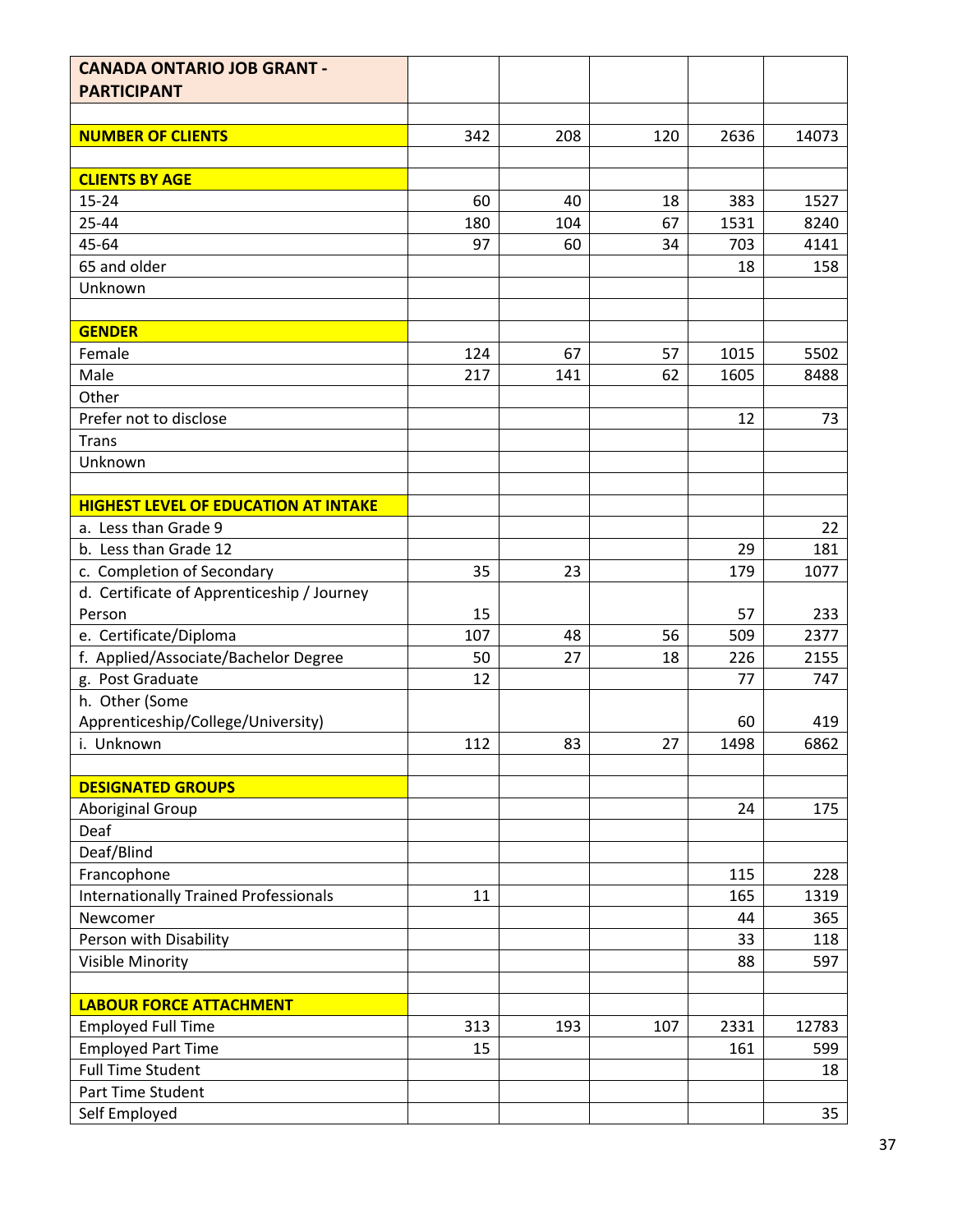| <b>Under Employed</b>                       |     |     |     |      | 20    |
|---------------------------------------------|-----|-----|-----|------|-------|
| Unemployed                                  |     |     |     | 123  | 565   |
| Unknown                                     |     |     |     |      | 49    |
|                                             |     |     |     |      |       |
| <b>SOURCE OF INCOME</b>                     |     |     |     |      |       |
| <b>Canada Pension Plan</b>                  |     |     |     |      |       |
| Crown Ward                                  |     |     |     |      |       |
| Dependent of EI                             |     |     |     |      |       |
| Dependent of OW/ODSP                        |     |     |     |      |       |
| Employed                                    | 325 | 198 | 114 | 2481 | 13247 |
| <b>Employment Insurance</b>                 |     |     |     | 56   | 218   |
| No Source of Income                         |     |     |     | 65   | 385   |
| <b>Ontario Disability Support Program</b>   |     |     |     |      | 14    |
| <b>Ontario Works</b>                        |     |     |     |      | 22    |
| Other                                       |     |     |     | 14   | 79    |
| Pension                                     |     |     |     |      |       |
| Self Employed                               |     |     |     | 11   | 58    |
| Unknown                                     |     |     |     |      | 49    |
|                                             |     |     |     |      |       |
| <b>LENGTH OF TIME OUT OF</b>                |     |     |     |      |       |
| <b>EMPLOYMENT/TRAINING</b>                  |     |     |     |      |       |
| Less than 3 months                          |     |     |     | 112  | 643   |
| $3 - 6$ months                              |     |     |     | 22   | 109   |
| $6 - 12$ months                             |     |     |     | 14   | 92    |
| More than 12 months                         |     |     |     | 46   | 303   |
| Unknown                                     | 329 | 200 | 116 | 2442 | 12926 |
|                                             |     |     |     |      |       |
| <b>OUTCOME AT EXIT SUMMARY</b>              |     |     |     |      |       |
| Employed                                    | 497 | 342 | 141 | 2746 | 15240 |
| In Training/Education                       |     |     |     |      |       |
| Other (Independent, Unable to Work,         |     |     |     |      |       |
| Volunteer)                                  |     |     |     |      |       |
| Unemployed                                  |     |     |     |      | 12    |
| Unknown                                     |     |     |     | 20   | 284   |
|                                             |     |     |     |      |       |
| <b>OUTCOME AT EXIT DETAIL</b>               |     |     |     |      |       |
| <b>Employed Full-Time</b><br>a.             | 492 | 342 | 136 | 2573 | 14224 |
| b. Employed Part-Time                       |     |     |     | 70   | 224   |
| c. Employed Apprentice                      |     |     |     |      |       |
| d. Employed - Other (employed in a more     |     |     |     |      |       |
| suitable job, employed in a prof occ/trade, |     |     |     |      |       |
| employed in area of training/choice)        |     |     |     | 100  | 702   |
| e. Both employed and in education           |     |     |     |      |       |
| f. Both employed and in training            |     |     |     |      | 78    |
| g. Self-Employed                            |     |     |     |      |       |
| h. In Education                             |     |     |     |      |       |
| i. In Training                              |     |     |     |      |       |
| j. Independent                              |     |     |     |      |       |
| k. Volunteer                                |     |     |     |      |       |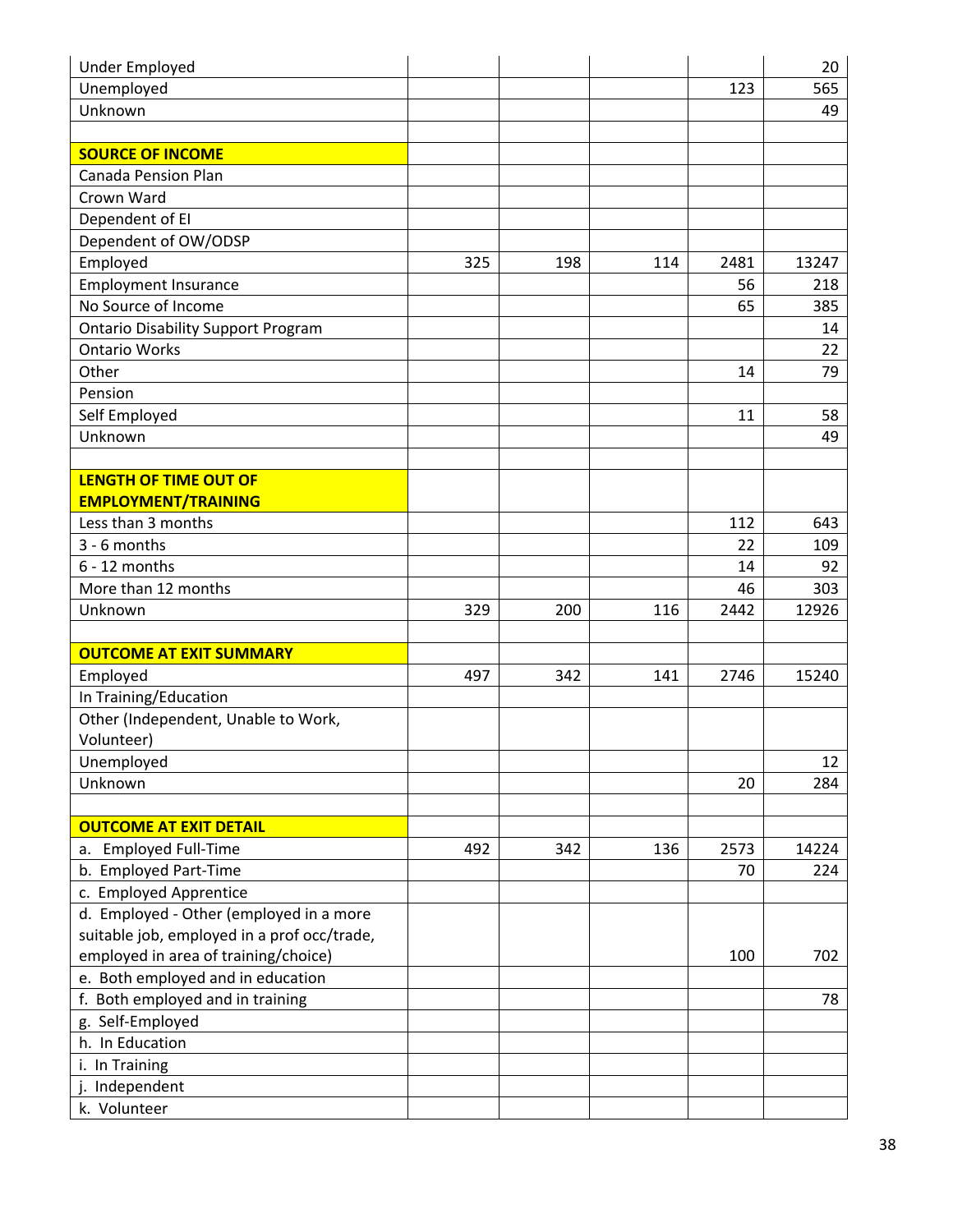| <b>Failed Course</b> |  |    |     |
|----------------------|--|----|-----|
| m. Unable to Work    |  |    |     |
| n. Unemployed        |  |    |     |
| Unknown<br>О.        |  | 20 | 284 |

# **Table 53 – Employment Ontario Data – Employment Service**

| <b>EMPLOYMENT SERVICE</b>                    | 1000<br><b>Islands</b><br><b>Region</b><br>2019 | %     | 1000<br><b>Islands</b><br><b>Region</b><br>2020 | %     | <b>Variance</b><br>2019 vs<br>2020 | %Variance<br>2019 vs<br>2020 |
|----------------------------------------------|-------------------------------------------------|-------|-------------------------------------------------|-------|------------------------------------|------------------------------|
| <b>Number of Clients</b>                     |                                                 |       |                                                 |       |                                    |                              |
| <b>Unassisted R&amp;I Clients</b>            | 14836                                           | 71.4% | 10537                                           | 68.7% | $-4299$                            | $-29.0%$                     |
| <b>ES Assisted Service Clients</b>           | 5957                                            | 28.6% | 4794                                            | 31.3% | $-1163$                            | $-19.5%$                     |
| <b>Total # of Clients</b>                    | 20793                                           | 100%  | 15331                                           | 100%  | $-5462$                            | $-26.3%$                     |
|                                              |                                                 |       |                                                 |       |                                    |                              |
| <b>Clients by Age Group</b>                  |                                                 |       |                                                 |       |                                    |                              |
| $15 - 24$                                    | 1580                                            | 26.6% | 1136                                            | 23.7% | $-444$                             | $-28.1%$                     |
| 25-44                                        | 2486                                            | 41.8% | 1996                                            | 41.7% | $-490$                             | $-19.7%$                     |
| 45-64                                        | 1776                                            | 29.9% | 1511                                            | 31.6% | $-265$                             | $-14.9%$                     |
| 65 and older                                 | 102                                             | 1.7%  | 145                                             | 3.0%  | 43                                 | 42.2%                        |
| <b>Total by Age Group</b>                    | 5944                                            | 100%  | 4788                                            | 100%  | $-1156$                            | $-19.4%$                     |
|                                              |                                                 |       |                                                 |       |                                    |                              |
| Gender                                       |                                                 |       |                                                 |       |                                    |                              |
| Female                                       | 2833                                            | 47.7% | 2295                                            | 48.1% | $-538$                             | $-19.0%$                     |
| Male                                         | 3107                                            | 52.3% | 2476                                            | 51.9% | $-631$                             | $-20.3%$                     |
| Undisclosed                                  |                                                 |       |                                                 |       | 0                                  | #DIV/0!                      |
| <b>Total by Gender</b>                       | 5940                                            | 100%  | 4771                                            | 100%  | $-1169$                            | $-19.7%$                     |
|                                              |                                                 |       |                                                 |       |                                    |                              |
| <b>Designated Groups</b>                     |                                                 |       |                                                 |       |                                    |                              |
| <b>Aboriginal Group</b>                      | 260                                             | 9.1%  | 216                                             | 8.6%  | $-44$                              | $-16.9%$                     |
| Deaf                                         |                                                 | 0.0%  |                                                 | 0.0%  | $\mathbf 0$                        | #DIV/0!                      |
| Deaf/Blind                                   |                                                 | 0.0%  |                                                 |       |                                    |                              |
| Francophone                                  | 173                                             | 6.1%  | 143                                             | 5.7%  | $-30$                              | $-17.3%$                     |
| <b>Internationally Trained Professionals</b> | 325                                             | 11.4% | 311                                             | 12.3% | $-14$                              | $-4.3%$                      |
| Newcomer                                     | 322                                             | 11.3% | 303                                             | 12.0% | $-19$                              | $-5.9%$                      |
| Person with Disability                       | 1391                                            | 48.8% | 1203                                            | 47.6% | $-188$                             | $-13.5%$                     |
| Visible Minority                             | 377                                             | 13.2% | 349                                             | 13.8% | $-28$                              | $-7.4%$                      |
| <b>Total by Designated Groups</b>            | 2848                                            | 100%  | 2525                                            | 100%  | $-323$                             | $-11.3%$                     |
|                                              |                                                 |       |                                                 |       |                                    |                              |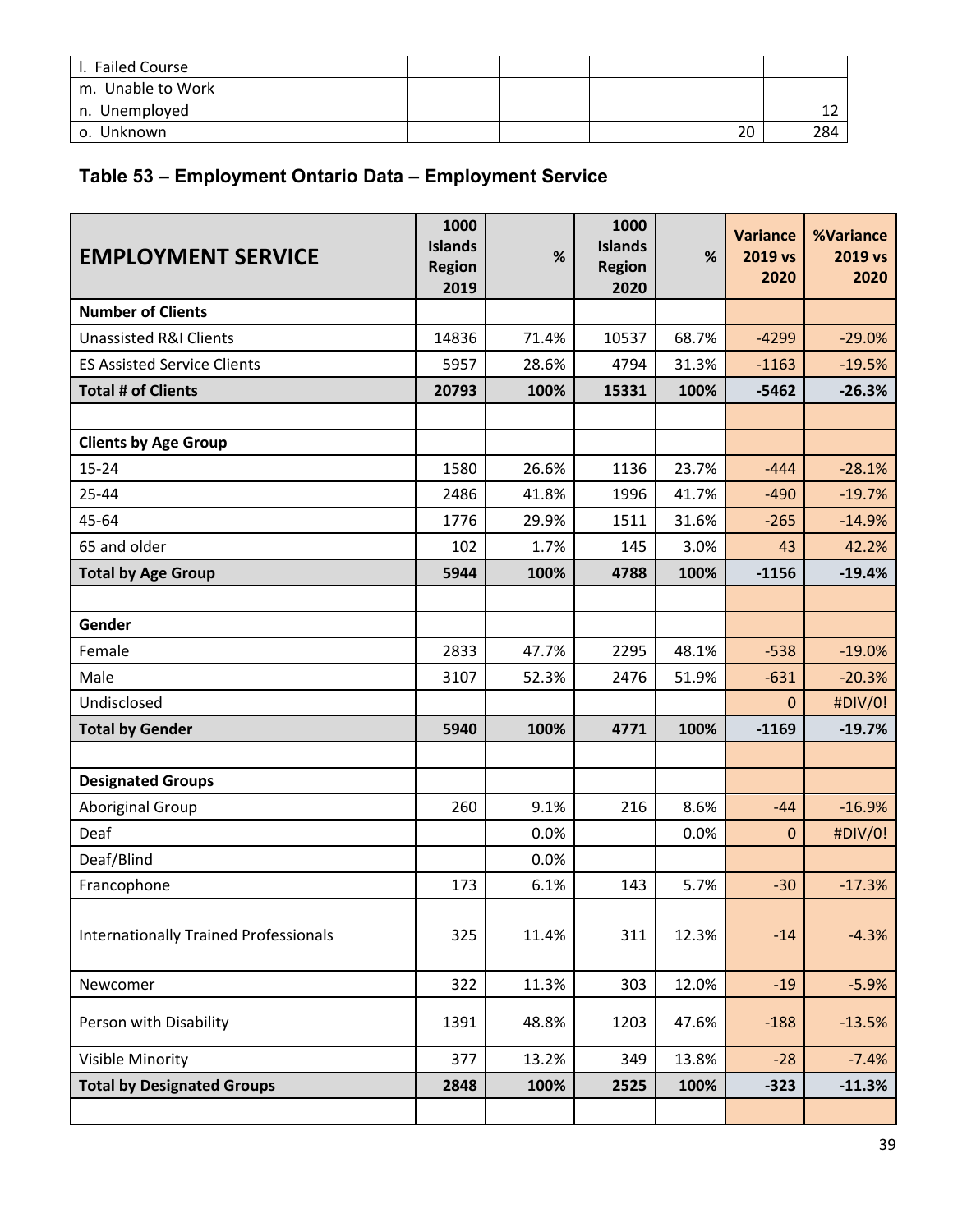| <b>Educational Attainment at Intake</b>               |             |       |      |       |                |          |
|-------------------------------------------------------|-------------|-------|------|-------|----------------|----------|
| a. Less than Grade 9                                  | 55          | 0.9%  | 57   | 1.2%  | $\overline{2}$ | 3.6%     |
| b. Less than Grade 12                                 | 736         | 12.4% | 604  | 12.6% | $-132$         | $-17.9%$ |
| c. Completion of Secondary                            | 2259        | 38.1% | 1775 | 37.0% | $-484$         | $-21.4%$ |
| d. Certificate of Apprenticeship / Journey<br>Person  | 73          | 1.2%  | 100  | 2.1%  | 27             | 37.0%    |
| e. Certificate/Diploma                                | 1755        | 29.6% | 1366 | 28.5% | $-389$         | $-22.2%$ |
| f. Applied/Associate/Bachelor Degree/Post<br>Graduate | 780         | 13.2% | 662  | 13.8% | $-118$         | $-15.1%$ |
| h. Other (Some<br>Apprenticeship/College/University)  | 266         | 4.5%  | 230  | 4.8%  | $-36$          | $-13.5%$ |
| i. Unknown                                            |             | 0.0%  |      |       |                |          |
|                                                       |             |       |      |       |                |          |
| <b>Highest Level of Education</b>                     | 5924        | 100%  | 4794 | 100%  | $-1130$        | $-19.1%$ |
|                                                       |             |       |      |       |                |          |
| <b>Source of Income</b><br>Crown Ward                 |             |       |      |       |                |          |
| Dependent of OW/ODSP                                  |             |       |      |       |                |          |
|                                                       | $\mathbf 0$ | 0.0%  | 34   | 0.7%  | 34             | #DIV/0!  |
| Employed                                              | 751         | 12.8% | 566  | 11.8% | $-185$         | $-24.6%$ |
| <b>Employment Insurance</b>                           | 712         | 12.2% | 526  | 11.0% | $-186$         | $-26.1%$ |
| No Source of Income                                   | 2038        | 34.8% | 1679 | 35.1% | $-359$         | $-17.6%$ |
| <b>Ontario Disability Support Program</b>             | 384         | 6.6%  | 347  | 7.3%  | $-37$          | $-9.6%$  |
| <b>Ontario Works</b>                                  | 932         | 15.9% | 849  | 17.7% | $-83$          | $-8.9%$  |
| Other                                                 | 960         | 16.4% | 723  | 15.1% | $-237$         | $-24.7%$ |
| Self Employed                                         | 72          | 1.2%  | 61   | 1.3%  | $-11$          | $-15.3%$ |
| Dependent of EI                                       |             | 0.0%  |      |       |                |          |
| Unknown                                               |             | 0.0%  |      |       |                |          |
| <b>Total by Source of Income</b>                      | 5849        | 100%  | 4785 | 100%  | $-1064$        | $-18.2%$ |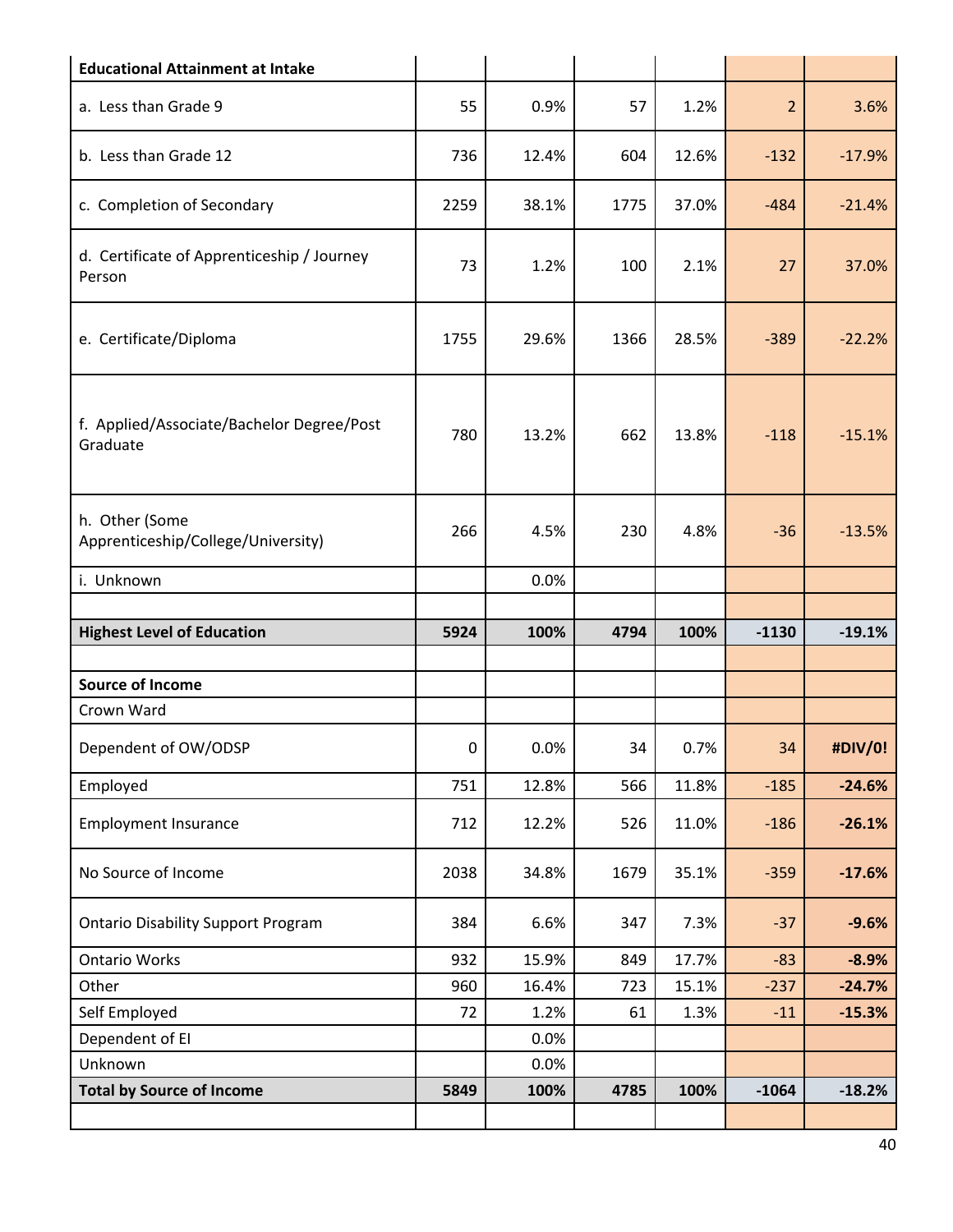| Length of Time Out of Employment/Training                                                                                      |             |       |      |       |              |          |
|--------------------------------------------------------------------------------------------------------------------------------|-------------|-------|------|-------|--------------|----------|
| Less than 3 months                                                                                                             | 2413        | 40.5% | 1931 | 40.3% | $-482$       | $-20.0%$ |
| $3 - 6$ months                                                                                                                 | 879         | 14.8% | 635  | 13.2% | $-244$       | $-27.8%$ |
| $6 - 12$ months                                                                                                                | 780         | 13.1% | 625  | 13.0% | $-155$       | $-19.9%$ |
| More than 12 months                                                                                                            | 1112        | 18.7% | 958  | 20.0% | $-154$       | $-13.8%$ |
| Unknown                                                                                                                        | 773         | 13.0% | 645  | 13.5% | $-128$       | $-16.6%$ |
|                                                                                                                                |             |       |      |       |              |          |
| Total by Length of Time Out of<br><b>Employment/Training</b>                                                                   | 5957        | 100%  | 4794 | 100%  | $-1163$      | $-19.5%$ |
|                                                                                                                                |             |       |      |       |              |          |
| <b>Outcomes at Exit - Summary</b>                                                                                              |             |       |      |       |              |          |
| Employed                                                                                                                       | 4295        | 72.1% | 3375 | 70.4% | $-920$       | $-21.4%$ |
| Training/Education                                                                                                             | 568         | 9.5%  | 519  | 10.8% | $-49$        | $-8.6%$  |
| Other                                                                                                                          | 258         | 4.3%  | 228  | 4.8%  | $-30$        | $-11.6%$ |
| Unemployed                                                                                                                     | 386         | 6.5%  | 320  | 6.7%  | $-66$        | $-17.1%$ |
| Unknown                                                                                                                        | 450         | 7.6%  | 352  | 7.3%  | $-98$        | $-21.8%$ |
| <b>Total by Outcomes at Exit</b>                                                                                               | 5957        | 100%  | 4794 | 100%  | $-1163$      | $-19.5%$ |
|                                                                                                                                |             |       |      |       |              |          |
| <b>Outcomes At Exit - Detail</b>                                                                                               |             |       |      |       |              |          |
| a. Employed Full-Time                                                                                                          | 2613        | 44.2% | 1906 | 39.8% | $-707$       | $-27.1%$ |
| b. Employed Part-Time                                                                                                          | 1035        | 17.5% | 868  | 18.1% | $-167$       | $-16.1%$ |
| c. Employed Apprentice                                                                                                         | 14          | 0.2%  | 15   | 0.3%  | $\mathbf{1}$ | 7.1%     |
| d. Employed - Other (employed in a more<br>suitable job, employed in a prof occ/trade,<br>employed in area of training/choice) | 425         | 7.2%  | 408  | 8.5%  | $-17$        | $-4.0%$  |
| e. Both employed and in education                                                                                              | 50          | 0.8%  | 49   | 1.0%  | $-1$         | $-2.0%$  |
| f. Both employed and in training                                                                                               | 16          | 0.3%  | 34   | 0.7%  | 18           | 112.5%   |
| g. Self-Employed                                                                                                               | 120         | 2.0%  | 95   | 2.0%  | $-25$        | $-20.8%$ |
| h. In Education                                                                                                                | 230         | 3.9%  | 203  | 4.2%  | $-27$        | $-11.7%$ |
| i. In Training                                                                                                                 | 338         | 5.7%  | 316  | 6.6%  | $-22$        | $-6.5%$  |
| j. Independent                                                                                                                 | 42          | 0.7%  | 66   | 1.4%  | 24           | 57.1%    |
| k. Volunteer                                                                                                                   | $\mathbf 0$ | 0.0%  | 0    | 0.0%  | 0            | #DIV/0!  |
| m. Unable to Work                                                                                                              | 198         | 3.3%  | 153  | 3.2%  | $-45$        | $-22.7%$ |
| n. Unemployed                                                                                                                  | 386         | 6.5%  | 320  | 6.7%  | $-66$        | $-17.1%$ |
| o. Unknown                                                                                                                     | 450         | 7.6%  | 352  | 7.4%  | $-98$        | $-21.8%$ |
|                                                                                                                                |             |       |      |       |              |          |
| <b>Total by Employment Outcomes at Exit</b>                                                                                    | 5917        | 100%  | 4785 | 100%  | $-1132$      | $-19.1%$ |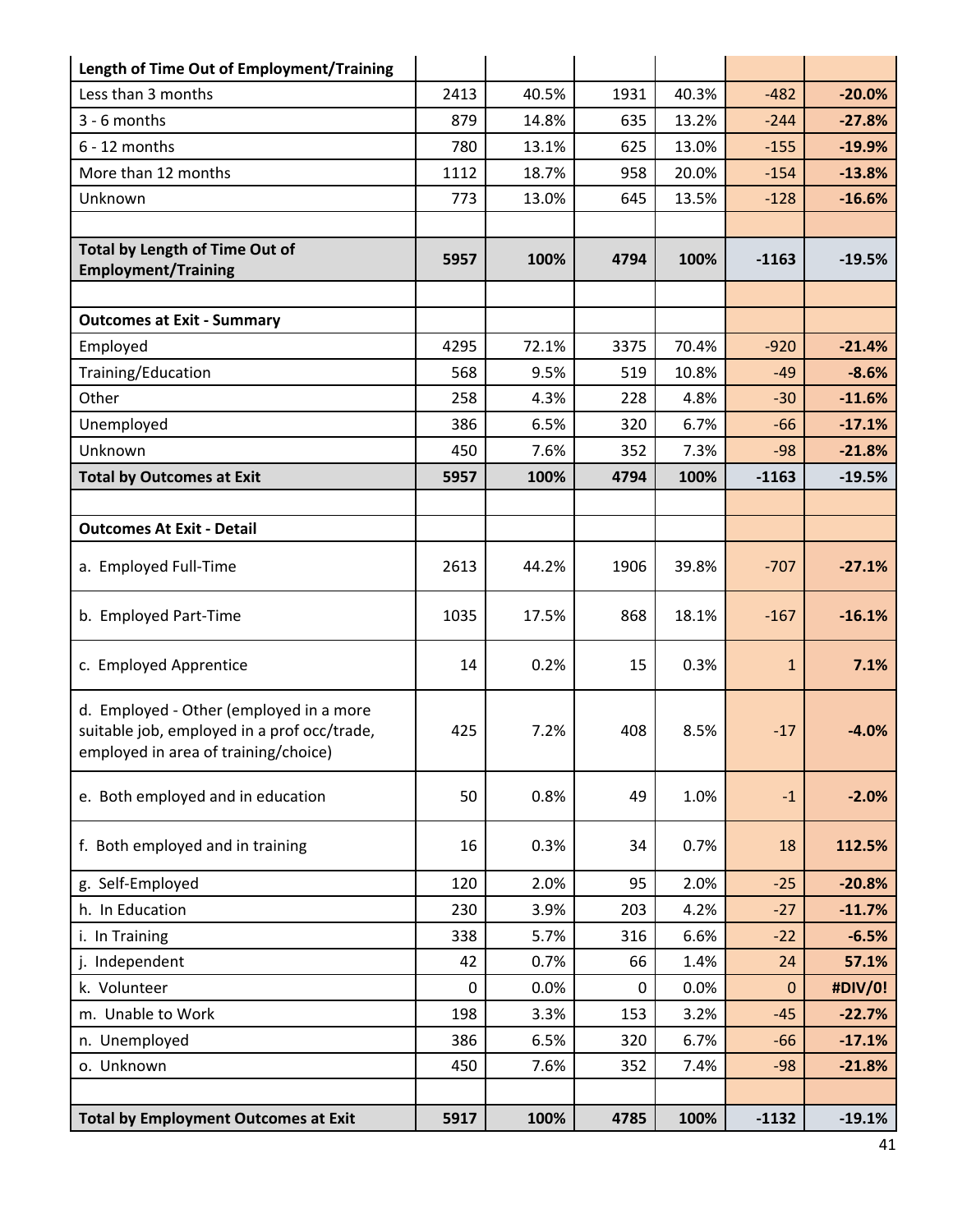| <b>LITERACY AND BASIC SKILLS</b>          | 1000<br><b>Islands</b><br><b>Region</b><br>2019 | %      | 1000<br><b>Islands</b><br><b>Region</b><br>2020 | %      | <b>Variance</b><br>2019 vs<br>2020 | %Variance<br>2019 vs<br>2020 |
|-------------------------------------------|-------------------------------------------------|--------|-------------------------------------------------|--------|------------------------------------|------------------------------|
| <b>Number of Learners</b>                 |                                                 |        |                                                 |        |                                    |                              |
| <b>In Person</b>                          |                                                 |        |                                                 |        |                                    |                              |
| Number of In-Person Learners (New)        | 939                                             | 63.7%  | 746                                             | 60.1%  | $-193$                             | $-20.6%$                     |
| Number of In-Person Learners (Carry-Over) | 534                                             | 36.3%  | 495                                             | 39.9%  | $-39$                              | $-7.3%$                      |
| <b>Total # of In-Person Learners</b>      | 1473                                            | 100%   | 1241                                            | 100%   | $-232$                             | $-15.8%$                     |
| <b>E-Channel</b>                          |                                                 |        |                                                 |        |                                    |                              |
| Number of E-Channel Learners (New)        | $\mathbf 0$                                     |        | 0                                               |        | 0                                  |                              |
| Number of E-Channel Learners (Carry-over) | 0                                               |        | 0                                               |        | 0                                  |                              |
| <b>Total Number of E-Channel Learners</b> | 0                                               |        | 0                                               |        | 0                                  | $\mathbf 0$                  |
|                                           |                                                 |        |                                                 |        |                                    |                              |
| Number of Learners by S. Provider Stream  |                                                 |        |                                                 |        |                                    |                              |
| # In Anglophone Stream                    | 1417                                            | 96.2%  | 1184                                            | 95.4%  | $-233$                             | $-16.4%$                     |
| # In Francophone Stream                   | 56                                              | 3.8%   | 57                                              | 4.6%   | $\mathbf{1}$                       | 1.8%                         |
| # Learners in Deaf Stream                 | 0                                               |        | $\Omega$                                        |        | $\overline{0}$                     |                              |
| # Learners in Native Stream               | 0                                               |        | 0                                               |        | 0                                  |                              |
| # Learners in Non-Designated Stream       | 0                                               |        | 0                                               |        | 0                                  |                              |
| <b>Total # by Service Provider Stream</b> | 1473                                            | 100%   | 1241                                            | 100%   | $-232$                             | $-15.8%$                     |
|                                           |                                                 |        |                                                 |        |                                    |                              |
| Number of Learners by S. Provider Sector  |                                                 |        |                                                 |        |                                    |                              |
| # in Community Agency Sector              | 455                                             | 30.9%  | 225                                             | 18.1%  | $-230$                             | $-50.5%$                     |
| # School Board Sector                     | 580                                             | 39.3%  | 613                                             | 49.4%  | 33                                 | 5.7%                         |
| # Community College Sector                | 439                                             | 29.8%  | 403                                             | 32.5%  | $-36$                              | $-8.2%$                      |
| <b>Total # by Service Provider Sector</b> | 1474                                            | 100%   | 1241                                            | 100%   | $-233$                             | $-15.8%$                     |
|                                           |                                                 |        |                                                 |        |                                    |                              |
| <b>Clients by Age Group</b>               |                                                 |        |                                                 |        |                                    |                              |
| $15 - 24$                                 | 443                                             | 30.2%  | 362                                             | 29.2%  | $-81$                              | $-18.3%$                     |
| 25-44                                     | 585                                             | 39.9%  | 500                                             | 40.4%  | $-85$                              | $-14.5%$                     |
| 45-64                                     | 329                                             | 22.4%  | 257                                             | 20.8%  | $-72$                              | $-21.9%$                     |
| 65 and older                              | 111                                             | 7.6%   | 119                                             | 9.6%   | 8                                  | 7.2%                         |
| <b>Total by Age Group</b>                 | 1468                                            | 100%   | 1238                                            | 100%   | $-230$                             | $-15.7%$                     |
|                                           |                                                 |        |                                                 |        |                                    |                              |
| Gender                                    |                                                 |        |                                                 |        |                                    |                              |
| Female                                    | 878                                             | 60.0%  | 746                                             | 60.7%  | $-132$                             | $-15.0%$                     |
| Male                                      | 585                                             | 40.0%  | 484                                             | 39.3%  | $-101$                             | $-17.3%$                     |
| Undisclosed                               |                                                 |        |                                                 |        |                                    |                              |
| <b>Total by Gender</b>                    | 1463                                            | 100.0% | 1230                                            | 100.0% | $-233$                             | $-15.9%$                     |

#### **Table 54 – Employment Ontario Data – Literacy and Basic Skills**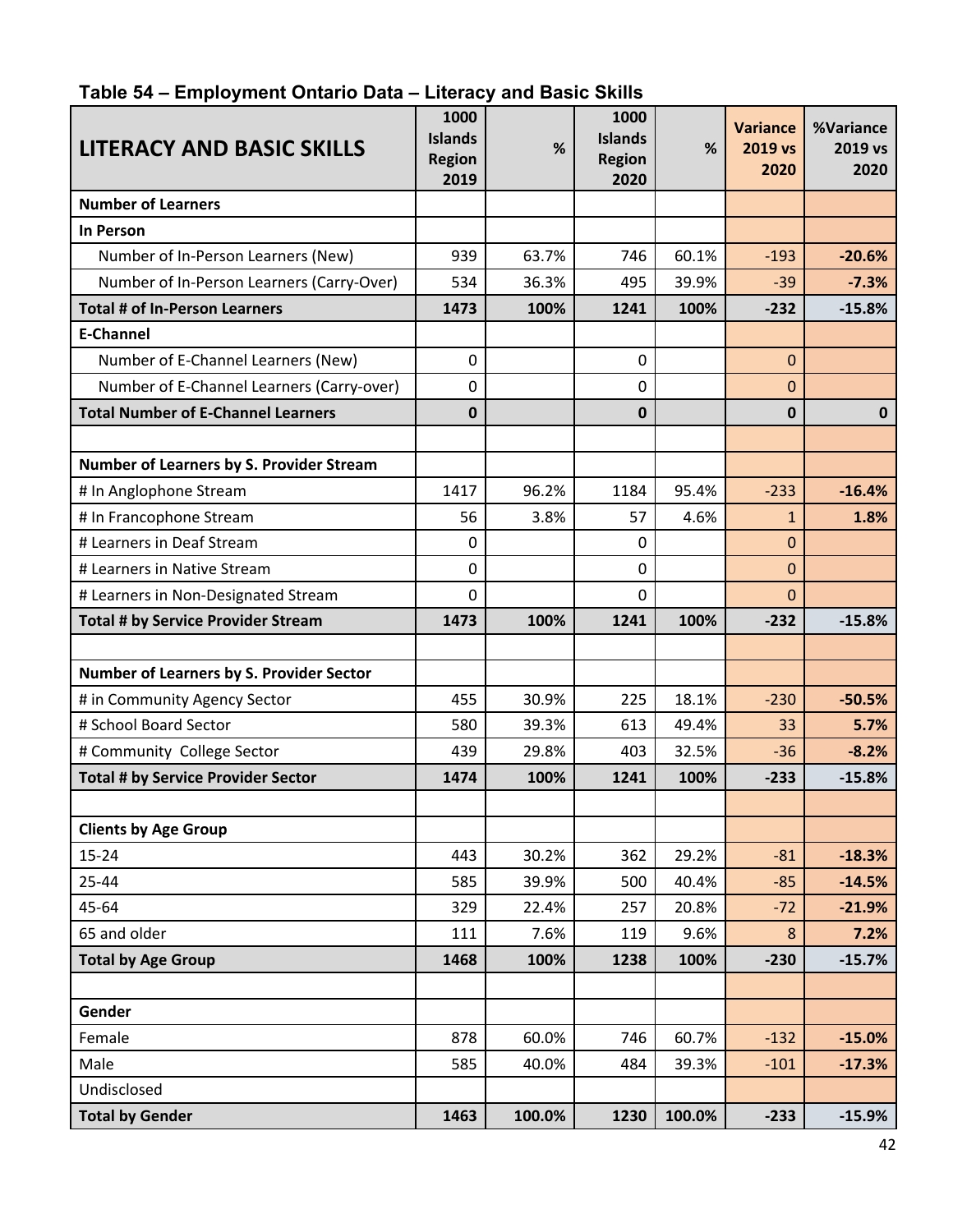| <b>Designated Groups</b>                             |             |       |      |       |              |          |
|------------------------------------------------------|-------------|-------|------|-------|--------------|----------|
| Newcomer                                             | 86          | 10.1% | 94   | 12.5% | 8            | 9.3%     |
| Visible Minority                                     | 104         | 12.2% | 100  | 13.3% | $-4$         | $-3.8%$  |
| Person with Disability                               | 484         | 56.7% | 395  | 52.5% | $-89$        | $-18.4%$ |
| <b>Aboriginal Group</b>                              | 111         | 13.0% | 90   | 12.0% | $-21$        | $-18.9%$ |
| Deaf or Deaf/Blind                                   | $\mathbf 0$ | 0.0%  | 0    |       | 0            |          |
| Francophone                                          | 69          | 8.1%  | 73   | 9.7%  | 4            | 5.8%     |
| <b>Total by Designated Groups</b>                    | 854         | 100%  | 752  | 100%  | $-102$       | $-11.9%$ |
|                                                      |             |       |      |       |              |          |
| <b>Highest Level of Education</b>                    |             |       |      |       |              |          |
| a. Less than Grade 9                                 | 71          | 5.0%  | 53   | 4.3%  | $-18$        | $-25.4%$ |
| b. Less than Grade 12                                | 411         | 28.7% | 356  | 28.9% | $-55$        | $-13.4%$ |
| c. Completion of Secondary                           | 470         | 32.8% | 388  | 31.5% | $-82$        | $-17.4%$ |
| d. Certificate of Apprenticeship / Journey<br>Person | $\mathbf 0$ | 0.0%  | 0    | 0.0%  | $\mathbf 0$  | #DIV/0!  |
| e. Certificate/Diploma                               | 247         | 17.2% | 216  | 17.5% | $-31$        | $-12.6%$ |
| f. Applied/Associate/Bachelor Degree                 | 64          | 4.5%  | 59   | 4.8%  | $-5$         | $-7.8%$  |
| g. Post Graduate                                     | 20          | 1.4%  | 21   | 1.7%  | $\mathbf{1}$ | 5.0%     |
| h. Other (Some<br>Apprenticeship/College/University) | 150         | 10.5% | 138  | 11.2% | $-12$        | $-8.0%$  |
| i. Unknown                                           |             |       |      |       |              |          |
| <b>Total by Highest Level of Education</b>           | 1433        | 100%  | 1231 | 100%  | $-202$       | $-14.1%$ |
|                                                      |             |       |      |       |              |          |
| <b>Source of Income</b>                              |             |       |      |       |              |          |
| <b>Canada Pension Plan</b>                           |             |       |      |       |              |          |
| Crown Ward                                           |             |       |      |       |              |          |
| Dependent of EI                                      |             |       |      |       |              |          |
| Dependent of OW/ODSP                                 | 66          | 4.6%  | 61   | 4.9%  | $-5$         | $-7.6%$  |
| Employed                                             | 380         | 26.6% | 346  | 28.1% | $-34$        | $-8.9%$  |
| <b>Employment Insurance</b>                          | 55          | 3.8%  | 49   | 4.0%  | $-6$         | $-10.9%$ |
| No Source of Income                                  | 229         | 16.0% | 180  | 14.6% | $-49$        | $-21.4%$ |
| <b>Ontario Disability Support Program</b>            | 184         | 12.9% | 150  | 12.2% | $-34$        | $-18.5%$ |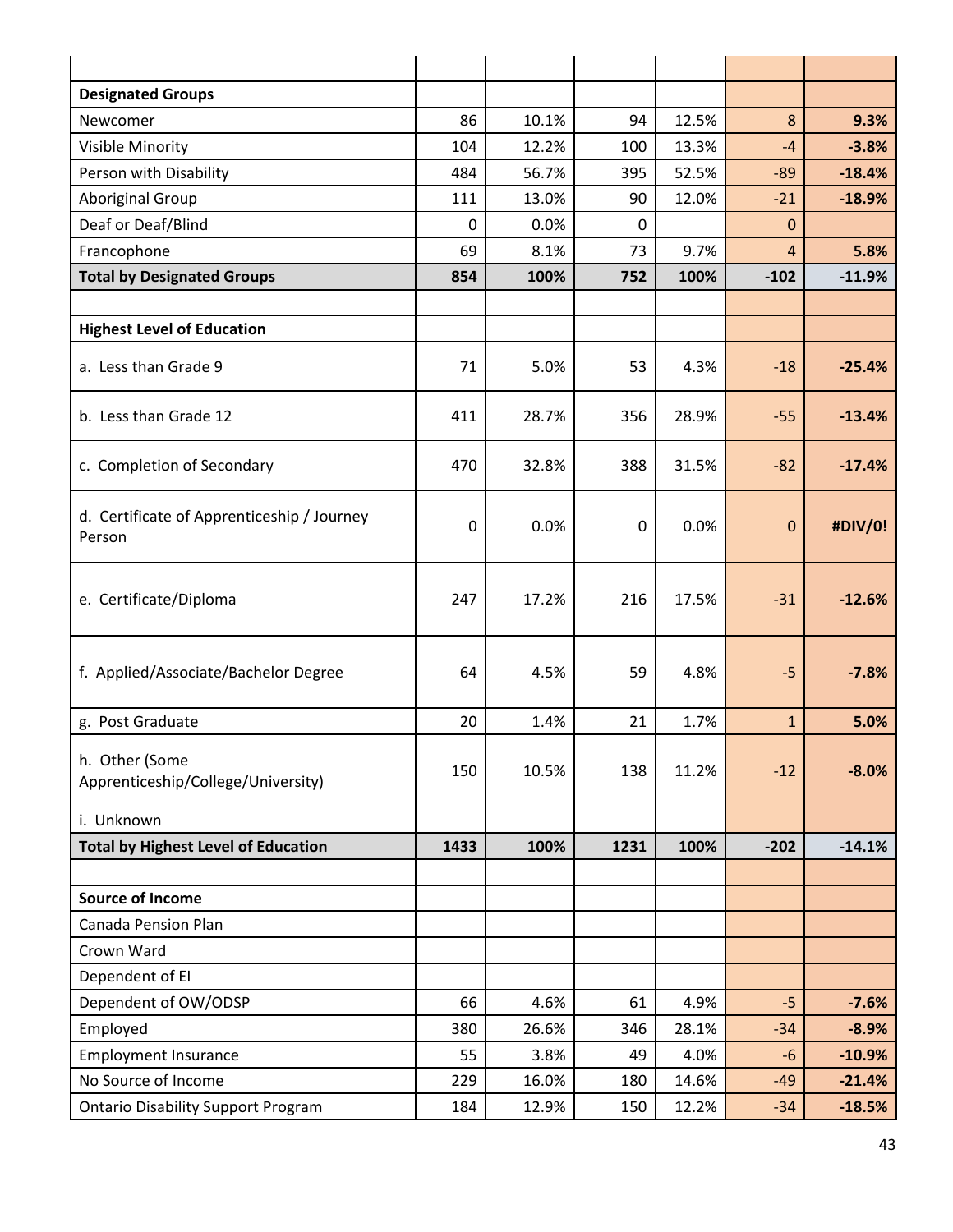| <b>Ontario Works</b>                     | 245         | 17.1% | 193  | 15.7% | $-52$          | $-21.2%$ |
|------------------------------------------|-------------|-------|------|-------|----------------|----------|
| Other                                    | 250         | 17.5% | 226  | 18.3% | $-24$          | $-9.6%$  |
| Pension                                  |             | 0.0%  |      |       |                |          |
| Self Employed                            | 21          | 1.5%  | 28   | 2.3%  | $\overline{7}$ | 33.3%    |
| Unknown                                  |             |       |      |       |                |          |
| <b>Total by Source of Income</b>         | 1430        | 100%  | 1233 | 100%  | $-197$         | $-13.8%$ |
|                                          |             |       |      |       |                |          |
| <b>Learners' Goal Path</b>               |             |       |      |       |                |          |
| Apprenticeship                           | 31          | 2.1%  | 40   | 3.2%  | 9              | 29.0%    |
| Employment                               | 477         | 32.8% | 330  | 26.6% | $-147$         | $-30.8%$ |
| Independence                             | 203         | 13.9% | 203  | 16.4% | $\mathbf{0}$   | 0.0%     |
| Postsecondary                            | 452         | 31.0% | 402  | 32.4% | $-50$          | $-11.1%$ |
| Secondary School Credit                  | 293         | 20.1% | 266  | 21.4% | $-27$          | $-9.2%$  |
| <b>Total by Learners' Goal Path</b>      | 1456        | 100%  | 1241 | 100%  | $-215$         | $-14.8%$ |
|                                          |             |       |      |       |                |          |
| <b>Labour Force Attachment</b>           |             |       |      |       |                |          |
| <b>Employed Full Time</b>                | 189         | 13.1% | 185  | 15.3% | $-4$           | $-2.1%$  |
| <b>Employed Part-Time</b>                | 216         | 15.0% | 184  | 15.2% | $-32$          | $-14.8%$ |
| <b>Full Time Student</b>                 |             | 0.0%  |      |       |                |          |
| Part Time Student                        | $\mathbf 0$ | 0.0%  | 0    | 0.0%  | $\mathbf 0$    | #DIV/0!  |
| Self-Employed                            | 52          | 3.6%  | 32   | 2.6%  | $-20$          | $-38.5%$ |
| <b>Under Employed</b>                    | 11          | 0.8%  | 15   | 1.2%  | 4              | 36.4%    |
| Unemployed                               | 970         | 67.5% | 795  | 65.6% | $-175$         | $-18.0%$ |
| <b>Total by Labour Force Attachment</b>  | 1438        | 100%  | 1211 | 100%  | $-227$         | $-15.8%$ |
|                                          |             |       |      |       |                |          |
| <b>Employed Outcome At Exit</b>          |             |       |      |       |                |          |
| <b>Employed Apprentice</b>               |             |       |      |       |                |          |
| <b>Employed Full-Time</b>                | 155         | 18.1% | 100  | 13.8% | $-55$          | $-35.5%$ |
| <b>Employed Part-Time</b>                | 83          | 9.7%  | 63   | 8.7%  | $-20$          | $-24.1%$ |
| Employed - Other                         |             | 0.0%  |      |       |                |          |
| Self-Employed                            | 12          | 1.4%  | 12   | 1.7%  | $\mathbf 0$    | 0.0%     |
| Both employed and in education           | 14          | 1.6%  | 26   | 3.6%  | 12             | 85.7%    |
| Both employed and in training            |             | 0.0%  |      |       |                |          |
| In Education                             | 210         | 24.5% | 173  | 23.9% | $-37$          | $-17.6%$ |
| In Training                              | 16          | 1.9%  | 31   | 4.3%  | 15             | 93.8%    |
| Independent                              | 55          | 6.4%  | 61   | 8.4%  | 6              | 10.9%    |
| Volunteer                                | 16          | 1.9%  | 32   | 4.4%  | 16             | 100.0%   |
| Unable to Work                           | 31          | 3.6%  | 53   | 7.3%  | 22             | 71.0%    |
| Unemployed                               | 113         | 13.2% | 71   | 9.8%  | $-42$          | $-37.2%$ |
| Unknown                                  | 152         | 17.7% | 101  | 14.0% | $-51$          | $-33.6%$ |
| <b>Total by Employed Outcome at Exit</b> | 857         | 100%  | 723  | 100%  | $-134$         | $-15.6%$ |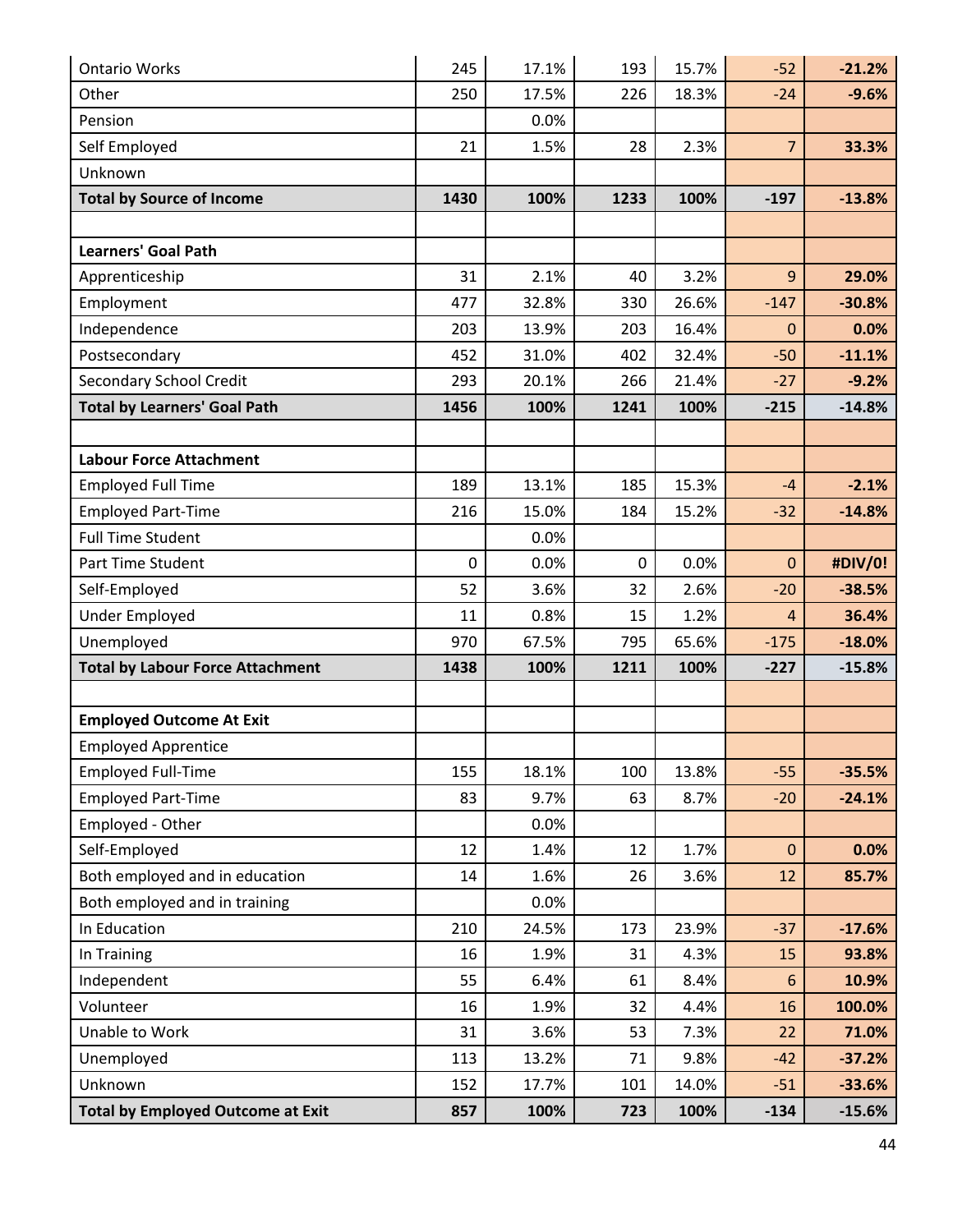# **Table 55 – Employment Ontario Data – Ontario Employment Assistance**

| <b>ONTARIO EMPLOYMENT</b><br><b>ASSISTANCE</b> | <b>Eastern</b><br><b>Region</b><br>2020 | <b>Ontario</b><br>2020 |
|------------------------------------------------|-----------------------------------------|------------------------|
| <b>NUMBER OF CLIENTS</b>                       | 446                                     | 6867                   |
| <b>CLIENTS BY AGE GROUP</b>                    |                                         |                        |
| 15-24                                          | 79                                      | 1461                   |
| 25-44                                          | 207                                     | 3153                   |
| 45-64                                          | 152                                     | 2100                   |
| 65 and older                                   | 0                                       | 119                    |
| Unknown                                        | $\mathbf 0$                             | 34                     |
|                                                |                                         |                        |
| <b>GENDER</b>                                  |                                         |                        |
| Female                                         | 182                                     | 3194                   |
| Male                                           | 257                                     | 3599                   |
| Other                                          |                                         | 14                     |
| Prefer not to disclose                         |                                         | 35                     |
| <b>Trans</b>                                   |                                         | 24                     |
| Unknown                                        |                                         | 34                     |
|                                                |                                         |                        |
| <b>HIGHEST LEVEL OF EDUCATION AT INTAKE</b>    |                                         |                        |
| Applied/Associate/Bachelor Degree              | 58                                      | 958                    |
| Certificate of Apprenticeship / Journey Person |                                         | 69                     |
| Certificate/Diploma                            | 95                                      | 1611                   |
| <b>Completion of Secondary</b>                 | 120                                     | 1759                   |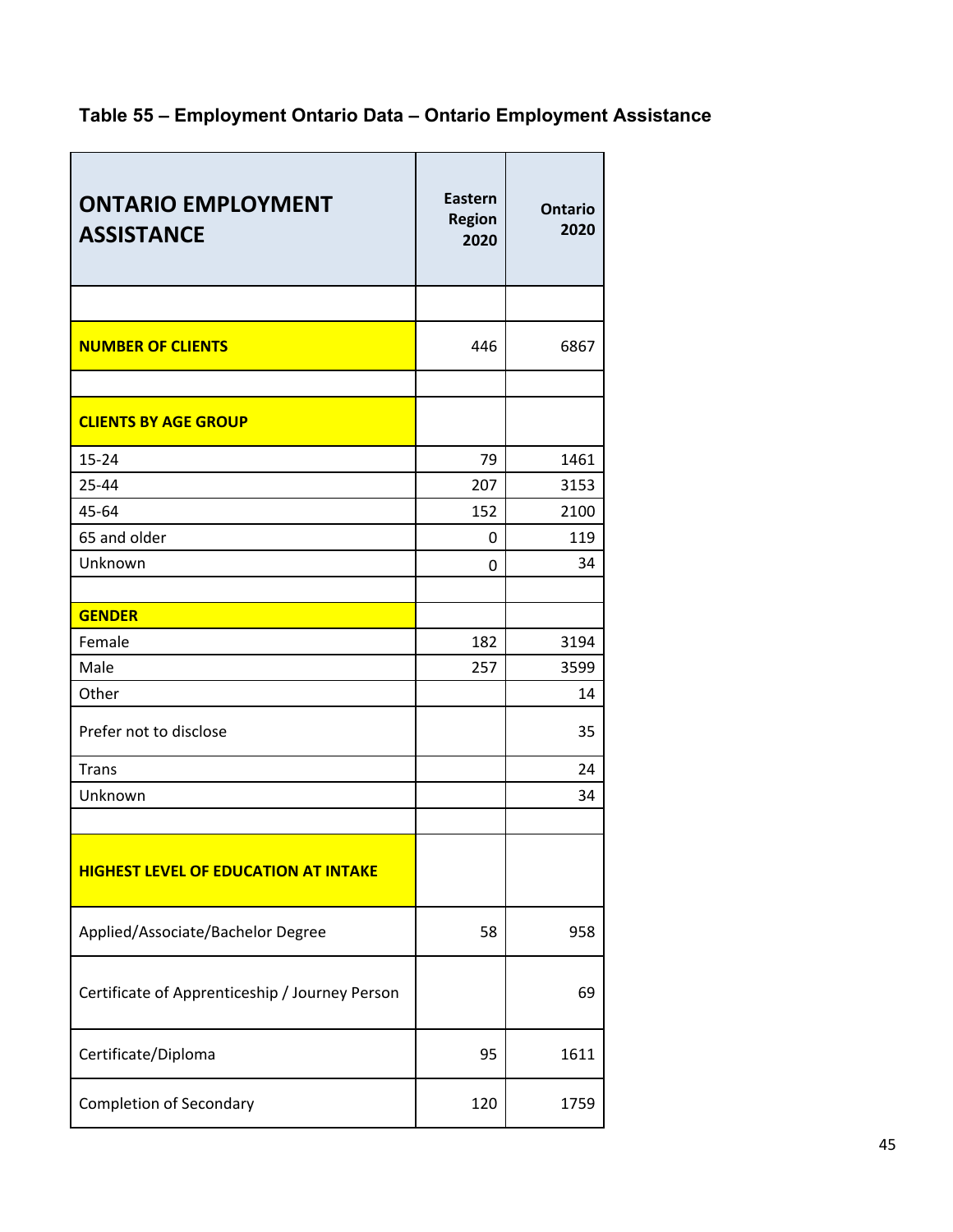| Less than Grade 12                                | 57          | 687  |
|---------------------------------------------------|-------------|------|
| Less than Grade 9                                 | 14          | 153  |
| Post Graduate                                     | 20          | 502  |
| Other (Some<br>Apprenticeship/College/University) | 76          | 1015 |
| Unknown                                           | $\mathbf 0$ | 113  |
|                                                   |             |      |
| <b>DESIGNATED GROUPS</b>                          |             |      |
| Aboriginal Group                                  | 18          | 187  |
| Deaf                                              |             |      |
| Deaf/Blind                                        |             |      |
| Francophone                                       |             |      |
| <b>Internationally Trained Professionals</b>      |             |      |
| Newcomer                                          |             |      |
| Person with Disability                            | 295         | 4402 |
| Visible Minority                                  | 18          | 455  |
|                                                   |             |      |
| <b>SOURCE OF INCOME</b>                           |             |      |
| Canada Pension                                    |             | 0    |
| Crown Ward                                        |             |      |
| Dependent of OW/ODSP                              | 14          | 118  |
| Employed                                          |             |      |
| <b>Employment Insurance</b>                       | 21          | 311  |
| No Source of Income                               | 91          | 1687 |
| <b>Ontario Disability Support Program</b>         | 186         | 1887 |
| <b>Ontario Works</b>                              | 70          | 1196 |
| Other                                             | 63          | 1391 |
| Self Employed                                     |             |      |
| Dependent of EI                                   |             |      |
| Unknown                                           |             | 269  |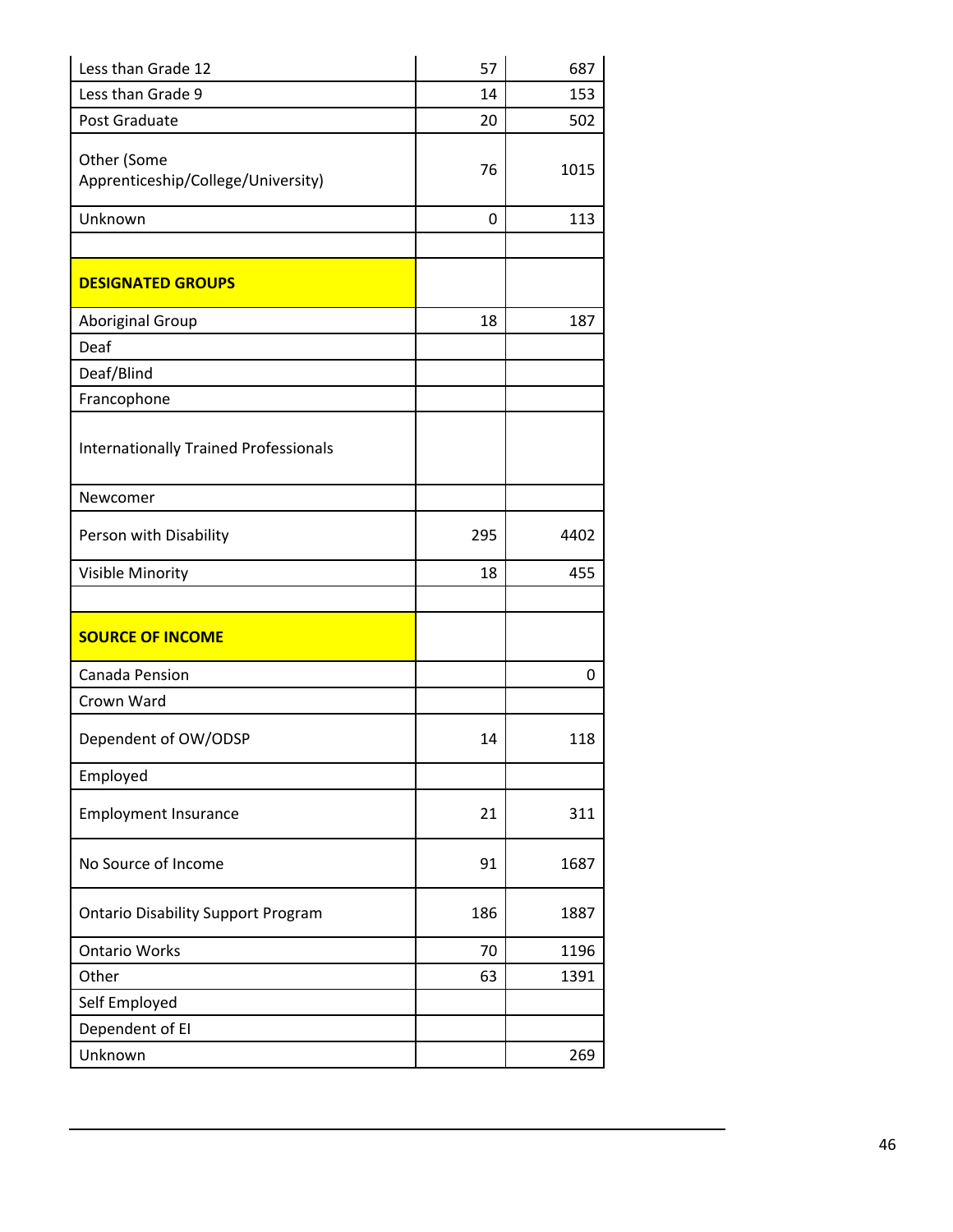# **Table 56 – Employment Ontario Data – Second Career**

| <b>SECOND CAREER</b>                         | 1000<br><b>Islands</b><br><b>Region</b><br>2019 | %      | 1000<br><b>Islands</b><br>Region<br>2020 | %      | <b>Variance</b><br>2019 vs<br>2020 | %Variance<br>2019 vs<br>2020 |
|----------------------------------------------|-------------------------------------------------|--------|------------------------------------------|--------|------------------------------------|------------------------------|
| <b>Number of Clients</b>                     |                                                 |        |                                          |        |                                    |                              |
| Number of Clients                            | 119                                             | 100.0% | 77                                       | 100.0% | $-42$                              | $-35.3%$                     |
| <b>Total # of Clients</b>                    | 119                                             | 100%   | 77                                       | 100%   | $-42$                              | $-35.3%$                     |
|                                              |                                                 |        |                                          |        |                                    |                              |
| <b>Clients by Age Group</b>                  |                                                 |        |                                          |        |                                    |                              |
| $15 - 24$                                    | $\mathbf 0$                                     |        | $\mathbf 0$                              |        | $\mathbf 0$                        |                              |
| 25-44                                        | 64                                              | 64.6%  | 39                                       | 54.2%  | $-25$                              | $-39.1%$                     |
| 45-64                                        | 35                                              | 35.4%  | 33                                       | 45.8%  | $-2$                               | $-5.7%$                      |
| 65 and older                                 | 0                                               |        | 0                                        |        | 0                                  |                              |
| <b>Total by Age Group</b>                    | 99                                              | 100%   | 72                                       | 100%   | $-27$                              | $-27.3%$                     |
|                                              |                                                 |        |                                          |        |                                    |                              |
| Gender                                       |                                                 |        |                                          |        |                                    |                              |
| Female                                       | 62                                              | 52.1%  | 37                                       | 48.1%  | $-25$                              | $-40.3%$                     |
| Male                                         | 57                                              | 47.9%  | 40                                       | 51.9%  | $-17$                              | $-29.8%$                     |
| Undisclosed                                  |                                                 |        |                                          |        |                                    |                              |
| <b>Total by Gender</b>                       | 119                                             | 100%   | 77                                       | 100%   | $-42$                              | $-35.3%$                     |
|                                              |                                                 |        |                                          |        |                                    |                              |
| <b>Designated Groups</b>                     |                                                 |        |                                          |        |                                    |                              |
| <b>Aboriginal Group</b>                      |                                                 |        |                                          |        |                                    |                              |
| Deaf                                         |                                                 |        |                                          |        |                                    |                              |
| Deaf/Blind                                   |                                                 |        |                                          |        |                                    |                              |
| Francophone                                  |                                                 |        |                                          |        |                                    |                              |
| <b>Internationally Trained Professionals</b> |                                                 |        |                                          |        |                                    |                              |
| Newcomer                                     |                                                 |        |                                          |        |                                    |                              |
| Person with Disability                       | 29                                              | 100.0% | 16                                       | 100.0% | $-13$                              | $-44.8%$                     |
| Visible Minority                             |                                                 |        |                                          |        |                                    |                              |
| <b>Total by Designated Groups</b>            | 29                                              | 100.0% | 16                                       | 100%   | $-13$                              | $-44.8%$                     |
|                                              |                                                 |        |                                          |        |                                    |                              |
| <b>Highest Level of Education</b>            |                                                 |        |                                          |        |                                    |                              |
| a. Less than Grade 9                         |                                                 |        |                                          |        |                                    |                              |
| b. Less than Grade 12                        | 13                                              | 12.4%  | 0                                        | 0.0%   | $-13$                              | $-100.0%$                    |
| c. Completion of Secondary                   | 41                                              | 39.0%  | 27                                       | 42.9%  | $-14$                              | $-34.1%$                     |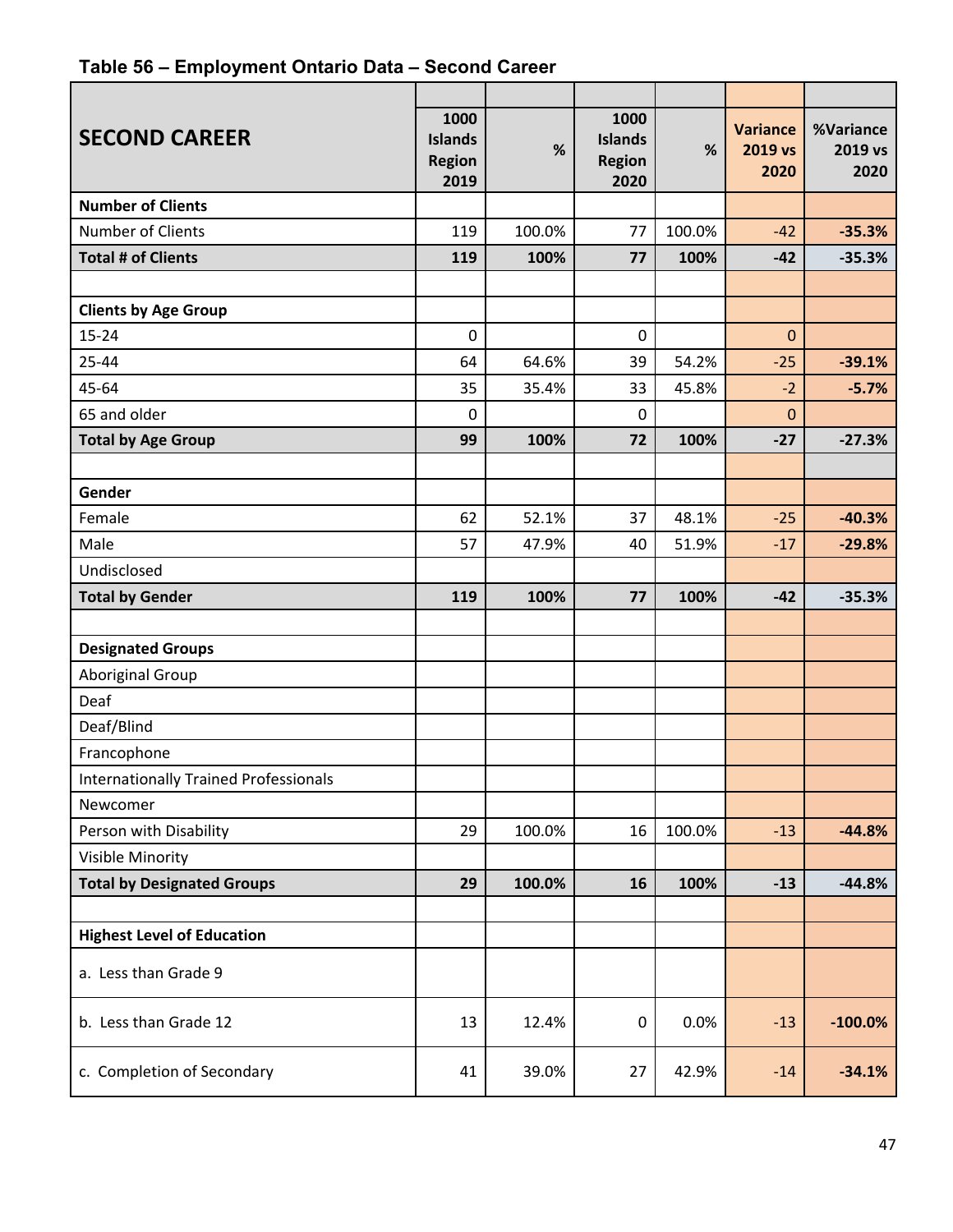| d. Certificate of Apprenticeship / Journey<br>Person |           |       |    |       |                |          |
|------------------------------------------------------|-----------|-------|----|-------|----------------|----------|
| e. Certificate/Diploma                               | 39        | 37.1% | 20 | 31.7% | $-19$          | $-48.7%$ |
| f. Applied/Associate/Bachelor Degree                 |           |       |    |       |                |          |
| g. Post Graduate                                     |           |       |    |       |                |          |
| h. Other (Some<br>Apprenticeship/College/University) |           |       |    |       |                |          |
| i. Unknown                                           | 12        | 11.4% | 16 | 25.4% | 4              | 33.3%    |
| <b>Total by Highest Level of Education</b>           | 105       | 100%  | 63 | 100%  | $-42$          | $-40.0%$ |
|                                                      |           |       |    |       |                |          |
| <b>Source of Income</b>                              |           |       |    |       |                |          |
| <b>Canada Pension Plan</b>                           |           |       |    |       |                |          |
| Crown Ward                                           |           |       |    |       |                |          |
| Dependent of EI                                      |           |       |    |       |                |          |
| Dependent of OW/ODSP                                 |           |       |    |       |                |          |
| Employed                                             |           |       |    |       |                |          |
| <b>Employment Insurance</b>                          | 58        | 81.7% | 41 | 67.2% | $-17$          | $-29.3%$ |
| No Source of Income                                  | 13        | 18.3% | 20 | 32.8% | $\overline{7}$ | 53.8%    |
| <b>Ontario Disability Support Program</b>            |           |       |    |       |                |          |
| <b>Ontario Works</b>                                 | 0         | 0.0%  | 0  | 0.0%  | $\pmb{0}$      | #DIV/0!  |
| Other                                                | 0         | 0.0%  | 0  | 0.0%  | $\pmb{0}$      | #DIV/0!  |
| Pension                                              |           |       |    |       |                |          |
| Self Employed                                        |           |       |    |       |                |          |
| Unknown                                              |           |       |    |       |                |          |
| <b>Total by Source of Income</b>                     | 71        | 100%  | 61 | 100%  | $-10$          | $-14.1%$ |
|                                                      |           |       |    |       |                |          |
| Length of Time Out of Employment/Training            |           |       |    |       |                |          |
| Less than 3 months                                   | 53        | 82.8% | 31 | 58.5% | $-22$          | $-41.5%$ |
| 3 - 6 months                                         | 11        | 17.2% | 22 | 41.5% | 11             | 100.0%   |
| $6 - 12$ months                                      | $\pmb{0}$ | 0.0%  | 0  | 0.0%  | $\mathbf{O}$   | #DIV/0!  |
| More than 12 months                                  | $\pmb{0}$ | 0.0%  | 0  | 0.0%  | $\mathbf{0}$   | #DIV/0!  |
| Time out unknown                                     |           |       |    |       |                |          |
| Total by Length of Time Out                          | 64        | 100%  | 53 | 100%  | $-11$          | $-17.2%$ |
|                                                      |           |       |    |       |                |          |
| <b>Outcomes at Exit Summary</b>                      |           |       |    |       |                |          |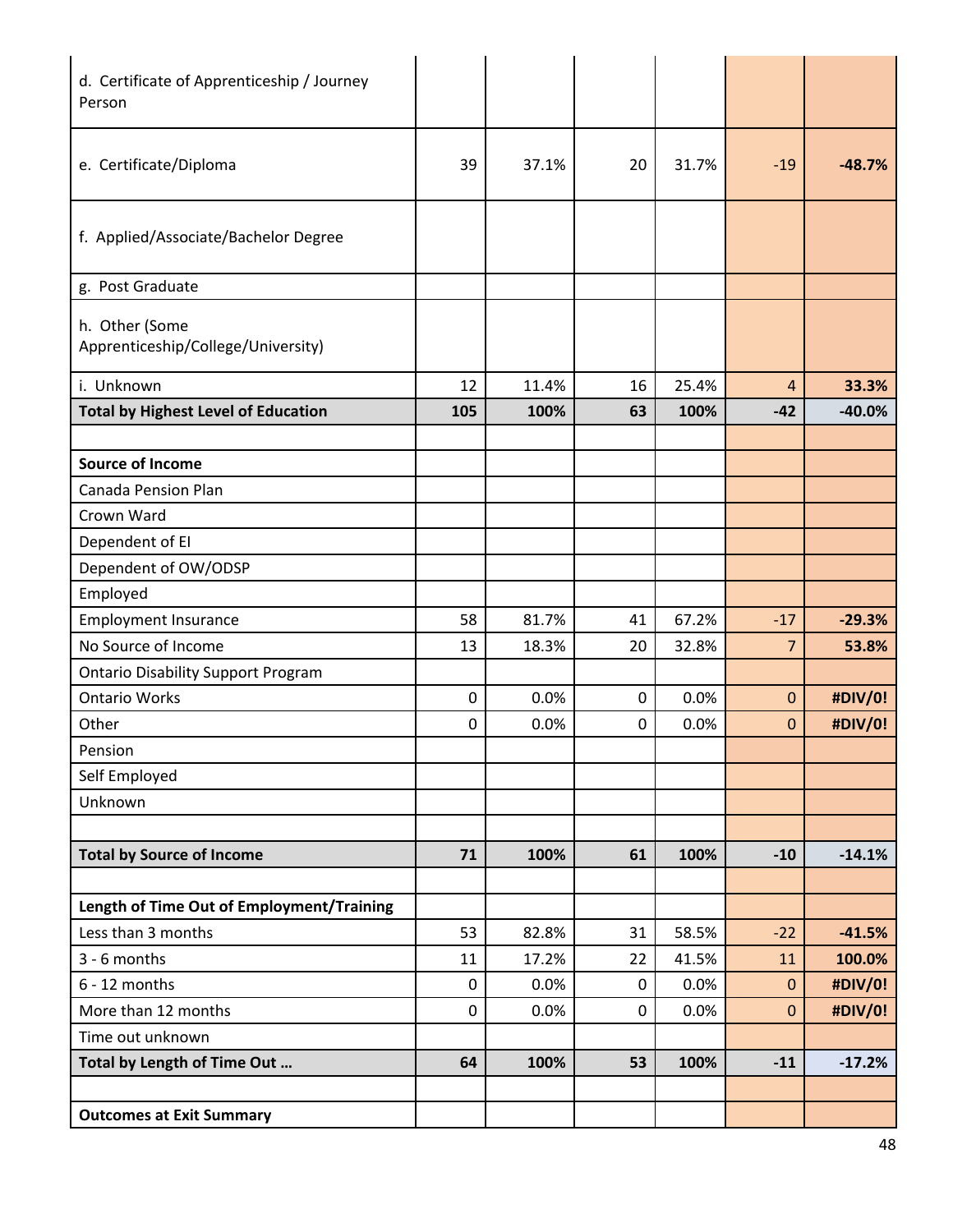| a. Employed                                          | 36  | 48.6% | 23 | 39.0% | $-13$ | $-36.1%$ |
|------------------------------------------------------|-----|-------|----|-------|-------|----------|
| b. In Education/Training                             |     |       |    |       |       |          |
| c. Other (Independent, Unable to Work,<br>Volunteer) |     |       |    |       |       |          |
| d. Unemployed                                        | 27  | 36.5% | 19 | 32.2% | -8    | $-29.6%$ |
| e. Unknown                                           | 11  | 14.9% | 17 | 28.8% | 6     | 54.5%    |
| <b>Total by Outcomes at Exit</b>                     | 74  | 100%  | 59 | 100%  | $-15$ | $-20.3%$ |
|                                                      |     |       |    |       |       |          |
| <b>Outcome at 12 Months</b>                          |     |       |    |       |       |          |
| Employed                                             | 75  | 67.6% | 58 | 65.2% | $-17$ | $-22.7%$ |
| Training/Education                                   |     |       |    |       |       |          |
| Unemployed                                           |     |       |    |       |       |          |
| Unknown                                              | 36  | 32.4% | 31 | 34.8% | $-5$  | $-13.9%$ |
| <b>Total by Outcomes at 12 Months</b>                | 111 | 100%  | 89 | 100%  | $-22$ | $-19.8%$ |

# **Table 57 – Employment Ontario Data – Youth Job Connection**

| <b>YOUTH JOB</b><br><b>CONNECTION</b>                 | 1000<br><b>Islands</b><br><b>Region</b><br>2020 | <b>Frontenac</b><br>2020 | Leeds &<br><b>Grenville</b><br>2020 | Eastern<br><b>Region</b><br>2020 | <b>Ontario</b><br>2020 |
|-------------------------------------------------------|-------------------------------------------------|--------------------------|-------------------------------------|----------------------------------|------------------------|
|                                                       |                                                 |                          |                                     |                                  |                        |
| <b>NUMBER OF CLIENTS</b>                              | 383                                             | 266                      | 117                                 | 1836                             | 12036                  |
|                                                       |                                                 |                          |                                     |                                  |                        |
| <b>CLIENTS BY AGE GROUP</b>                           |                                                 |                          |                                     |                                  |                        |
| $15 - 24$                                             | 312                                             | 212                      | 117                                 | 1476                             | 9588                   |
| 25-44                                                 | 70                                              | 53                       | 100                                 | 356                              | 2431                   |
| 45-64                                                 |                                                 |                          |                                     |                                  | 18                     |
| 65 and older                                          |                                                 |                          |                                     |                                  |                        |
| Unknown                                               |                                                 |                          |                                     |                                  | 25                     |
|                                                       |                                                 |                          |                                     |                                  |                        |
| <b>GENDER</b>                                         |                                                 |                          |                                     |                                  |                        |
| Female                                                | 150                                             | 102                      | 48                                  | 775                              | 5210                   |
| Male                                                  | 226                                             | 162                      | 64                                  | 1031                             | 6654                   |
| Other                                                 |                                                 |                          |                                     | 11                               | 54                     |
| Prefer not to disclose                                |                                                 |                          |                                     |                                  | 50                     |
| <b>Trans</b>                                          |                                                 |                          |                                     | 12                               | 95                     |
| Unknown                                               |                                                 |                          |                                     |                                  |                        |
|                                                       |                                                 |                          |                                     |                                  |                        |
| <b>HIGHEST LEVEL OF EDUCATION AT</b><br><b>INTAKE</b> |                                                 |                          |                                     |                                  |                        |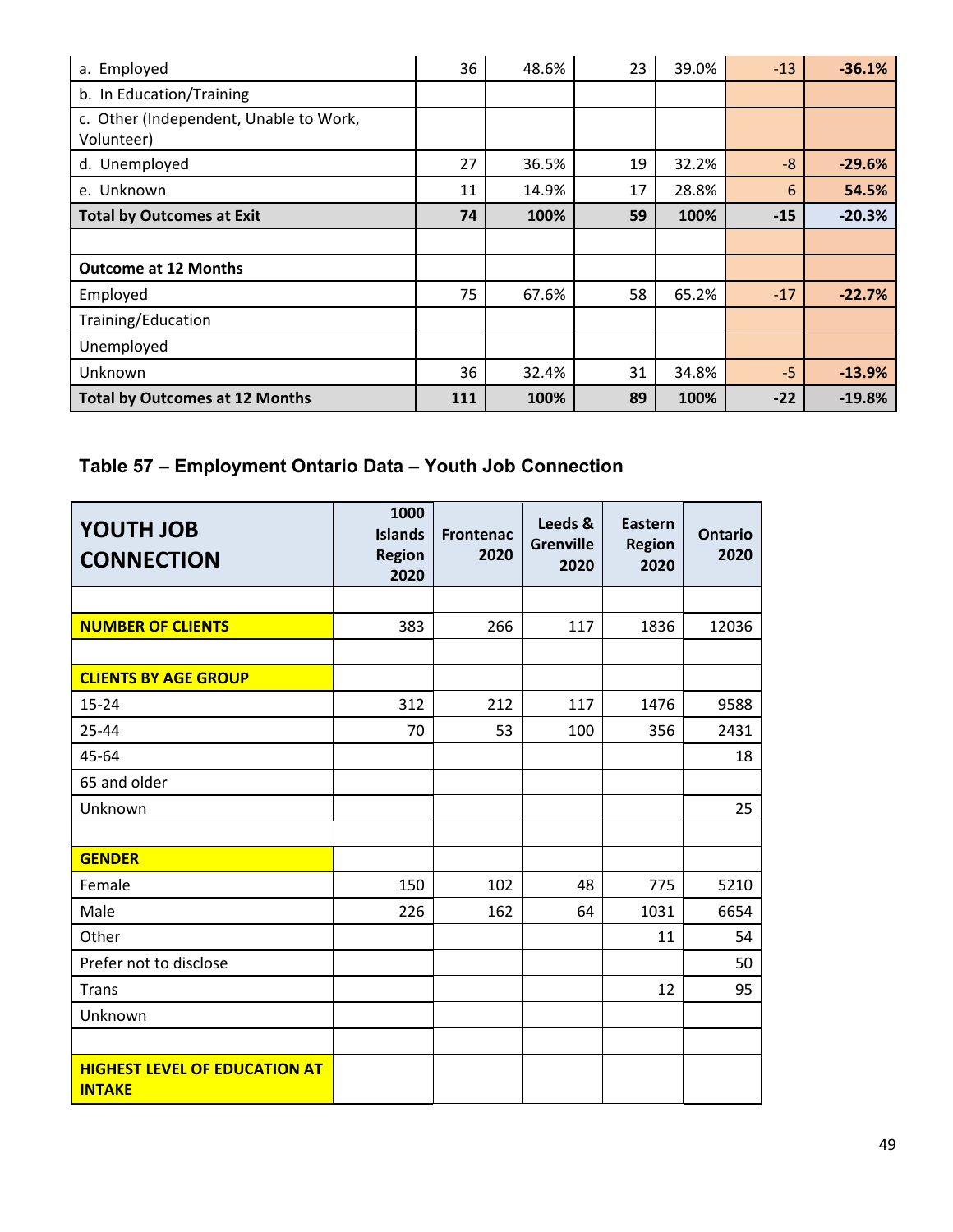| Applied/Associate/Bachelor<br>Degree              |     |     |    | 50  | 536  |
|---------------------------------------------------|-----|-----|----|-----|------|
| Certificate of Apprenticeship /<br>Journey Person |     |     |    |     | 23   |
| Certificate/Diploma                               | 24  | 16  |    | 118 | 819  |
| <b>Completion of Secondary</b>                    | 170 | 137 | 33 | 811 | 5602 |
| Less than Grade 12                                | 149 | 91  | 58 | 675 | 3838 |
| Less than Grade 9                                 | 14  |     | 11 | 49  | 292  |
| Post Graduate                                     |     |     |    |     | 102  |
| Other (Some<br>Apprenticeship/College/University) | 22  | 16  |    | 124 | 827  |
| Unknown                                           |     |     |    |     | 24   |
|                                                   |     |     |    |     |      |
| <b>DESIGNATED GROUPS</b>                          |     |     |    |     |      |
| Aboriginal Group                                  | 43  | 37  |    | 180 | 1154 |
| Deaf                                              |     |     |    |     | 0    |
| Deaf/Blind                                        |     |     |    |     |      |
| Francophone                                       | 14  | 14  |    | 129 | 391  |
| <b>Internationally Trained</b><br>Professionals   |     |     |    | 33  | 474  |
| Newcomer                                          | 18  | 16  |    | 90  | 1089 |
| Person with Disability                            | 197 | 155 | 42 | 787 | 3856 |
| Visible Minority                                  | 22  | 20  |    | 204 | 2400 |
|                                                   |     |     |    |     |      |
| <b>SOURCE OF INCOME</b>                           |     |     |    |     |      |
| Crown Ward                                        | 14  |     |    | 45  | 202  |
| Dependent of OW/ODSP                              | 18  |     |    | 99  | 415  |
| Employed                                          |     |     |    |     |      |
| <b>Employment Insurance</b>                       |     |     |    | 12  | 76   |
| No Source of Income                               | 176 | 132 | 44 | 874 | 7468 |
| <b>Ontario Disability Support Program</b>         | 41  | 25  | 16 | 173 | 842  |
| <b>Ontario Works</b>                              | 108 | 82  | 26 | 559 | 2664 |
| Other                                             | 21  |     | 12 | 71  | 362  |
| Self Employed                                     |     |     |    |     |      |
| Dependent of EI                                   |     |     |    |     |      |
| Unknown                                           |     |     |    |     | 24   |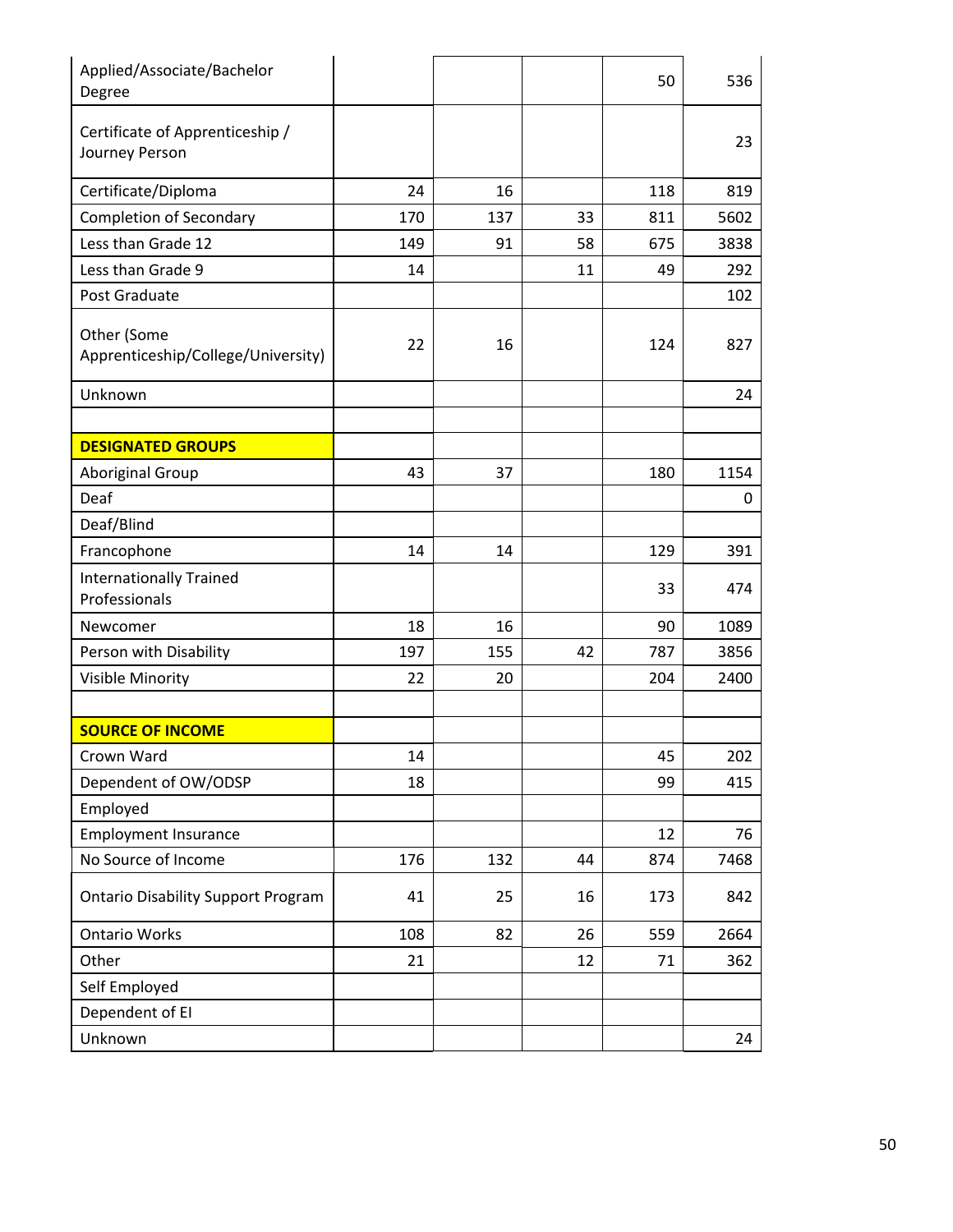# **GLOSSARY**

# **Ageing (of a population)**

An increase in the number of older persons as a percentage of the total population.

#### **Average age**

The average age of a population is the average age of all its members.

#### **Business Register**

The Business Register is a repository of information reflecting the Canadian business population and exists primarily for the purpose of supplying frames for all economic surveys in Statistics Canada. It is designed to provide a means of co‐ ordinating the coverage of business surveys and of achieving consistent classification of statistical reporting units. It also serves as a data source for the compilation of business demographic information.

The major source of information for the Business Register is updates from the Statistics Canada survey program and from Canada Revenue Agency's (CRA) Business Number account files. This CRA administrative data source allows for the creation of a universe of all business entities.

‐Included in the Business Register are all Canadian businesses which meet at least one of the three following criteria:

- 1 Have an employee workforce for which they submit payroll remittances to CRA; or
- 2 Have a minimum of \$30,000 in annual revenue; or
- 3 Are incorporated under a federal or provincial act and have filed a federal corporate income tax form within the past three years.

The data provided in the products of Statistics Canada reflects counts of statistical locations by industrial activity (North American Industry Classification System), geography codes and employment size ranges.

The name for the product of Canadian businesses is "Canadian Business Counts" (formerly known as Canadian Business Patterns.

### **Canadian Business Counts (former Canadian Business Patterns)**

Is the product name of Canadian Businesses (refer to Business Register) It provides counts of active establishments and locations by various geography levels, industry classification and employment size. Canadian Business Counts is compiled from the Business Register, which is a repository of information on the Canadian business population.

Starting with the June 2015 reference period the name Canadian Business Patterns changed to Canadian Business Counts.

A number of changes that occurred for the December 2014 reference period resulted in a significant increase in the total number of businesses in Canada. The changes are made in an effort to be more coherent with the definition.

NOTE: In 2015, Statistics Canada reclassified data that the local boards have analyzed and compared annually to report on the "total number of employers" and "changes in local industries". Statistics Canada has stated that there will be no historical revision of the CBC data. Therefore, the CBC data is no longer comparable to previous year prior *to 2015.*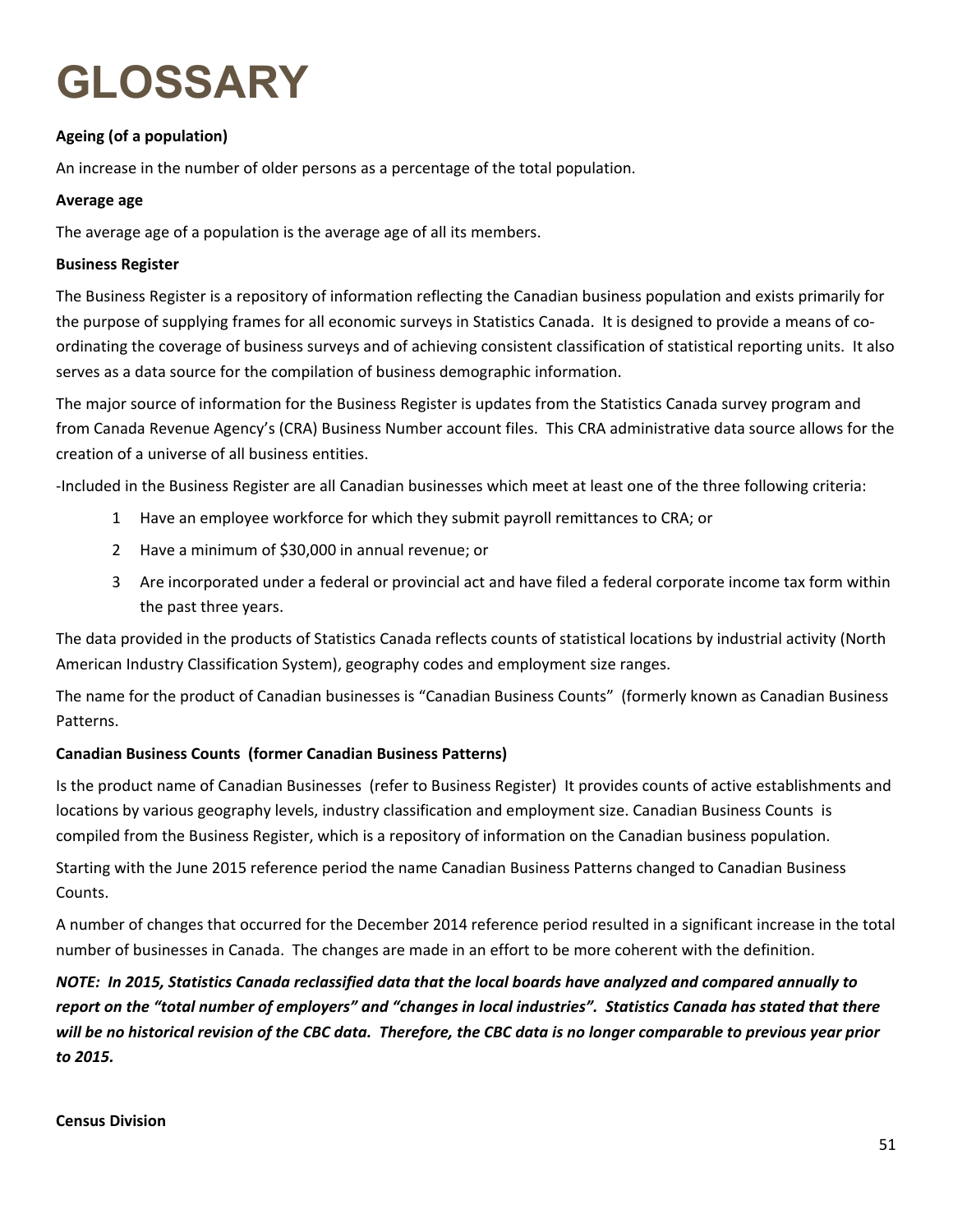Group of neighbouring municipalities joined together for the purposes of regional planning and managing common services (such as police or ambulance services). These groupings are established under laws in effect in certain provinces of Canada. For example, a census division might correspond to a county or a regional district. In other provinces and the territories where laws do not provide for such areas, Statistics Canada defines equivalent areas for statistical reporting purposes in cooperation with these provinces and territories. Frontenac County and United Counties of Leeds and Grenville are census divisions.

#### **Census metropolitan area (CMA)**

A census metropolitan area (CMA) is formed by one or more adjacent municipalities centered on a large urban area (known as the urban core). A CMA must have a total population of at least 100,000 of which 50,000 or more must live in the urban core. To be included in the CMA, other adjacent municipalities must have a high degree of integration with the central urban area, as measured by commuting flows derived from census place of work data.

Once an area becomes a CMA, it is retained as a CMA even if the population declines below 100,000 or its urban core population declines below 50,000. The urban areas in the CMA that are not contiguous to the urban core are called urban fringe. Rural areas in the CMA are called rural fringe.

All CMAs are subdivided into census tracts.

**NOTE:** The Kingston CMA consists of the City of Kingston, South Frontenac, Loyalist Township and Frontenac Islands

#### **Components of demographic growth**

Any of the classes of events generating population movement variations. Births, deaths and migration are the components responsible for the variation since they alter the total population.

#### **Economic region (ER)**

Refers to a group of complete **census divisions** (with one exception in Ontario) created as a standard geographic unit for analysis of regional economic activity.

Within the province of Quebec, economic regions ("régions administratives") are designated by law. In all other provinces or territories, economic regions are created by agreement between Statistics Canada and the provinces or territories concerned. Prince Edward Island and the three territories each consist of one economic region. In Ontario, there is one exception where the economic region boundary does not respect **census division** boundaries: the **census division** of Halton is split between the ER of Hamilton – Niagara Peninsula and the ER of Toronto. Prince Edward Island and the three territories each consist of one economic region.

#### **Emigrant**

Canadian citizen or **immigrant** who has left Canada to establish a permanent residence in another country.

#### **Employment Rate**

Refers to the number of persons employed in the week expressed as a percentage of the total population 15 years of age and over.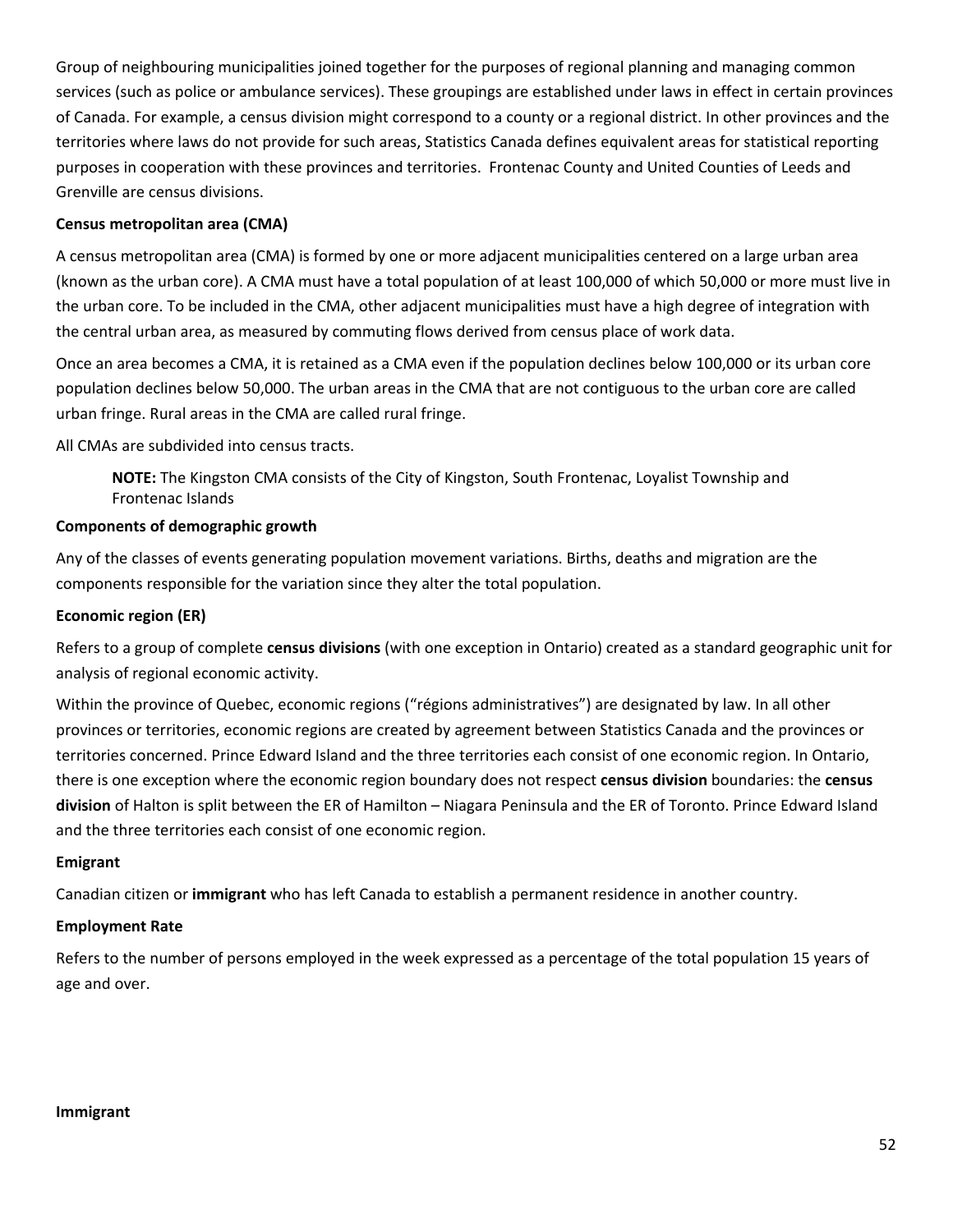Within the framework of this publication, the term immigrant refers to **landed immigrant**. A landed immigrant is a person who is not a Canadian citizen at birth but was granted the right by the immigration authorities to live in Canada on a permanent basis.

#### **In‐Migrant**

A person who takes up residence from another region with reference to the region of destination

#### **Intraprovincial migration**

Intraprovincial migration represents movement from one region to another within the same province or territory involving a change of the usual place residence. A person who takes up residence in another region is an **out‐migrant** with reference to the region of origin and an **in-migran**t with reference to the region of destination.

#### **International migration**

International migration represents movement of population between Canada and a foreign country which involves a change of the usual place of residence.

#### **Interprovincial migration**

Interprovincial migration represents movement between provinces or territories involving a change in the usual place residence. A person who takes up residence in another province or territory is an **out‐migrant** with reference to the province or territory of origin and an **in‐migrant** with reference to the province or territory of destination.

#### **Labour Force**

Refers to persons who were either employed or unemployed. Sometimes referred to as "total labour force."

#### **Labour Force Activity**

Refers to the labour market activity of the population 15 years and over.

### **Marginalized Workforce**

Marginalization typically involves some degree of exclusion from access to power and/or resources. In being at the periphery—at the margins—of society, those who are marginalized do not get to enjoy the full or typical benefits that those who are closer to the center tend to receive. Merriam‐Webster's online dictionary defines to marginalize as "to relegate to an unimportant or powerless position within a society"

We acknowledge that the marginalized workforce is broad and very diverse. Other similar terms, such as "disadvantaged" and "underprivileged," have also been used to describe overlapping groups of employees. Some of the groups identified during the roundtable session as being especially likely to be marginalized include:

- ∙ The working poor
- ∙ Immigrant workers, both legal and undocumented; migrant workers
- ∙ Young workers, including school leavers and victims of child labor
- ∙ Chronically unemployed individuals
- ∙ Victims of human trafficking
- ∙ Any group that has minority or lower social status in the society, including, for example, ethnic minorities, older workers, workers with disabilities, and lesbian, gay, bisexual, and transgender/transsexual (LGBT) employees

#### **Median age**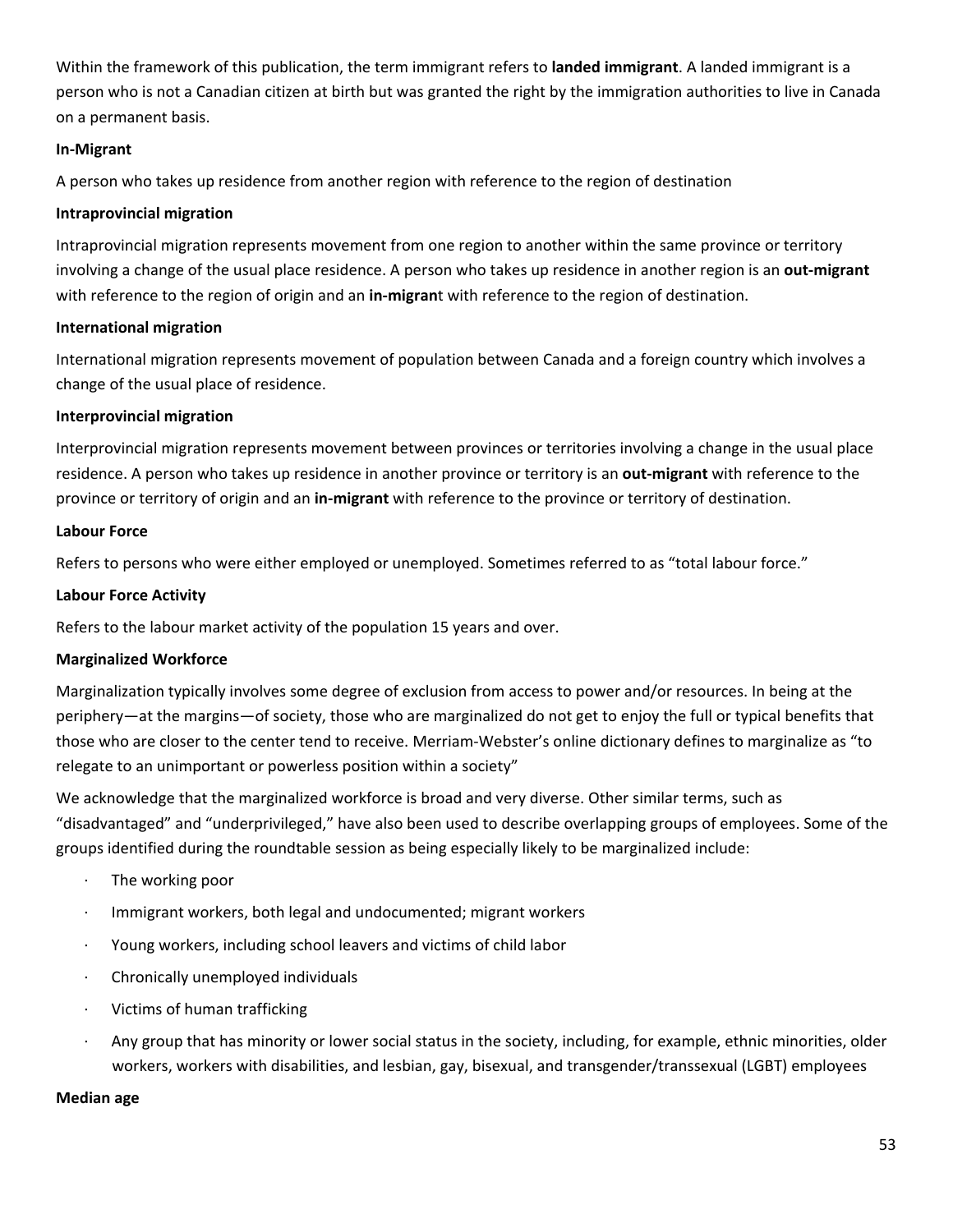The median age is an age "x", such that exactly one half of the population is older than "x" and the other half is younger than "x".

#### **NAIC**

North American Industry Classification System

#### **Natural increase**

Variation of the **population** size over a given period as a result of the difference between the numbers of births and deaths.

#### **Net internal migration**

Sum of **net intraprovincial** and **net interprovincial migration**.

#### **Net international migration**

Net international migration is obtained according to the following formula: **Immigrants + returning emigrants + net non‐ permanent residents– (emigrants + net temporary emigration).**

#### **Net interprovincial migration**

Net interprovincial migration represents the difference between **in‐migrants** and **out‐migrants** for a given province or territory.

#### **Net intraprovincial migration**

Net intraprovincial migration represents the difference between **in‐migrants** and **out‐migrants** in a given region. A region can be defined as a **census division, an economic region** or a **census metropolitan area**.

#### **Net non‐permanent residents**

Net non-permanent residents represent the variation in the number of non-permanent residents between two dates.

#### **Net temporary emigrants**

Net temporary emigration represents the variation in the number of temporary emigrants between two dates. Temporary emigration includes Canadian citizens and **immigrants** living temporarily abroad who have not maintained a usual place of residence in Canada.

#### **NOC**

National Occupation Classification

#### **Non‐permanent residents**

A non‐permanent resident belongs to one of the five following groups:

- persons residing in Canada claiming refugee status;
- persons residing in Canada who hold a study permit;
- persons residing in Canada who hold a work permit;
- persons residing in Canada who hold a minister's permit;
- All non-citizens who are dependents on a person claiming refugee status, or holding one of the permit listed above and living in Canada.

#### **Out‐Migrant**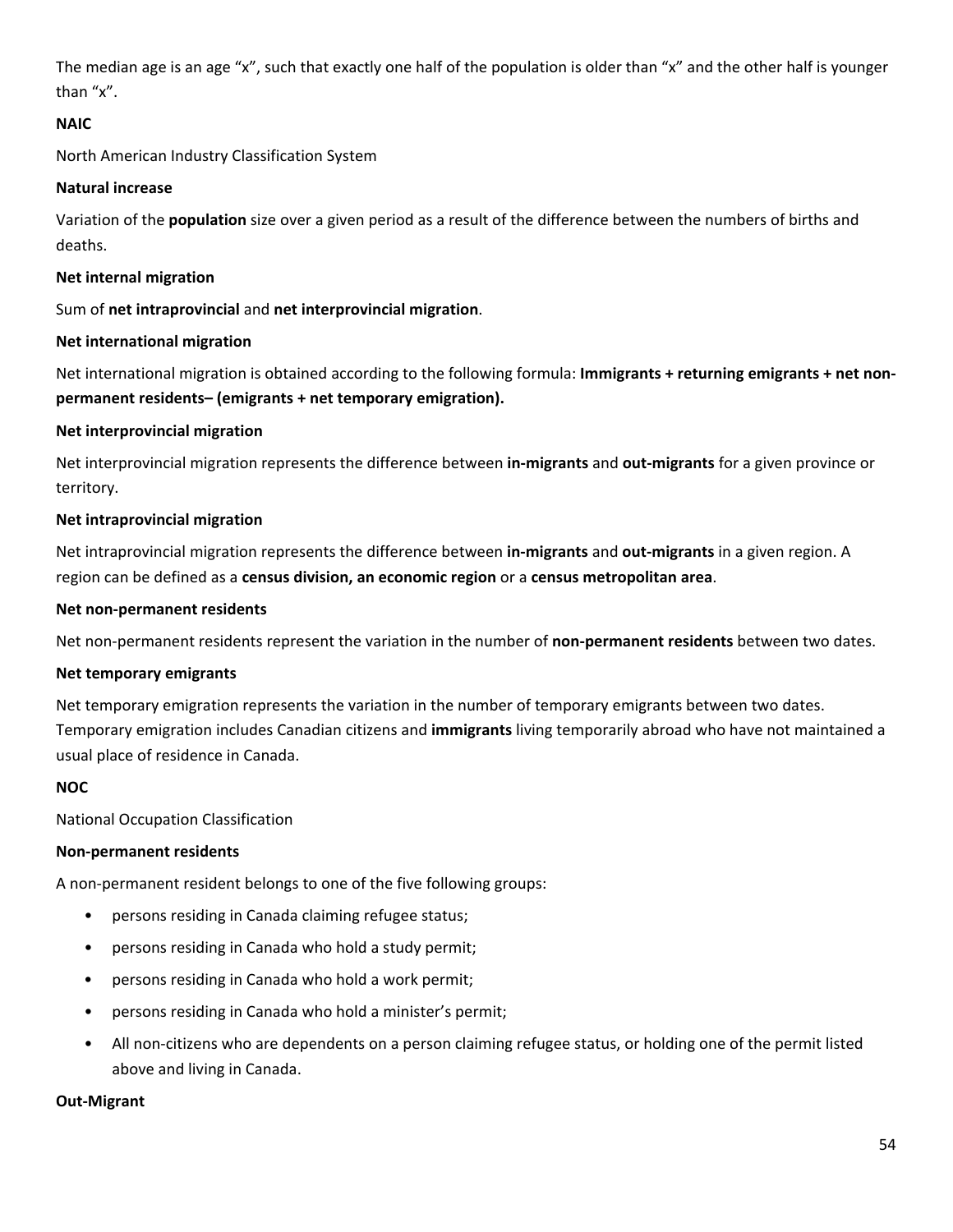A person who takes up residence in another region with reference to the region of origin.

#### **Participation Rate**

Refers to the labour force expressed as a percentage of the population 15 years of age and over.

#### **Place of Residence**

Encompasses residents within a given area. Residents reside in this area, regardless of whether they work outside the area. If a table does not indicate otherwise, its data refers to Place of Residence.

#### **Place of Work**

Encompasses individuals working within a geographic boundary. These tables always have POW in their titles.

#### **Population**

Estimated population and population according to the census are both defined as being the number of Canadians whose usual place of residence is within that area, regardless of where they happened to be on Census Day. Also included are any Canadians staying in a dwelling in that area on Census Day and having no usual place of residence elsewhere in Canada, as well as those considered **non‐permanent residents**.

#### **Population estimates**

- (a) **Postcensal:** Population estimate produced by using data from the most recent available census adjusted for **census net under coverage** (including adjustment for incompletely enumerated Indian reserves) and estimate of the **components of demographic growth** since that last census. This estimate can be preliminary, updated or final.
- (b) **Intercensal:** Population estimate derived by using **postcensal estimates** and data adjusted for **census net under coverage** (including adjustment for incompletely enumerated Indian reserves) of censuses preceding and following the year in question.

### **Population growth or total growth**

Variation of population size between two dates. It can also be obtained by summing the n**atural increase, total net migration** and if applicable, subtracting **residual deviation**. It can be positive or negative.

| <b>Population Category</b>         | Description                                     |
|------------------------------------|-------------------------------------------------|
| Total population                   | Every person in the geographical area           |
| Total population 15 years and over | Every person of labour-force age                |
| Not in the labour force            | Neither working nor looking for work            |
| in the labour force                | Every person who is working or looking for work |
| Employed                           | In the labour force and working                 |
| Unemployed                         | In the labour force and not working             |
| <b>Employment rate</b>             | Ratio of employed to total population 15 years+ |

### **Population Segment Definitions**